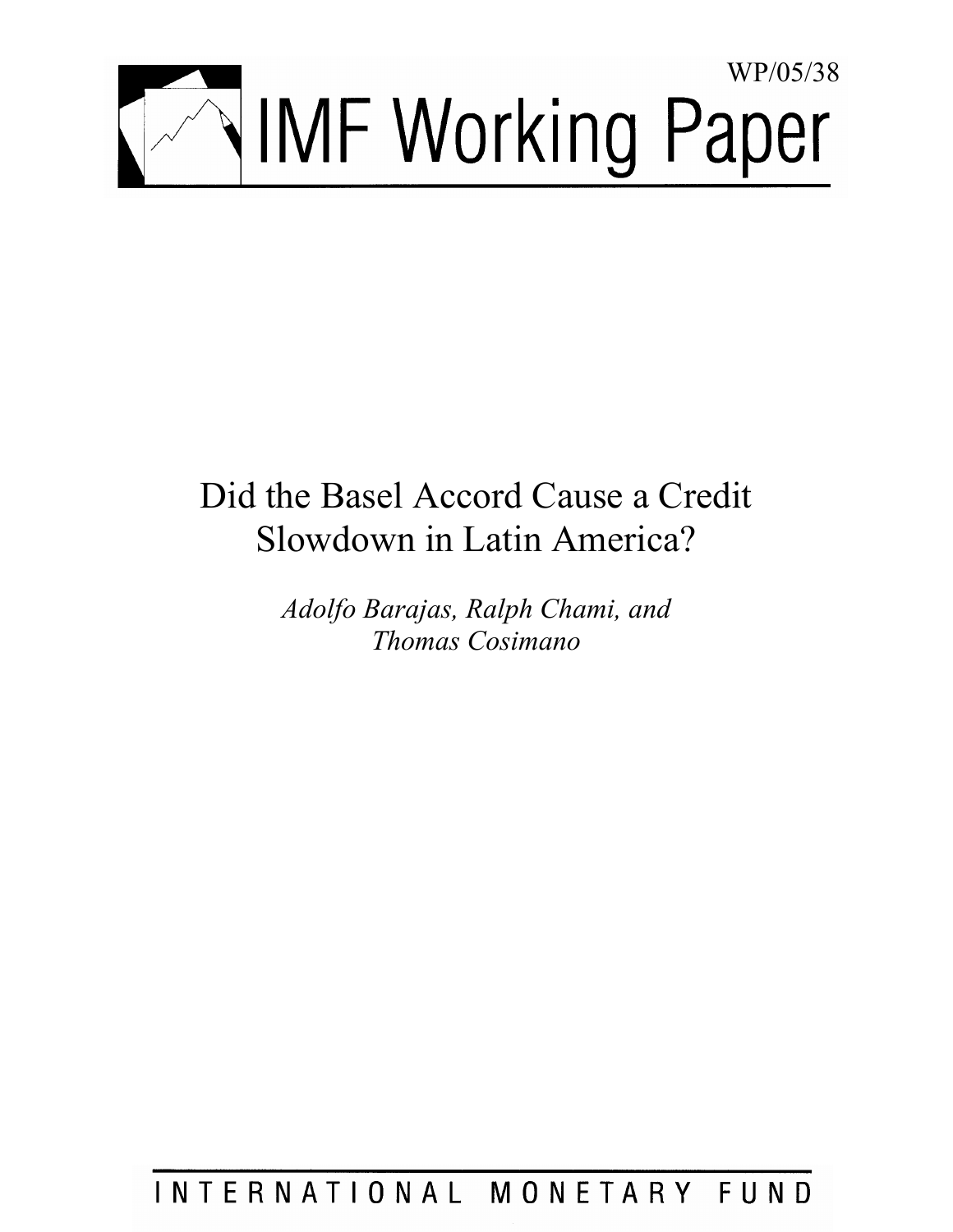© 2005 International Monetary Fund WP/05/38

#### **IMF Working Paper**

#### IMF Institute

#### **Did the Basel Accord Cause a Credit Slowdown in Latin America?**

Prepared by Adolfo Barajas, Ralph Chami, and Thomas  $Cosimano<sup>1</sup>$ 

Authorized for distribution by Enzo Croce and Samir El-Khouri

February 2005

**Abstract**

**This Working Paper should not be reported as representing the views of the IMF.** The views expressed in this Working Paper are those of the author(s) and do not necessarily represent those of the IMF or IMF policy. Working Papers describe research in progress by the author(s) and are published to elicit comments and to further debate.

Drawing from a unique data set comprising 2,893 banks and 152 countries over the period 1987 to 2000, we test whether the adoption of the Basel Accord by Latin American and Caribbean countries was responsible for the serious slowdowns in credit growth experienced by these countries. We find that, on average, both bank capitalization and lending activities in Latin America increased after Basel. Consequently, Basel did not seem to lead to an overall credit decline. However, we do find evidence that loan growth became more sensitive to some risk factors. Our study suggests that the upcoming adoption of Basel II might cause greater procyclicality of credit.

JEL Classification Numbers: E5, G2

 $\overline{a}$ 

Keywords: Capital Requirements, Basel Accord, Capital Channel

Author(s) E-Mail Address: abarajas@imf.org; rchami@imf.org; tcosiman@nd.edu

<sup>&</sup>lt;sup>1</sup> Adolfo Barajas is Senior Economist in the IMF Institute. Ralph Chami is Deputy Division Chief at the IMF Institute. Thomas Cosimano is Professor of Finance at the University of Notre Dame. We would like to thank Tala Khartabil, Wolfgang Harten, Chi Nguyen, and Arthur Ribeiro for their invaluable research assistance. We are indebted to Edward Kane, Soledad Martinez-Pería, Miguel Messmacher, Roberto Steiner, and Andrés Velasco, for their insightful comments and suggestions. We also benefited from the discussion at the  $9<sup>th</sup>$  Economia panel meeting at Harvard University, and from the seminar in the Monetary and Financial Systems Department of the IMF.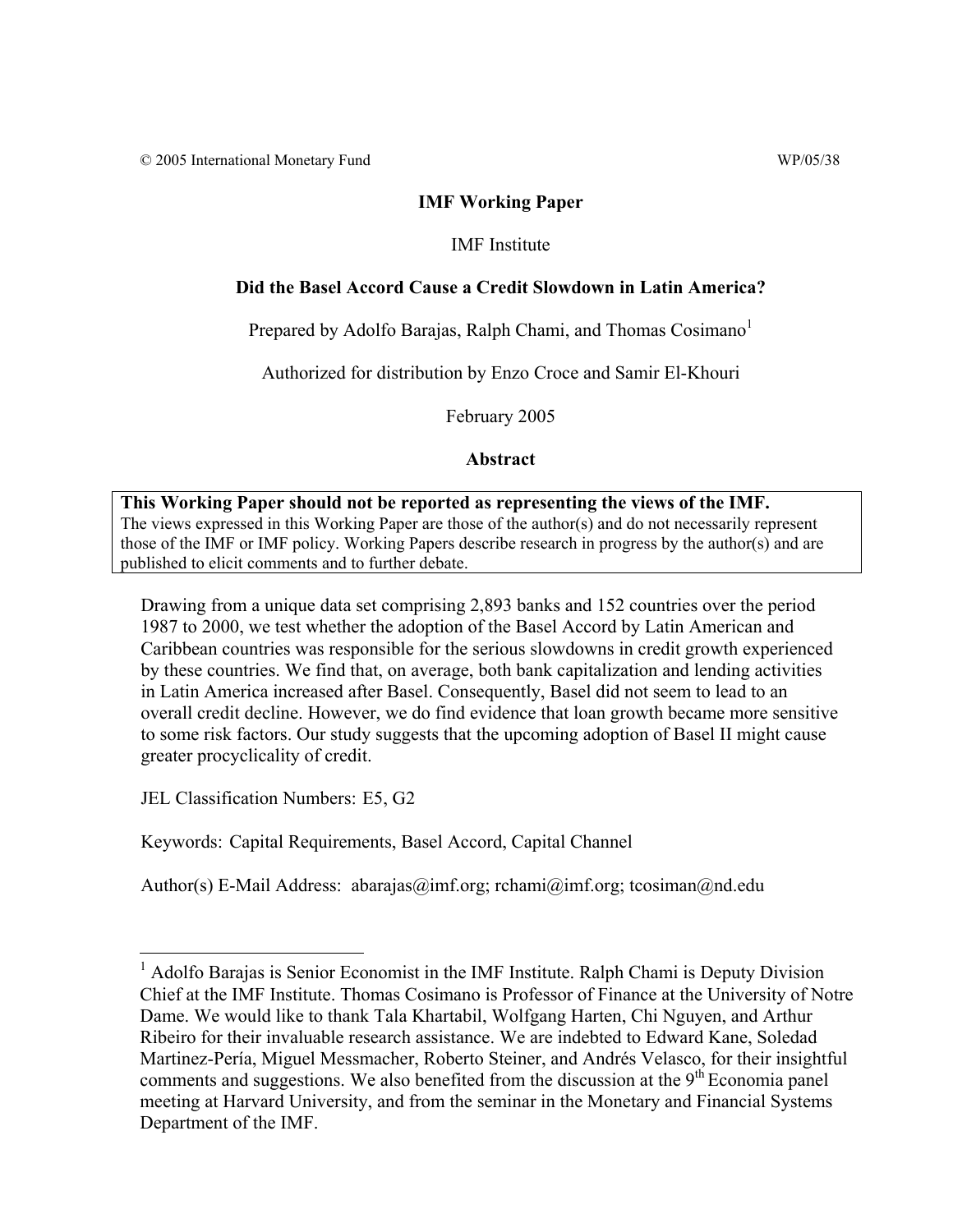## Contents Page

- 2 -

| I.     |                |                                                                              |  |
|--------|----------------|------------------------------------------------------------------------------|--|
| Π.     |                | Brief Review of the Theoretical Link Between Risk-Based Capital Requirements |  |
| III.   |                | Empirical Estimaion of the Impact of the Basel Accord on Credit Growth 11    |  |
|        | $A_{\cdot}$    | Descriptive Analysis of Pre- and Post-Basel Accord Banking Performance  11   |  |
|        | $\mathbf{B}$ . | Estimation of the Effects of the Basel Accord on Bank Behavior—              |  |
|        |                |                                                                              |  |
|        | $C_{\cdot}$    | Estimation of the Effects of the Basel Accord on Bank Behavior—              |  |
|        |                |                                                                              |  |
| IV.    |                |                                                                              |  |
| Tables |                |                                                                              |  |
| 1.     |                |                                                                              |  |
| 2.     |                |                                                                              |  |
| 3.     |                |                                                                              |  |
| 4.     |                |                                                                              |  |
| 5.     |                |                                                                              |  |
| 6.     |                |                                                                              |  |
| 7.     |                |                                                                              |  |
| 8.     |                |                                                                              |  |
| 9.     |                |                                                                              |  |
| 10.    |                |                                                                              |  |
| 11.    |                |                                                                              |  |
| 12.    |                | Means Tests for Capitalization and Lending-Latin America and Other Regions39 |  |
| 13.    |                |                                                                              |  |
| 14.    |                |                                                                              |  |
| 15.    |                |                                                                              |  |
|        |                |                                                                              |  |
|        |                |                                                                              |  |
|        |                |                                                                              |  |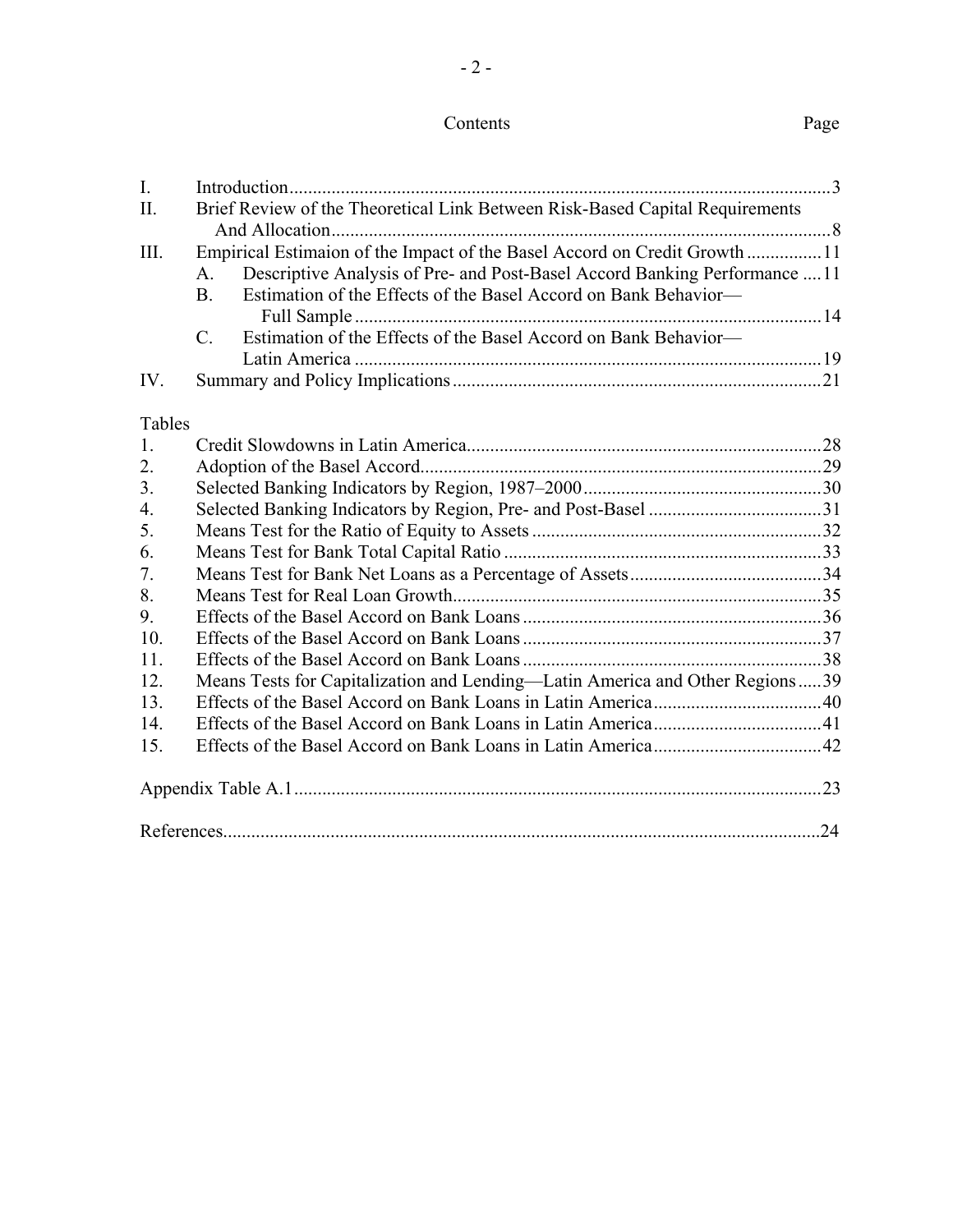#### **I. INTRODUCTION**

Many countries have experienced significant credit slowdowns in recent years, and researchers have set out to determine their possible causes. In one strand of this literature, researchers examined post-crisis cases of marked declines in credit in Scandinavia and East Asia. Among some of the more dramatic cases covered, the banking system credit-to-GDP ratio shrank by over 44 percentage in Finland during 1992–97, and by some 36 percentage points in Thailand during 1998–2000.<sup>2</sup> Thus, concern arose over whether these declines were merely a reflection of depressed economic activity, or whether they resulted from a diminished capacity or increased unwillingness of banks to lend. In the latter case, supplydriven credit declines would be termed "credit crunches." The studies by Pazarbasioglu (1997) on Finland, Ghosh and Ghosh (1999) on East Asia, and Woo (1999) on Japan, set out to test whether credit crunches had occurred, by estimating a system of supply and demand functions for bank credit and allowing the observed quantity to be determined by the short end of the market. In most of the above cases, the findings were more in line with a credit demand contraction than with a credit crunch.

A second strand of the credit crunch literature focused on the experience of the United States. in the early 1990s, where credit growth not only declined but was suspected to be a contributing factor in the economy's slow recovery. Using the same aggregate measure as above, the U.S. banking system reduced credit by an amount equal to 13 percentage points of GDP between 1990 and 1993. To the extent that bank credit was not easily substitutable with other sources of finance, it was reasonable to believe that such a credit contraction could in turn contribute to a decline in economic activity. Several studies addressed these issues and explored whether the credit tightness could be linked to the adoption of the Basel Accord's risk-based minimum capital requirements toward the end of the 1980s. Bernanke and Lown (1991), in analyzing the reasons for credit tightness in the early 1990s, in fact found evidence that a "capital crunch" had occurred, and that it had a procyclical role in the subsequent recession. They concluded, however, that perhaps the deteriorating financial condition of firms (the "balance sheet channel"), more than the depressed supply of credit from capitalconstrained banks (the "bank-lending channel"), was the major contributor to the ensuing recession. Berger and Udell (1994), looking at the impact of lagged fundamentals on loan growth, found evidence of a negative impact of Basel on loan growth overall. However, they argued that there was no clear evidence of increased sensitivity of loan expansion to different measures of risk. Peek and Rosengren (1995, 1997, 2000) found evidence of a credit crunch; a bank's initial capital ratio at the time of adoption of risk-based capital requirements played a key role in determining its subsequent lending activity.

In Latin America, a variety of countries have also experienced notable credit slowdowns during the past 20 years. As Table 1 illustrates, appreciable declines in bank credit were observed throughout the region, many occurring during the 1990s. In many cases there were

<sup>&</sup>lt;sup>2</sup> See Barajas and Steiner (2002), Table 3.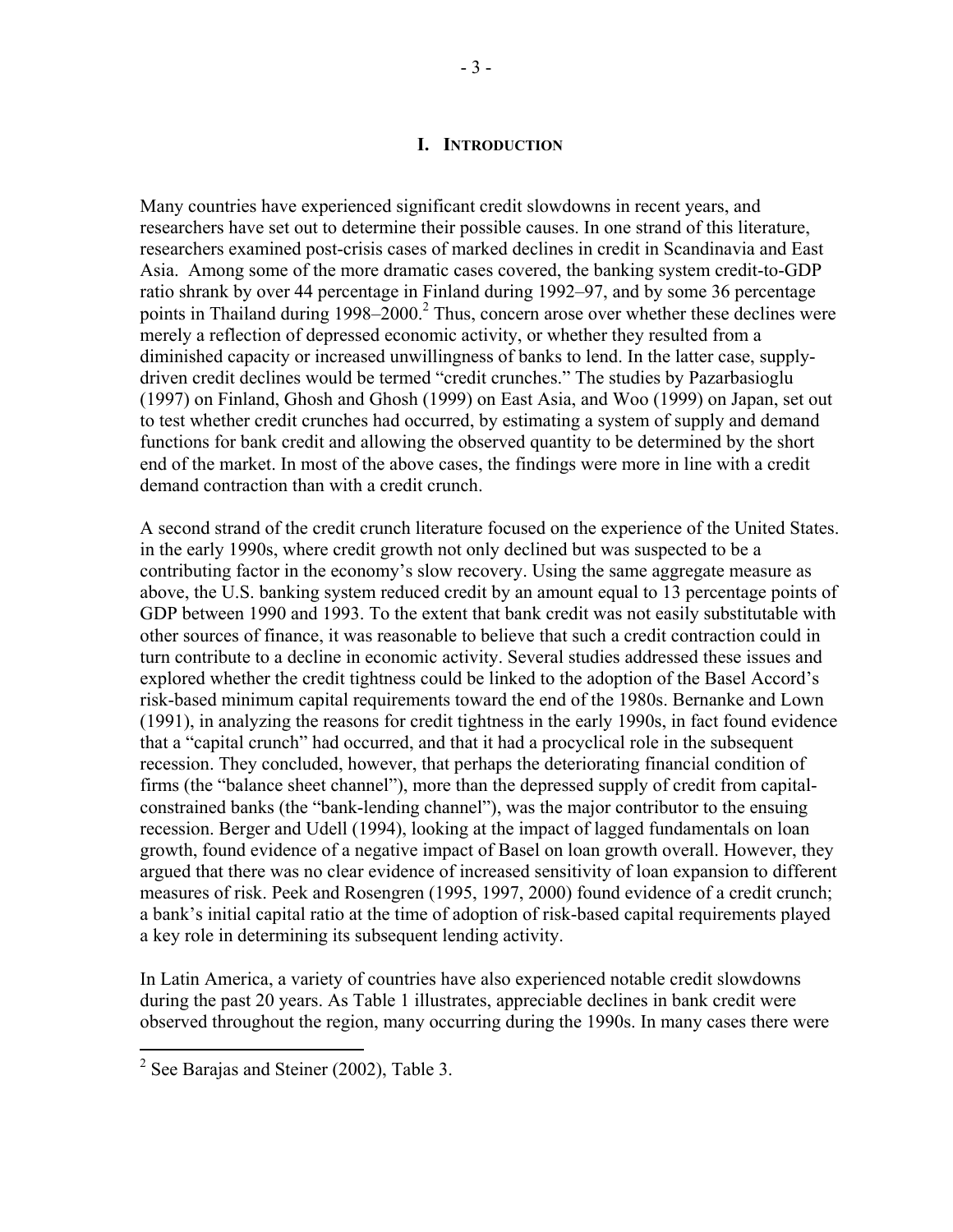double-digit reductions in the bank credit-GDP ratio, approaching 16 and 20 percentage points in Bolivia and Mexico, respectively. On an average annual basis, most declines tended to be in the range of 1–3 percentage points, with the notable exception of Panama, which suffered a 16 percentage point decline over the last two years. Furthermore, the final column of Table 1 shows that even in cases where the declines ended before 2003, more recent credit growth has tended to be sluggish as well.<sup>3</sup>

The study by Barajas and Steiner (2002) looked at eight of these Latin American cases (Argentina, Bolivia, Brazil, Chile, Colombia, Mexico, Peru, and Venezuela) and examined in greater detail three of the more recent episodes (Colombia, Mexico, and Peru), estimating separate supply demand functions to determine the most probable causes for credit stagnation. While the study revealed a diversity of experiences, three major common elements emerged across countries. First, when examining the composition of bank balance sheets, both reductions in sources of funds and increases in alternative uses of funds occurred during the credit decline. Second, with regard to the more recent declines analyzed in greater detail, the study showed that all three cases contained some degree of contraction in credit supply. However, in Mexico this effect was swamped by the demand-side contraction, and in Colombia demand and supply contractions were of roughly similar magnitude. Third, in all three cases the study found certain regulatory and risk-related variables<sup>4</sup> to be significant in explaining the credit supply contraction.

It is possible that one regulatory factor not included in the above studies may be related to the recent credit slowdowns in Latin America, namely, the adoption of the Basel Accord. Originally negotiated among the developed countries in 1988, the Basel Accord, or Basel I, established uniform rules for regulating the amount of capital a bank must hold. It defined risk-based minimum capital requirements, which became a major component of banking regulation throughout the world. Weights on various categories of assets were put in place, with more capital required to be held for categories of assets deemed to be more risky. Moreover, the Basel I also defined the various forms of capital that could be used to meet these requirements.

Many Latin American countries have adopted the Basel Accord, imposing risk-based minimum capital requirements on their banks. Until recently, data on the timing of adoption throughout the world were relatively scarce, limited to the original G10 signers of the Accord. However, we have now constructed a cross-country database on Basel adoption, based primarily on a mid-2003 survey conducted with IMF desk economists, and which we supplemented with data from a variety of sources: the World Bank database on bank

1

 $3$  In the case of Argentina, we sought to differentiate the credit slowdown period (1999– 2000) from the subsequent crisis-related decline (2001–03) in overall intermediation activities, brought about in large measure by a substantial deposit outflow in the system.

<sup>&</sup>lt;sup>4</sup> The ratio of loan loss provisions to nonperforming loans is included as a proxy for the severity of regulations on bank risk-taking, and credit risk was measured as the ratio of nonperforming to total loans.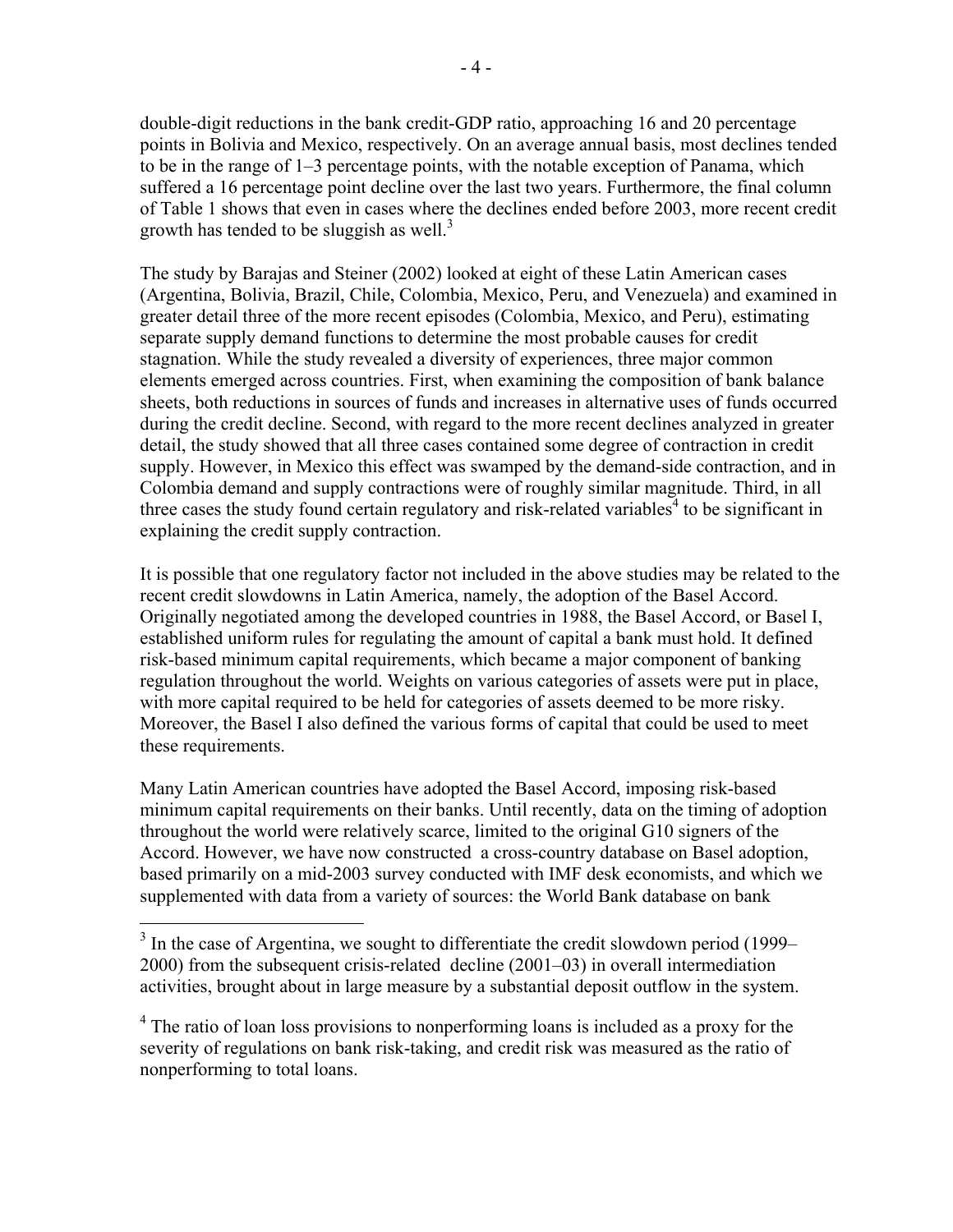regulation and supervision<sup>5</sup>, various central bank websites, the IMF Monetary and Financial Systems Department (MFD) regulatory database, and several research papers that have dated Basel adoption across individual or groups of countries, most notably Chiuri, Ferri and Majnoni (2002). Table 2 summarizes the adoption information we compiled for countries in the Latin American and Caribbean (LAC) region, and compares them to the rest of the world. As the table shows, there is evidence of Basel adoption in LAC beginning in 1991 and continuing throughout the decade, with most countries adopting Basel between 1993 and 1997. In our sample, we obtained a total of 24 countries in the region, 22 of which have adopted Basel and 2 that have not. Regarding the adopting countries, we have specific adoption dates for 20 of them. This compares with a total of 103 adopting countries in the rest of the world, and 9 nonadopting countries. Finally, in the rest of the world we have adoption dates for 71 countries.

To date, it is not clear what impact Basel I has had on bank behavior throughout the world. For example, although enhancing bank stability is one of the principal objectives of imposing risk-based capital requirements, there has not been strong empirical evidence bearing this out. In perhaps the most comprehensive (worldwide) study on regulation and bank performance, Barth, Caprio and Levine (2004) relate the stringency of capital requirements of which adherence to Basel I is a key component—to the probability that a country will experience a banking crisis. Using cross-section regressions on a sample of close to 50 countries, they find only weak results; although minimum capital requirements are positively related to stability (they are associated with a lower probability of crisis), this result is not robust to various specifications in which other regulatory variables are also included.

To the extent that Basel I regulations are binding, one would expect banks to increase their regulatory or risk-weighted capital ratio. It is apparent that such an increase could be achieved in three ways: (1) By increasing capital, the numerator, (2) by decreasing total assets, or (3) by shifting the composition of assets toward those with a lower risk weight and away from those with a higher risk weight, so as to lower the denominator. One example might be to reduce commercial loans (100% risk weight) in favor of securities (zero risk weight). Furthermore, regardless of whether there is substantial empirical evidence, many policymakers appear to behave as if a direct link exists between regulatory capital ratios, credit supply, and ultimately, economic activity. One noteworthy case is Singapore's recent decision to lower the regulatory capital ratio from 12 to 10 percent, in part to encourage lending and thus provide stimulus to the economic recovery (Ahmad, Hadhi, and Lin, 2004).

Many studies have therefore addressed different aspects of the question of how Basel I has affected bank behavior and its effectiveness in raising capital ratios, as well as the components (numerator and denominator) through which these increases are brought about. In one prominent cross-country study, the Basel Committee on Banking and Supervision (Bank for International Settlements, 1999) surveyed the main empirical evidence available

 $\overline{a}$ 

 $<sup>5</sup>$  This dataset provided a yes/no answer to the question of whether a country had adopted the</sup> Basel Accord, but not the date of adoption.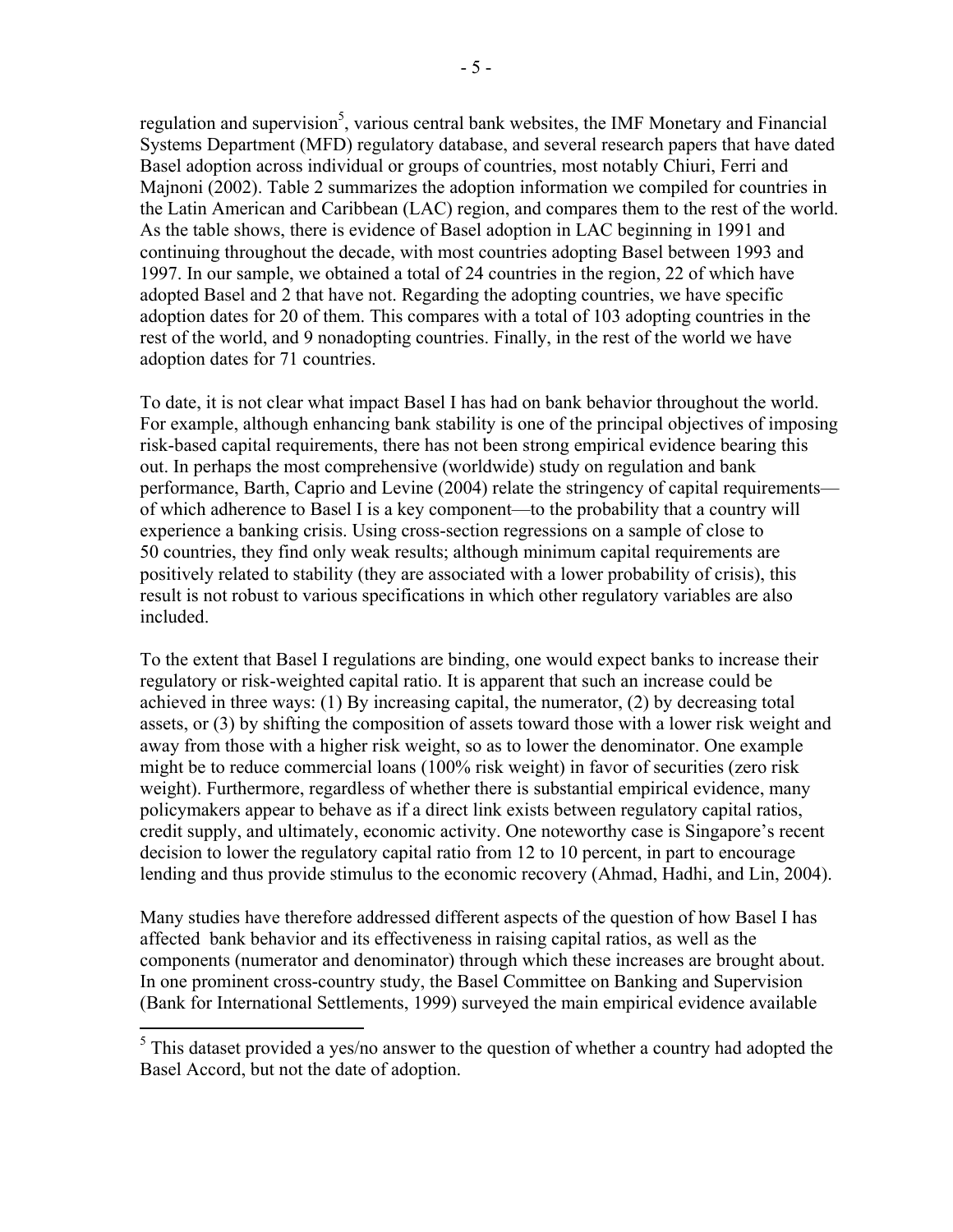for the early adopters, the G-10 countries. It showed how capital ratios increased, generally by means of a combination of banks raising new capital and reducing risk-weighted assets; yet it also showed evidence of significant and growing regulatory arbitrage in which banks resorted to securitization to boost their capital ratios. This was particularly true in the United States, where capital markets are more developed and liquid. The relationship between securitization, regulatory capital ratios, and risk in Canada was further studied by Dionne and Harchaoui (2003). Focusing on bank risk-taking, Konishi and Yasuda (2004) used risk measures based on bank stock prices in Japan to test the impact of Basel I adoption, and found that risk was reduced. A similar result was obtained by the Van Roy (2003) study of credit risk-taking among the G-10 countries. Finally, Chiuri et al. (2002), used the Peek and Rosengren framework to look at the impact of Basel I on credit growth in 16 emerging markets. They argue that the Capital Adequacy Ratio may have contributed to a credit crunch in countries that have experienced a financial crisis, and that this effect is greatest for those banks that are initially not well capitalized. Their results also support the procyclicality of the risk-based capital requirements.

Understanding whether the minimum capital requirements put in place by Basel I contributed to credit slowdowns is important in and of itself but has particular relevance looking toward the future, as virtually all adopting countries are contemplating a move toward a second round of regulations, or Basel II. Recently, the Bank for International Settlements (BIS) promulgated regulations to enhance the effectiveness of the original Basel Accord, with the new regulations scheduled to be implemented in 2006. Countries are now scrambling to understand how the new accord will affect their banking and financial sectors, as well as what it will mean for their economies.<sup>6</sup> It is important to note that the Basel II proposal, while containing several innovations over Basel I, still retains a heavy reliance on risk-based capital requirements. For instance, as Von Thadden (2004) points out, of the 163 pages of the Basel Committee's 2003 Consultative Paper on the new regulations, 132 pages are devoted to minimum capital requirements, or "Pillar 1."

One particular aspect of Basel II, its possible role in exacerbating business cycles, has been examined by several studies. The internal ratings-based (IRB) approach advocated by the new Basel relies on banks to assign default probabilities for their borrowers. However, these probabilities depend on current information on the borrower's equity price and book liabilities, which are surely affected by the business cycle. Ayuso, Perez and Saurina (2004), Caterineu-Rabell et. al. (2003), Kashyap and Stein (2004), and Estrella (2004) show that banks may be induced to implement a procyclical loan rating scheme, so as to shift the cost of recessions to the rest of the economy, thus exacerbating the business cycle effect.

Our study uses the new dataset on Basel I adoption in addition to a bank dataset spanning 2,893 banks drawn from over 150 countries to examine whether Basel I caused banks to reduce their lending activities. We test this hypothesis for the world overall, and for the LAC region in particular. Methodologically, our data set allows us to examine the impact of Basel I over time as well as across countries, as opposed to Barth et al. (2004), who use a single

 $\overline{a}$ 

 $6$  See, for example, Majnoni et al. (2004).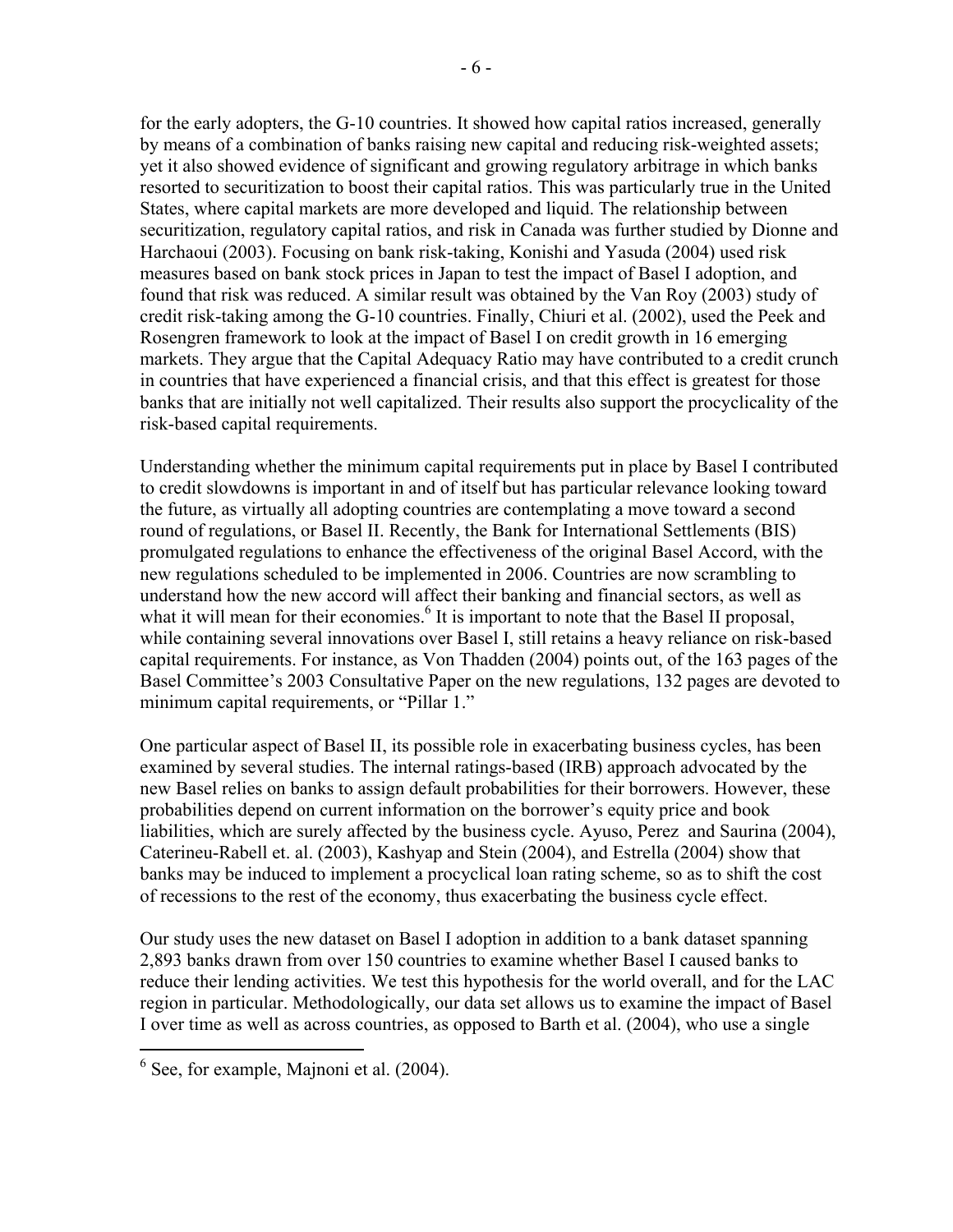time observation for capital regulations and test only for differences across countries.<sup>7</sup> In contrast with Chiuri et al. (2002), who also examine the time dimension of risk-based capital requirements, we use the Berger and Udell (1994) framework, which allows us to test for a structural change regarding banks' overall loan supply as well as their sensitivity to risk. As Berger and Udell point out correctly, a true test for structural change requires a sufficient number of both pre- and post-Basel observations. In particular, it requires a sufficiently long control period before Basel I adoption against which to test for a change in behavior. However, the Peek and Rosengren (1995) framework used by Chiuri et al relies on only one or two pre- and post-Basel observations and is thus a test of the short-run impact of Basel I. To summarize, in contrast to Berger and Udell, our study uses an extensive cross-country panel rather than a single-country experience to test for possible common effects across countries, and in contrast to the cross-country analysis of Chiuri et al, our study undertakes a structural change test, focusing on the long-run or permanent impact of the adoption of riskbased capital requirements on bank lending behavior.<sup>8</sup>

Our results show that the Basel Accord was associated with an average increase in capital and lending activities in Latin America as well as throughout the world. With regard to the credit crunch hypothesis, we find little evidence that either the loan-asset ratio or the average growth rate of loans declines after Basel I adoption, but we do find some evidence of greater sensitivity of loan growth to certain risk factors, as one might expect from a "risk retrenchment" behavior of banks subjected to greater regulatory scrutiny. In Latin America, we observe this effect primarily through a greater sensitivity of loan growth to past shortfalls in equity. Finally, we find that the more financially developed economies tend to have a contraction in loan growth after Basel. However, this result is driven mainly by the more advanced countries in Europe since it weakens considerably when the earlier adopters of Basel are excluded from the sample, or when we focus only on countries in Latin America and the Caribbean.

In the next section we summarize the existing theoretical work on the impact of capital constraints on the optimal behavior of banks. Section III presents first a description of the banking dataset and then our main empirical results. Finally, in Section IV we conclude and provide some policy implications.

 $\overline{a}$  $<sup>7</sup>$  Their very extensive regulatory database contains various aspects of the stringency of</sup> capital regulations, as well as a multitude of characteristics of the regulatory and supervisory framework in each country. Moreover, the authors state that most of the data correspond to 1999.

 $8$  Estrella (2004) provides an analysis of both the short- and the long-term impact of capital constraints.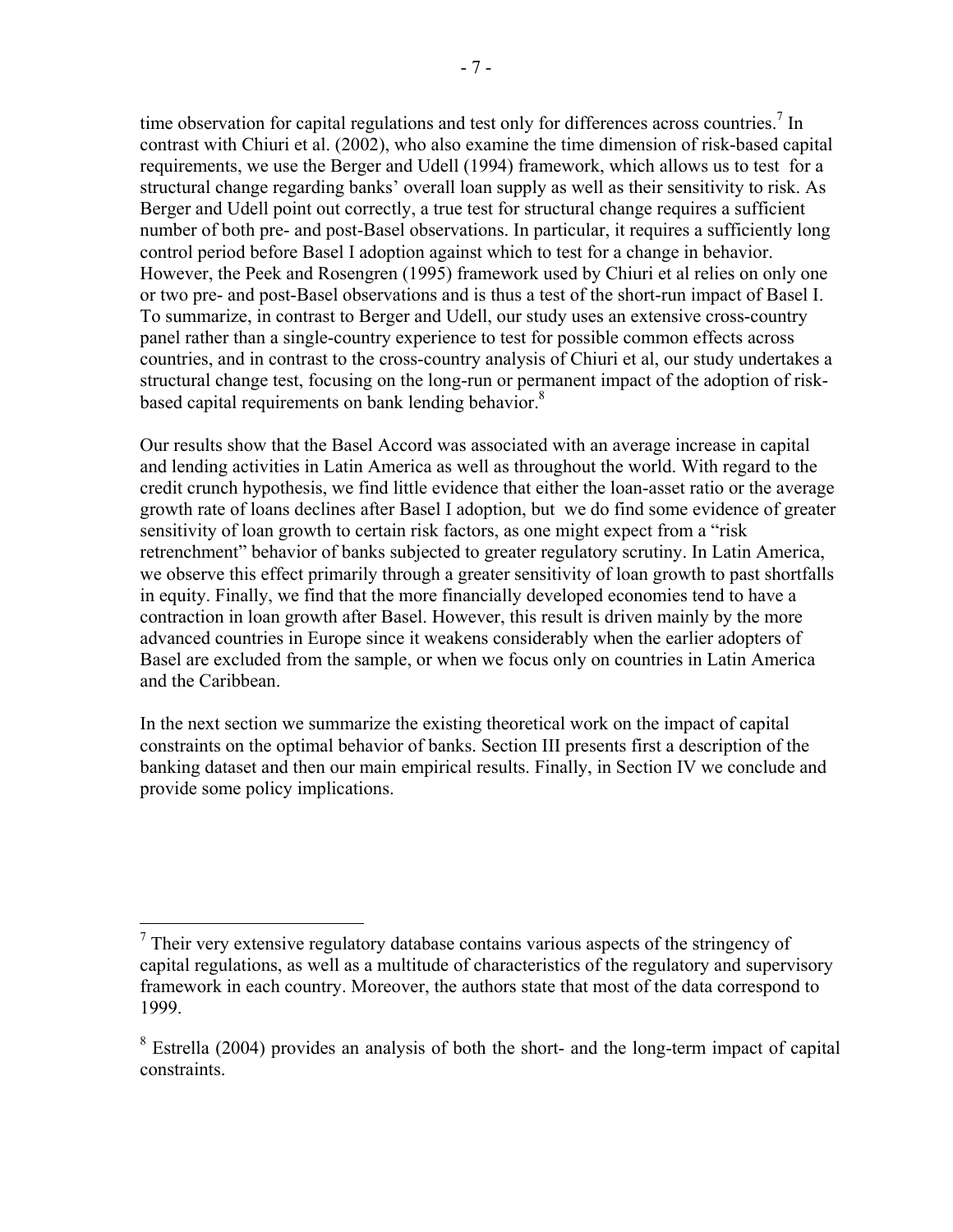There is now a large literature analyzing the impact of the Basel Accord on bank behavior, as well as on the economy as a whole.<sup>9</sup> This section highlights the key elements important for understanding the asset portfolio allocation decisions of banks facing risk-based capital constraints. It is important to note at the outset that regulators place capital restrictions on banks in order to enhance bank safety, with two types of factors in mind. One key factor is the presence of deposit insurance, and another is the possible contagion effect arising from bank panics. The existence of deposit insurance creates a moral hazard for the bank's owner relative to the taxpayer, since depositors have less incentive to monitor the asset portfolio decisions of bank managers.<sup>10</sup> As a result, there is an increased probability of default by banks, which leads to losses by taxpayers. By requiring banks to hold more capital, the owners' stake becomes greater and therefore the incentive to take excessive risks declines. A second key factor is the possibility of cascading bank failures in a liquidity crisis, as described in Diamond and Dybvig (1983). Concerns about this led regulators to adopt capital adequacy requirements in order to create a larger cushion against losses to the taxpayer.<sup>1</sup> Initially, capital regulations varied from country to country based on political and economic forces. Banks that competed across countries were concerned about unfair advantages when the capital regulations were less restrictive in another country. As a result, the Basel Accord negotiated in 1988 among the G10 countries, attempted to unify the capital constraints across countries, rather than introduce new capital requirements.

The risk-based regulation of bank capital can be analyzed in light of what Kane (2000) calls the "regulatory dialectic," whereby regulation leads to evasion, which, in turn, leads to a new round of regulation. Here, the Bank for International Settlements (BIS), in conjunction with regulators from G-10 countries, identified a need for uniform regulations so that banks from a specific country did not receive an advantage from lax regulations relative to other countries. As noted above, the initial purpose of the Capital Adequacy Ratio was to minimize the possibility of bank failures without undo restrictions on positive that net-present-value investment projects.<sup>12</sup> However, this leads to a level of equity that exceeds the level the

 $\overline{a}$ 

<sup>&</sup>lt;sup>9</sup> Chami and Cosimano (2001), and Barth, Caprio and Levine (2004) provide recent comprehensive reviews. See also the conference volume on capital regulations in the *Journal of Banking and Finance* (Berger, Herring and Szego, 1995), and another conference volume by von Thadden (2004) in the *Journal of Financial Intermediation*.

 $10$  Kane (1985) documents the role of moral hazard in the S&L crisis in the United States.

 $11$  Kane (2002) discusses the moral hazard associated with a regulator who is acting as an agent for the taxpayer.

 $12$  See Kashyap and Stein (2004), Berger, Herring, and Szego (1995), and Dewatripont and Tirole (1994).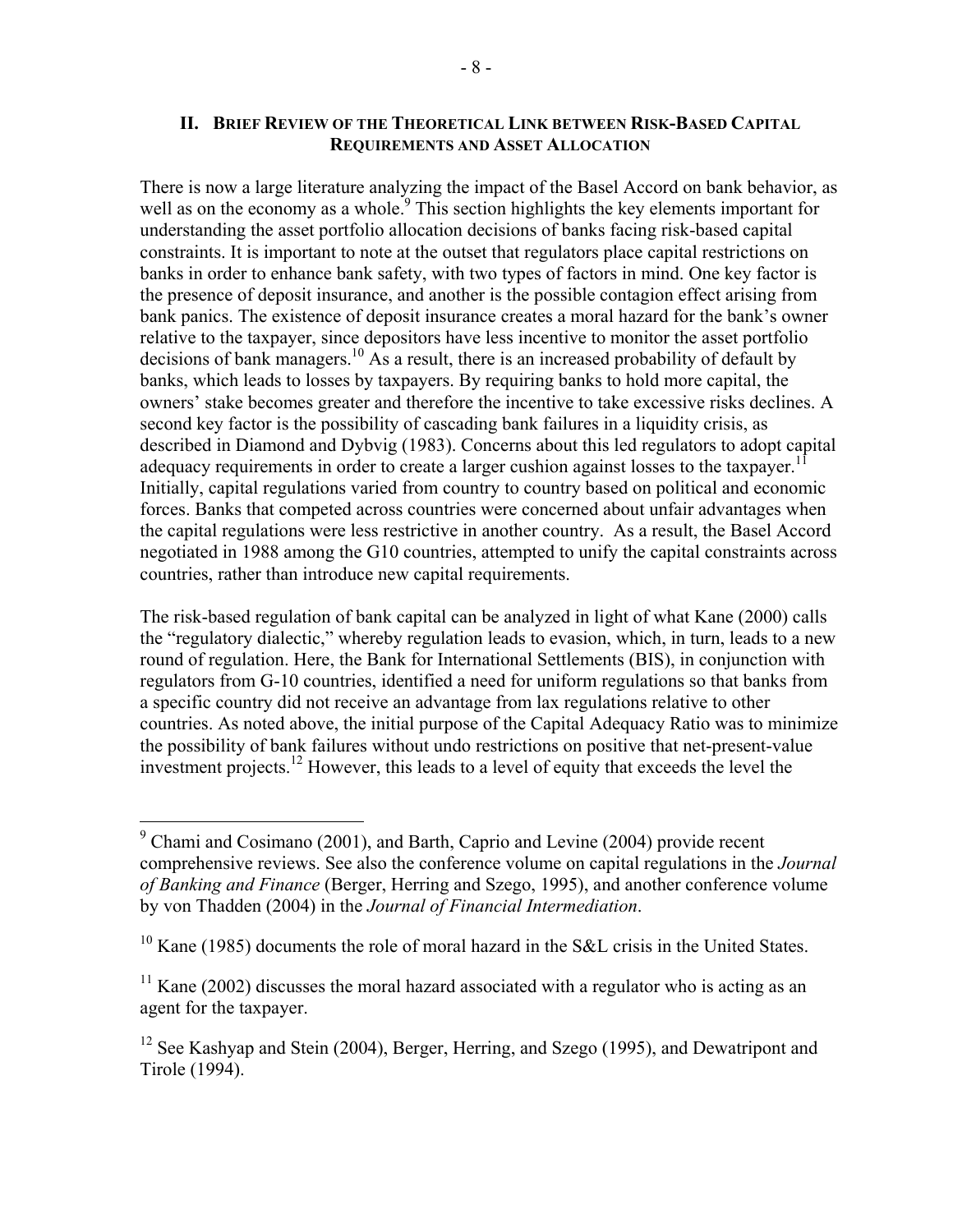market finds acceptable.<sup>13</sup> Generally speaking, the increase in capital imposes higher operating costs on banks, which engenders incentives for them to develop ways to evade or circumvent the regulations. This behavior is now referred to as "regulatory capital arbitrage" (RCA), an example of which is a bank reshuffling its asset portfolio or using securitization to decrease risk-weighted assets without raising costly capital.<sup>14</sup> In the case of securitization of loans, the banks would move safe loans off the balance sheet and leave riskier loans on.<sup>15</sup> Once these arbitrage behaviors are widespread and observed by regulators, a new round of regulations ensues to circumvent the banks' attempts to avoid the initial regulations. Basel II in particular follows this pattern, requiring the use of internal or external measures of asset riskiness to establish the percentage of capital required by regulators.

Recent work by Chami and Cosimano (2001) shows how capital regulations affect bank behavior. Their model treats bank capital as an endogenous variable. This reveals how the changes in regulations, as well as changes in other exogenous variables, such as market structure and economic activity, affect a bank's choice of the level of capital. The level of capital, in turn, will affect a bank's future ability to extend credit.

The Chami and Cosimano model has banks operating in an imperfectly competitive market.<sup>16</sup> In such a setting, banks find it optimal to behave in a collusive manner, more like a monopolist, setting one loan rate and sharing the profits equally.<sup>17</sup> Chami and Cosimano

 $14$  See, for example, Jones (2000).

1

<sup>15</sup> Both Koehn and Santomero (1980) and Froot and Stein (1998) argue that banks would be less risk averse if they were forced to hold more capital, and the loan portfolios would become riskier. See Thakor (1996) for an opposing result.

<sup>16</sup> This assumption is a reasonable one, based on the existing evidence that banks continue to have some degree of market power in many countries. For example, Claessens and Laeven (2004) use the Panzar and Rosse (1987) test of contestability to identify the degree of competition in the banking systems of 50 countries, including 11 in Latin America. They find evidence of a monopolistic competitive industry in all of these countries. Also, De Bandt and Davis (2000) use a similar methodology and find evidence of noncompetitive behavior in the EU. See Chami and Cosimano (2001) for a more comprehensive discussion of the evidence of monopoly power in the banking industry.

 $17$  Following Abreu, Pearce and Stacchetti (1986, 1990) and Rotemberg and Saloner (1986), Chami and Cosimano assume that the industry is represented as a super game, in which each bank follows a strategy of monopolistic behavior in the loan market, as long as every other bank follows this strategy. They identify an equilibrium to the super game, in which it is in the best interest of all banks to engage in monopolistic behavior in the loan market.

 $13$  See Barrios and Blanco (2003) for a recent microeconomic example of how regulatory capital is distinct from market capital. Holmstrom and Tirole (1997), and Marshall and Prescott (2000) provide general equilibrium examinations of the impact of regulatory capital relative to the market capital.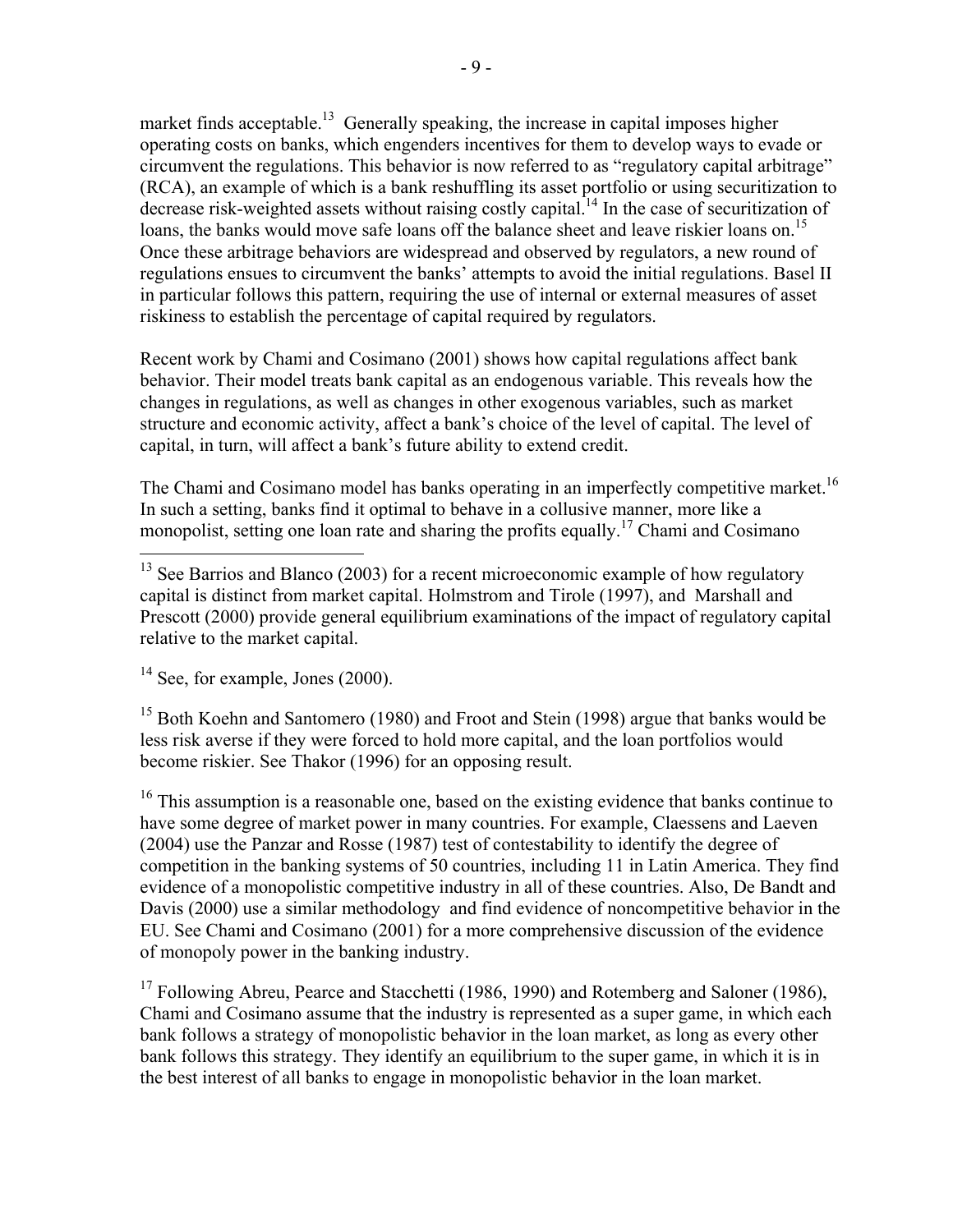show that, in the presence of Basel-like risk-based capital constraints, banks are more likely to cooperate because an individual bank may be less likely to expand its leading to meet pent-up demand for credit and risk punishment from other banks.<sup>18</sup> Interestingly, risk-based capital requirements give value to the bank's holding of capital. The value of holding capital—which they model as a call option—is affected, among other things, by the current level of required risk-based capital, the uncertainty and elasticity of demand for loans, level of economic activity, and interest rates. For example, Chami and Cosimano show that a higher level of required capital will increase the value to a bank of holding capital. By holding excess capital, the bank can avoid being capital constrained and thus is able to extend loans in the future. Chami and Cosimano show that banks anticipate the possibility of higher capital requirements in the future and hold more capital in the current period, so as to avoid being capital constrained. On the other hand, as the elasticity of demand increases, indicating a more competitive banking sector or a more contestable market for loans, the value to the bank of holding capital falls, and as a result, the bank will hold less capital. This implies that fewer loans will be available in the succeeding period.

This last result also relates to banks' incentives to arbitrage regulation. The less the contestable a market, the higher the benefit to a bank in that market from holding more capital. Conversely, the more contestable the market, the lower the value of capital, and thus the greater the incentive for banks to engage in regulatory arbitrage rather than raise capital in order to comply with the regulation. The ability of banks to circumvent the regulation, however, would depend, among other things, on the level of financial market development, and on the strength of the legal and institutional framework in place. In an economy with a well-developed financial market, banks can arbitrage regulation through securitization and other off-balance sheet activities, so as to raise the capital-to-asset ratio.19 Moving from costly credit risk activities—because of stricter risk-based capital regulation—to other activities that do not involve credit risk could lead to a credit crunch. However, these new activities expose a bank to new types of risks, such as market risk, interest rate risk, and operational risk.<sup>20</sup> On the other hand, raising more capital, although costly, would allow banks to extend credit. In a recessionary environment, however, banks would resist raising capital, which implies that bank capital becomes more procyclical.

<u>.</u>

 $18$  A panel member pointed out that this strategy would work only if all the other banks in the industry have sufficient capital to service this higher level of loans. This raises the issue of capacity precommitment addressed by Kreps and Scheinkman (1983), and Davidson and Deneckere (1986). This issue, however, does not arise here, since, as we show below, banks tend to hold substantially more capital then required by regulators.

<sup>&</sup>lt;sup>19</sup> Another example would be lending to the government, which receives zero risk factor (at least in OECD countries). What this effectively means is that banks are raising their capitalto-asset ratio by reducing the denominator, rather than by raising more capital. (See Jones (2000)

 $20$  See Chami, Khan and Sharma (2003).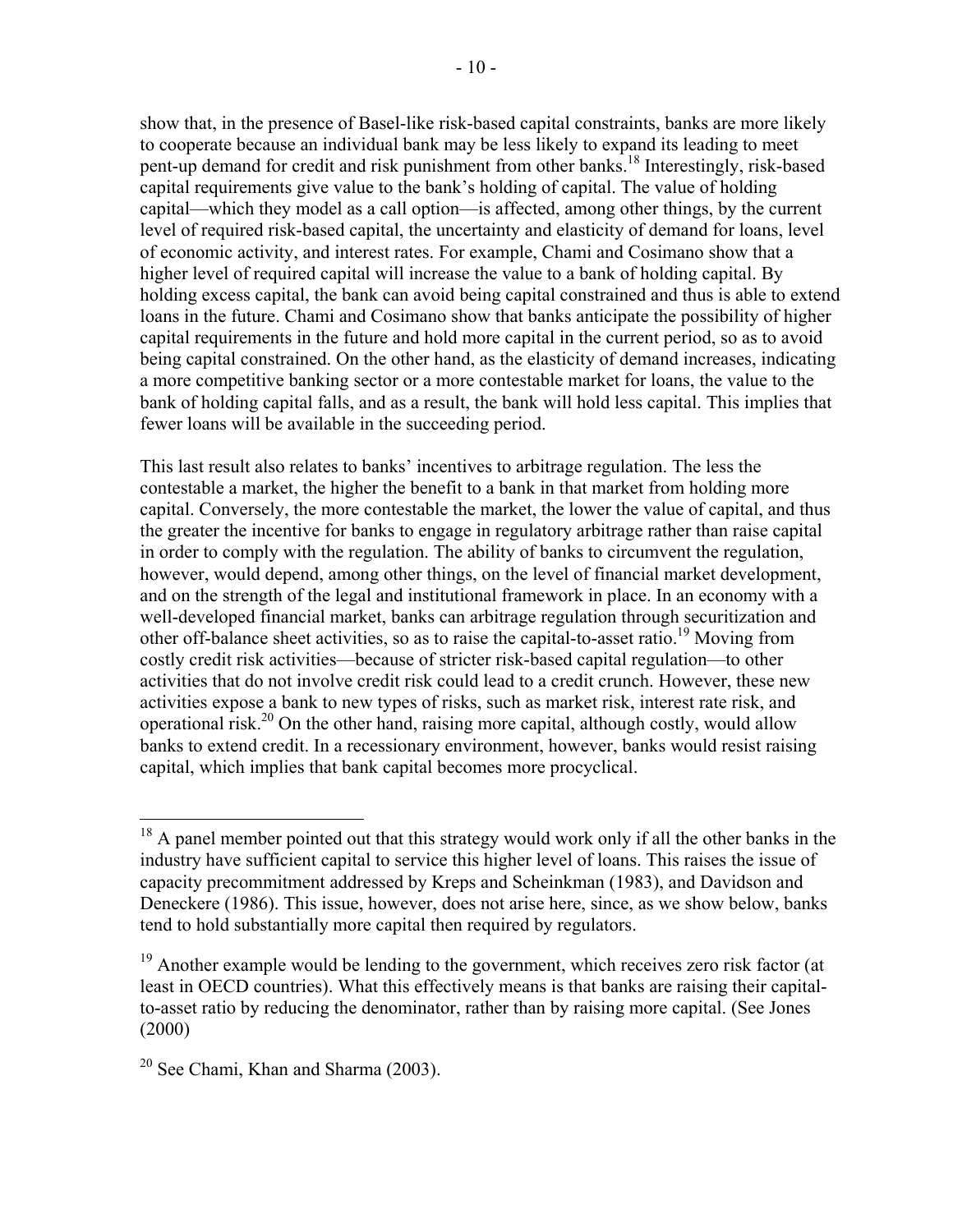The level of financial development should affect how the Basel Accord has influenced bank behavior in different countries, although it is not entirely clear in which direction. On the one hand, it might be expected that banks in emerging markets or developing economies—where capital markets and securitization possibilities may not be well developed—may have a harder time arbitraging the new risk-based capital regulation. This implies that such banks are obliged to raise new and costly capital, or reduce their supply of credit. However, the opposite may occur, since such markets may also have weak legal and regulatory frameworks, and thus monitoring of bank activities and enforcement of regulations may be deficient. Banks in such markets may exploit the presence of such loopholes to give lip service the new regulation. Thus, banks may be able to show that their regulatory capital-toasset ratio has increased—and use that to increase credit—while their true economic capital has not really changed.

#### **III. EMPIRICAL ESTIMATION OF THE IMPACT OF THE BASEL ACCORD ON CREDIT GROWTH**

#### **A. Descriptive Analysis of Pre- and Post-Basel Accord Banking Performance**

In order to estimate the impact of the Basel Accord on lending, we used a panel derived from Bankscope annual individual bank information for up to 50 of the largest banks in each of 152 countries.<sup>21</sup> This gave us a total of 2,893 banks, or 19 banks on average per country. For each bank, the maximum number of potential time observations was 14, spanning from 1987 to 2000, thus producing a total of 20,102 potential observations,  $^{22}$  132.3 on average for each country. Summary statistics for several banking performance variables during the entire sample period are shown in Table 3. One can immediately see that, depending on the specific variable being analyzed, the number of usable observations declines substantially from the totals above. For example, there were considerably more observations for the Equity-Total Asset ratio (20,102) than for the Total Capital Ratio (6,718) and the Tier 1 Ratio (4,157).

1

 $^{22}$  As Table 3 shows, this corresponds to the number of observations for the most widely reported variable that we used, the ratio of equity to total assets. Due to differences in reporting across banks, time, and variables, the number of observations varied for each type of analysis we undertook. Also, the number of observations fell once we limited the sample to the countries for which we had dated information on Basel adoption/implementation.

<sup>&</sup>lt;sup>21</sup> Many previous studies have used Bankscope data for cross-country analysis. For instance, Cetorelli and Gambera (2001) examine the relation between bank concentration and economic growth in 42 countries during 1989–1996. Demirguc-Kunt, Laeven and Levine (2004) focus on the 1995–1999 period for 72 countries to study the impact of bank concentration on the net interest margin. Finally, the Claessens and Laeven (2004) test for contestability during 1994–2001 across 50 countries. For our study, it was necessary to combine information from various 8-year Bankscope CD's to build the 1987–2000 time period. We are currently in the process of expanding the database to include more recent time observations and a greater number of banks for each country.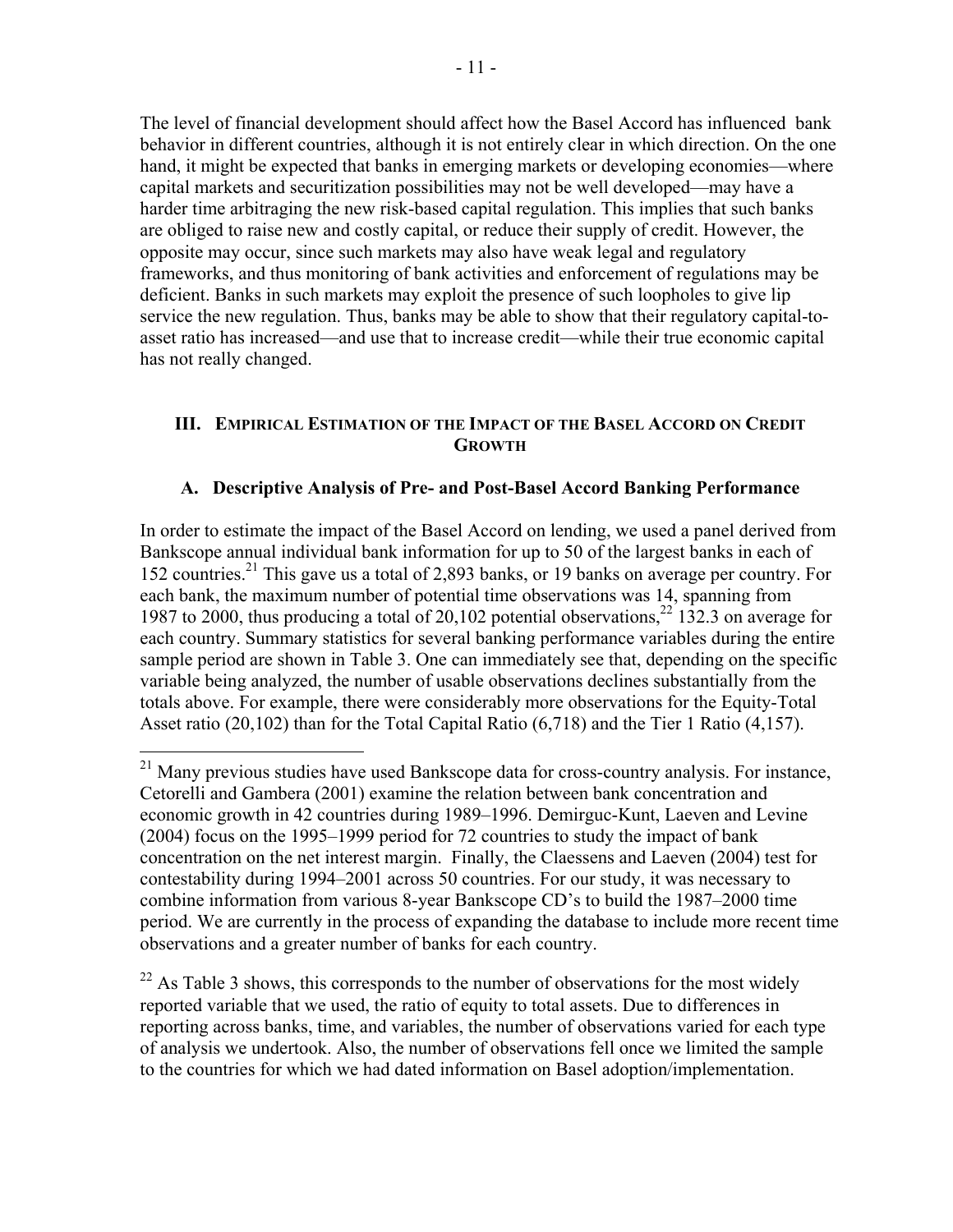Table 3 presents four types of banking indicators–capitalization, profitability and operational costs, asset composition and liquidity, and loan loss provisioning–and compares their means and standard deviations across regions for the full sample period. Capitalization is measured in terms of the traditional average ratio of equity to assets, as well as the Basel-related Total Capital and Tier 1 Capital ratios, where the denominator is equal to risk-weighted assets. Profitability and operational costs are represented by the return on assets, the net interest margin, and the ratio of overhead to assets. Asset composition is measured by the ratio of net loans to total assets; intermediation activity is measured by the ratio of net loans to deposits; and liquidity is measured by the degree to which short-term liabilities–deposits–are covered by short-term assets.23 Finally, loan loss provisioning is measured by the provisioning cost in each period as a percentage of interest revenue, as well as the stock of accumulated reserves as a percentage of nonperforming and gross loans.

Compared with world averages, LAC banks appear to have similar or even slightly higher capitalization and profitability, but decidedly higher interest margins and overhead costs, and they tend to concentrate more of their activities in lending and, consequently, less in liquid assets. Thus, at first glance LAC would appear to have less competitive and less efficient banking systems than the rest of the world. In fact, interest margins and overhead costs are not only above the world average but also the highest of any region. This is consistent with the findings of recent studies analyzing the persistently high levels of interest spreads and intermediation costs in Latin America, even after reforms were enacted throughout the region during the 1990s, which liberalized interest rates and eased entry into the system, particularly by foreign banks (Brock and Rojas-Suárez, 2000).

Moreover, in LAC banks' loan loss provisioning tends to be smaller as a fraction of net interest income (20.6% vs. the world average of 24.5%), and loan loss reserves tend to be smaller in relation to total loans  $(5.3\%$  vs. the world average of 5.8%). This might reflect some degree of moral hazard and excessive risk-taking in the banking system, caused in part by the existence of implicit or explicit deposit insurance schemes. Moral hazard and weak regulation/supervision are also cited by Brock and Rojas Suárez (2000) as major sources of weakness in Latin American banks. However, other studies have shown that even in Latin American countries with explicit deposit insurance systems, market discipline exists to a measurable extent and therefore moral hazard is not as widespread as one might think (for example, Martínez-Pería and Schmukler, 2001; Barajas and Steiner, 2000).

However, the two provisioning ratios are also affected by the denominators, namely the higher interest spreads and greater size of lending activities in the LAC region. Loan loss reserves in LAC banks are well above 100% of nonperforming loans (117.5%), and indeed above the levels in most other regions, although not close to those observed in the United States and Canada (269%). The figures also show that high interest revenues essentially allow provisioning to be less of a financial burden on banks in the LAC region.

1

 $2<sup>23</sup>$  It should be noted that liquid assets are not necessarily riskless, as they often include corporate and government securities that are not exempt from default risk.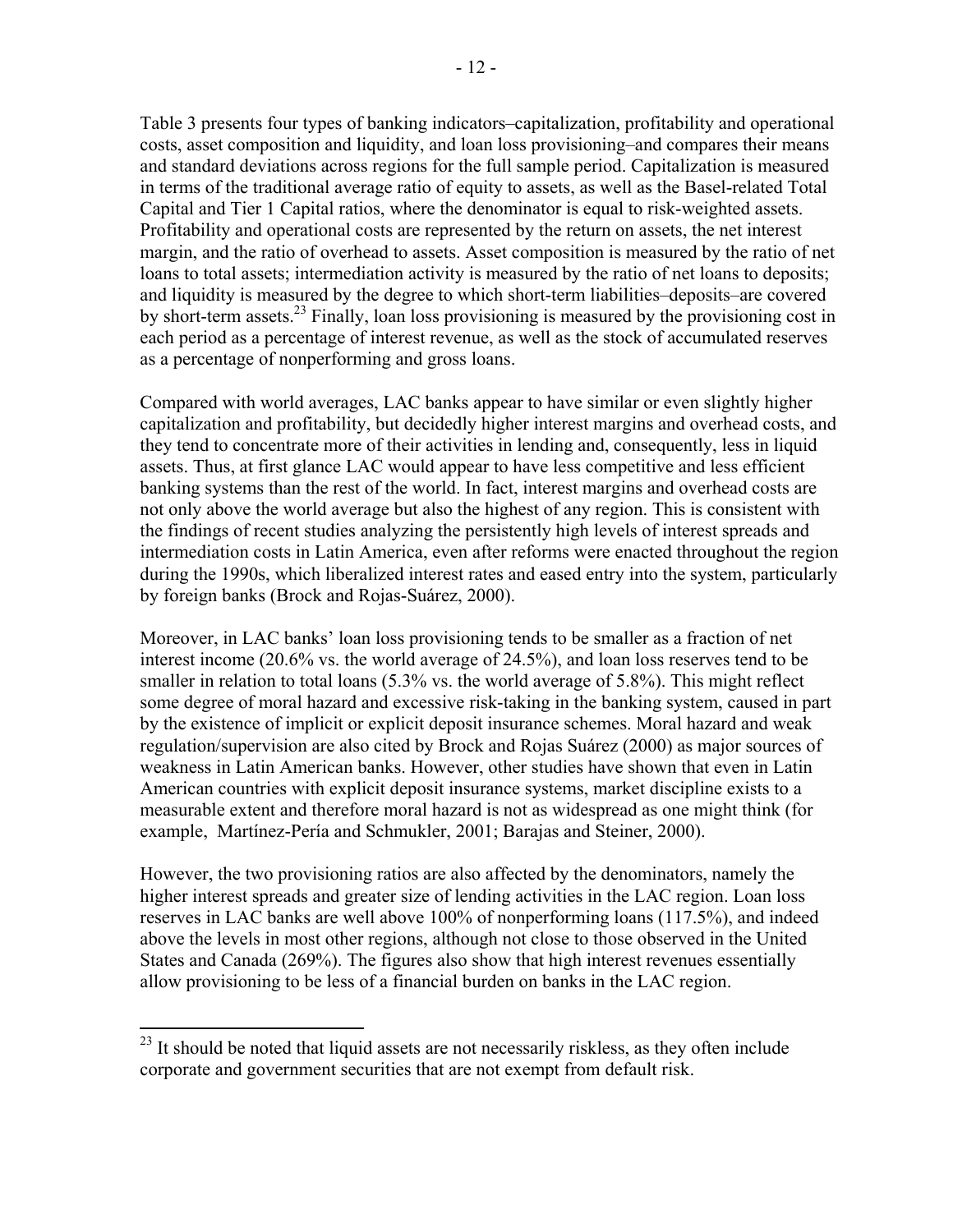In our Basel Accord database we also made an attempt, whenever possible, to distinguish full-fledged implementation of Basel with its mere legal adoption. Implementation would entail the completion of a transition period for banks to comply and/or an effective enforcement of the capital standards through improvements in the capacity of supervisory authorities to carry out their functions. Thus, we constructed two separate dummy variables: *BASELYR*, indicating the year of adoption, and *BASELYR1*, indicating the implementation year for those countries where it was possible to make this distinction. The details of these two measures are shown in Appendix Table A.1.

Table 4 revisits the major banking performance indicators and compares them across the preand post-Basel periods, using *BASELYR1* to separate the two periods. In particular, we find that capitalization increased, as measured by both the regulatory measures and the average equity-asset ratio, and that profitability, interest spreads, and average overhead declined. The former movements suggest that, at least on average, the Basel Accord succeeded in raising capitalization rates, although the ratio of equity to *total* assets increased appreciably less than the two regulatory measures. As for the profitability and cost-efficiency of banking systems in LAC, the aggregate statistics seem to suggest that other banking system reforms leading to greater competition–liberalization and/or entry of foreign banks–might have been carried out simultaneously with the adoption of the Basel Accord's risk-based capital requirements.

Turning to bank lending, our preliminary examination of the data finds no indication of a Basel-induced credit contraction. Whether scaled by total assets or short-term liabilities, net loans increased while liquid assets declined. Thus, the post-Basel period coincided with an increase in bank intermediation activities, and perhaps a greater vulnerability to deposit outflows, although overall bank default risk presumably declined as a result of the increased capitalization.

Comparing changes in capitalization and lending across regions, the LAC region increased capital by more than the world average while also increasing the share of loans in assets by much more (5 percentage points vs. 1 for the world average). At the other extreme is Europe, where banks registered the highest average capitalization rates before Basel. We see that Europe was the only region where both capitalization and lending ratios declined between periods. In section IV we will examine more closely the statistical significance of these average changes both at an aggregate and a regional level.

As for changes in other indicators, LAC banks registered declines in the profitability and cost-efficiency measures similar to those for the world average. Thus, in the post-Basel period they continued to have the highest interest spreads and overheads of any region. Finally, provisioning intensified in the post-Basel period in some regions (Asia, Latin America, and most notably, the United States and Canada), with the coverage of nonperforming loans with loan loss reserves increasing substantially, while in others, the opposite occurred (Europe and the Middle East). Although provisioning declined relative to interest revenue in Africa, banks in this region were still able to increase the ratio of loan loss reserves to nonperforming loans.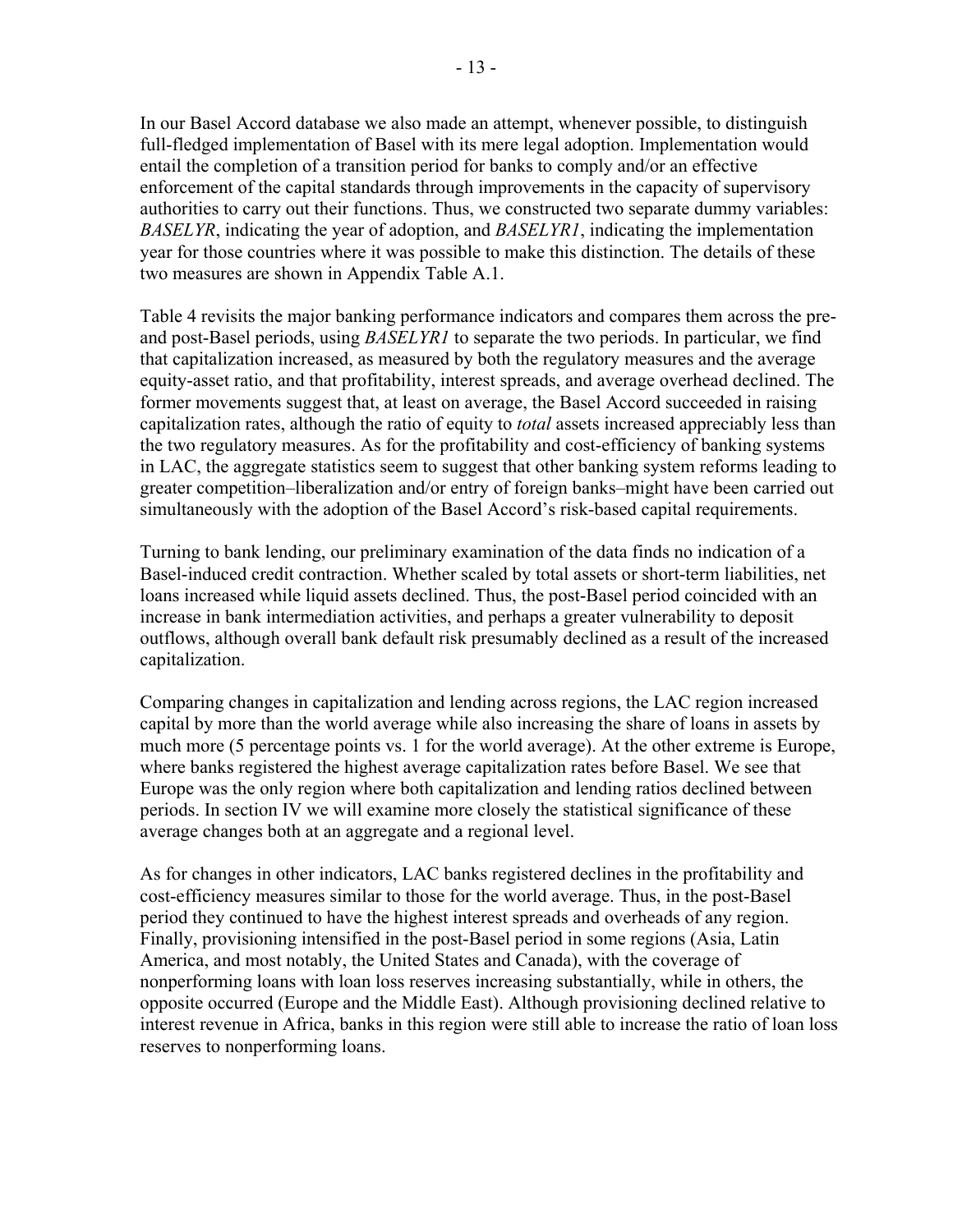In summary, the adoption of Basel I around the world is associated with an expansion of equity capital along with increased lending. On average, the return on equity declined, with the decrease in the net interest margin being greater than that in overhead expenses. The exception to this general pattern is Europe, which is characterized by a relatively high level of banking development. $^{24}$ 

#### **B. Estimation of the Effects of the Basel Accord on Bank Behavior—Full Sample**

Our estimation approach is similar to that followed by Berger and Udell (1994) in their study of the impact of the Basel Accord on credit growth in the United States. We modify their analysis in that we compare a significant time period both before and after Basel I. As a result, our analysis places more of an emphasis on the long-term impact of Basel I. In addition, we examine both the composition of bank assets and the real growth rate of loans.

We first estimated a regression to assess whether a significant change in means between the pre and post-Basel periods was experienced by bank capital and lending. Thus, our initial test regressed each of four bank capitalization or loan variables on an intercept variable and a Basel-related dummy variable, as shown below:

$$
V_{ijt} = \alpha_0 + \alpha_1 BASELYR_{jt} \tag{1}
$$

*Vijt* represents each of the dependent variables: the ratio of equity to total assets (*EQTA*), total capital ratio (*TOTCAPRAT*), the ratio of net loans to total assets (*NLOANTA*), and the real annual growth rate of loans  $(RLOANGROWTH)$ <sup>25</sup>. The sub indices *i*, *j*, and *t* denote bank, country, and year, respectively. We tested whether adoption of Basel was associated with a change in bank behavior, by regressing the bank variables on a dummy variable for the adoption year in each country, *BASELYR*. Note that *BASELYR* varies by time and country, but not by bank. We conducted this test for the full sample, and for one which excluded the early adopters (the 14 countries that adopted the Basel Accord in 1988).<sup>26</sup>

(continued…)

 $\overline{a}$  $24$  As we will show in the next section, our measure of financial development is centered on the size of private sector credit by the banking system relative to GDP. Thus, many European economies appear more financially developed than the United States, by virtue of being more reliant on the banking system than on capital markets.

<sup>25</sup> We also ran regressions for the Tier 1 Ratio (*T1RAT*), the ratio of loans to deposits and total borrowing (*LOANDEP*), the ratio of gross loans to assets, and the growth rate of real loans scaled by the previous period's assets. In all cases the results were similar to those obtained for *TOTCAPRAT*, *NLOANTA*, and *RLOANGROWTH*, respectively. However, in the case of *T1RAT* the number of observations declined considerably, as many banks did not report this indicator.

<sup>&</sup>lt;sup>26</sup> We also tested whether the 1988 signing of the Basel Accord itself was associated with a change in means across all countries, regardless of whether or when they adopted it. We found no evidence of such an announcement effect either on capital ratios or on lending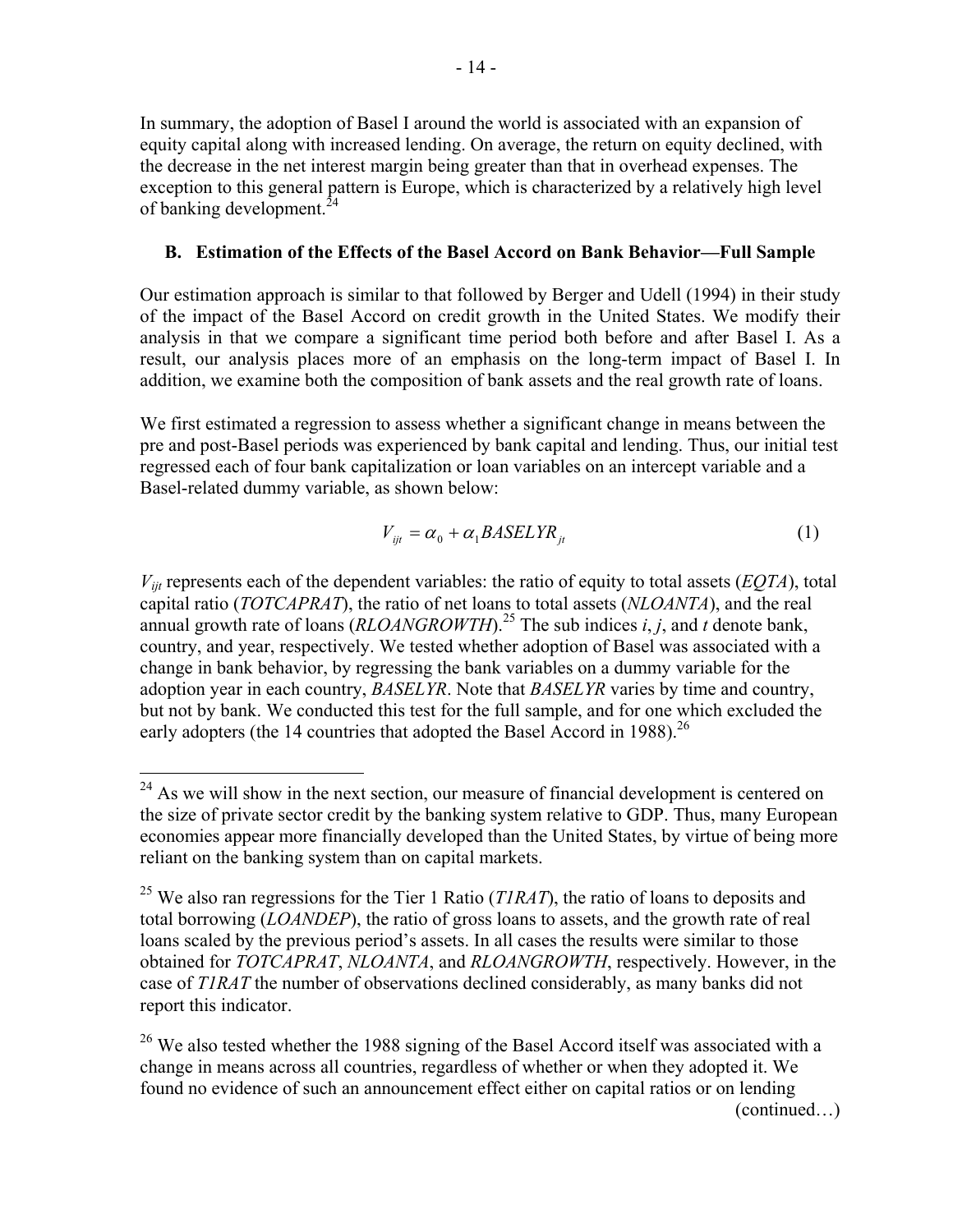We ran four basic versions of this test: (i) an OLS regression across countries and time; (ii) a Fixed Effects regression, where bank-specific intercepts were included; (iii) a regression that included country dummies; and (iv) a regression including a relative measure of financial development, *FINDEV*,<sup>27</sup> as well as its interaction with *BASELYR*. We ran each of these regressions for the full sample and for a sample excluding early adopters.<sup>28</sup> Finally, in order to assess the effect of *implementation* vis-à-vis adoption, we also used *BASELYR1* in place of *BASELYR*.

The results of the means tests for capitalization ratios are shown in Tables 5 and  $6.^{29}$  Overall, a significant increase in the average equity-asset ratio was captured in all but the fixed effects regressions, There is also evidence of the regulatory capital ratio increasing significantly after Basel.<sup>30</sup> Finally, the results show that banks in more financially developed countries had lower capitalization rates on average prior to Basel, but they tended to increase capitalization by a greater amount after Basel.

Tables 7 and 8 show the means test results for bank lending activities. Looking first at the ratio of net loans to total assets (*NLOANTA*), the simple OLS and fixed effects estimates show that, contrary to the credit/capital crunch hypothesis, Basel adoption did not coincide with a shift in bank assets away from loans. In fact, in the simple OLS and the specification that controlled for the level of financial development there is a significant *increase* in the loan-asset ratio after Basel. However, the results also show that this increase tended to be smaller as countries were more financially developed. In fact, a country with a sufficiently developed financial sector would experience a reduction in the loan-asset ratio. Based on the point estimate of the final column of Table 7, the cutoff point would be 30% of the maximum

behavior, as none of the above variables exhibited a significant change in means between subperiods.

<sup>27</sup> We calculated *FINDEV* as the ratio of banking system credit to GDP in 1995 relative to the worldwide maximum, registered by Switzerland (168%). Thus, *FINDEV* takes the value of unity for Switzerland, and is less than unity for all other countries, for example, 0.15 in Mexico, and 0.32 in Korea. The United States has a value of only 0.41 since stock and bond markets are a larger percentage of the economy.

 $^{28}$  As the tables show, this excludes the United States and Canada.

 $\overline{a}$ 

<sup>29</sup> We expanded the dataset with respect to previous drafts of this paper, roughly doubling the number of banks included. Since we had limited the dataset to the largest banks in each country, the expansion brought in smaller banks in virtually every country. While most of the general results of the statistical analysis continued to hold, some small changes did occur.

 $30$  In this section, when we use the phrase "after Basel" or "following Basel," we are referring to the country-specific adoption and/or implementation of Basel. Otherwise we refer specifically to adoption or implementation.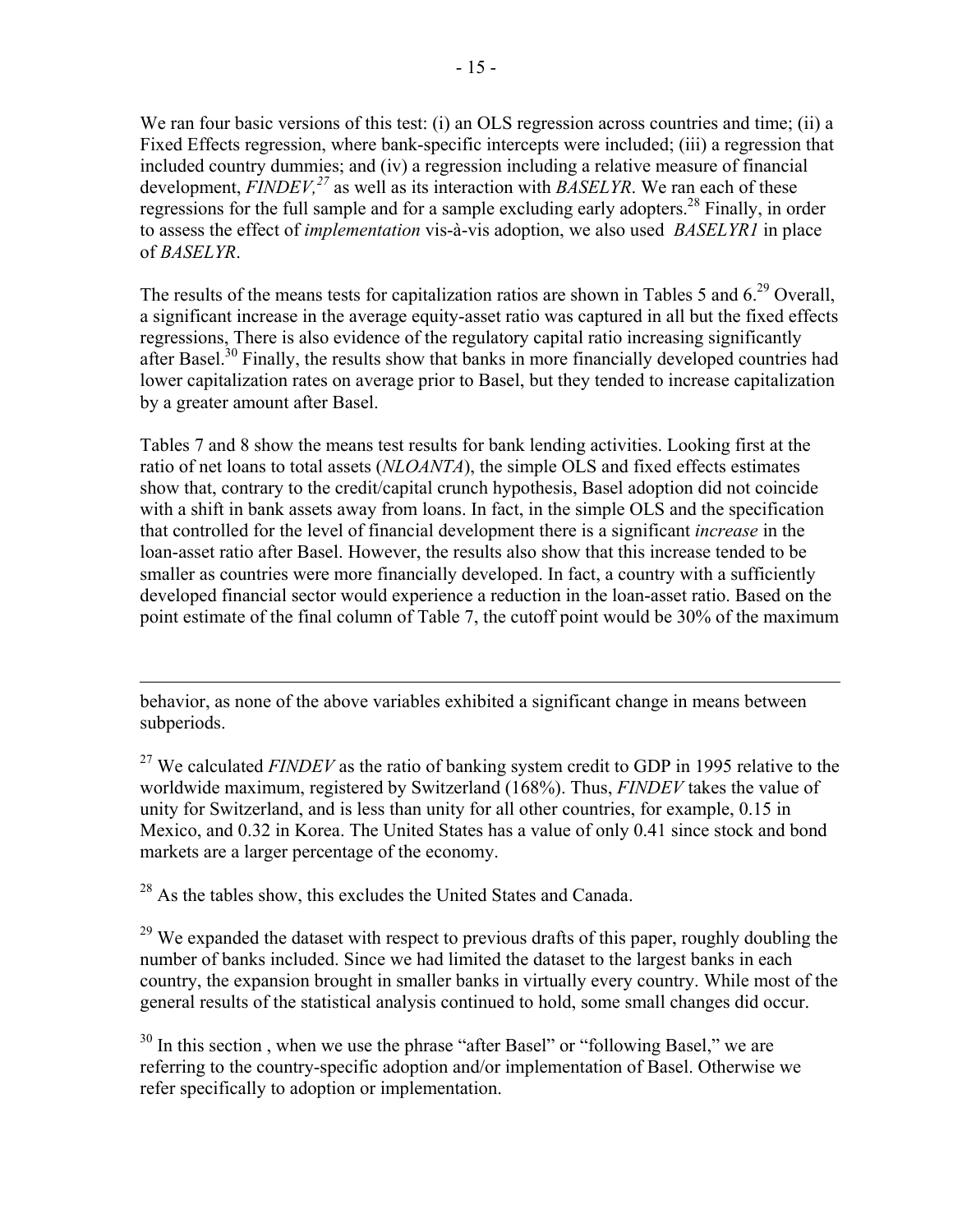level of banking development,<sup>31</sup> equivalent to a 1995 ratio of private sector credit to GDP of 50% or greater. Thus, countries such as Australia (73%), Korea (53%), and the United Kingdom (115%) would experience a contraction in loans following Basel, while Chile (49%), for example, would experience virtually no change.

As the loan-asset ratio may mask the behavior of loans when asset growth is also changing between periods, we also examined the real growth rate of loans directly. The results of these means tests, after removing outliers,  $32$  are shown in Table 8. We see that, contrary to the behavior of the loan-asset ratio, these estimations point to a decline in loan growth after Basel. However, when controlling for relative financial development, we see that this effect takes place after a certain level of financial development. Based again on the point estimate of the final column of the table, the cutoff point is somewhat higher than in the case of the loan-asset ratio: a country with a credit-GDP ratio of over 64% would tend to experience a decline in lending growth.

In order to test whether loan supply contracted as a result of the Basel Accord, we used a specification similar to that of the Berger and Udell (1994) study of the U.S. banking system. In general, bank loans were assumed to respond to lagged risk factors; when risk increases, banks subsequently contract their lending activities either voluntarily or through regulatory pressure. This also operates in a cross-section sense, where banks with higher levels of risk (for example, lower capital) would also tend to adjust by having a smaller loan portfolio on average than safer banks. Thus, one aspect of the test is to examine whether the Basel Accord made banks more sensitive to risk, to the extent that increases in risk might have been associated with a greater danger of falling below the regulatory minimum level of capital. This corresponds to the "risk retrenchment hypothesis" discussed by Berger and Udell, <sup>33</sup> whereby the contraction in loan supply is associated with bank risk. We also examine whether non-risk related factors may have come into play to reduce loan supply, through an intercept shift. Finally, we include a vector of macroeconomic controls *X* to proxy for loan demand factors and other non-Basel related loan supply factors. Our specification is shown below:

1

<sup>31</sup> This is obtained as the overall intercept shift from *BASELYR1* (5.794) divided by the coefficient of the interaction between *BASELYR1* and *FINDEV* (-19.140).

<sup>&</sup>lt;sup>32</sup> We removed observations in which the annual real growth rate of loans was greater than 100% or less than -50%. This made an enormous difference in terms of predictability and significance of the coefficients, but still preserved a large number of observations for each country.

 $33$  Berger and Udell also make a distinction between "voluntary" and "regulatory" riskretrenchment, depending on whether banks became more sensitive to risk on their own or, alternatively, as a result of more rigorous action by regulators. For now, we focus on whether *any* change in banks' attitude toward risk can be observed, be it voluntary or regulatory in nature.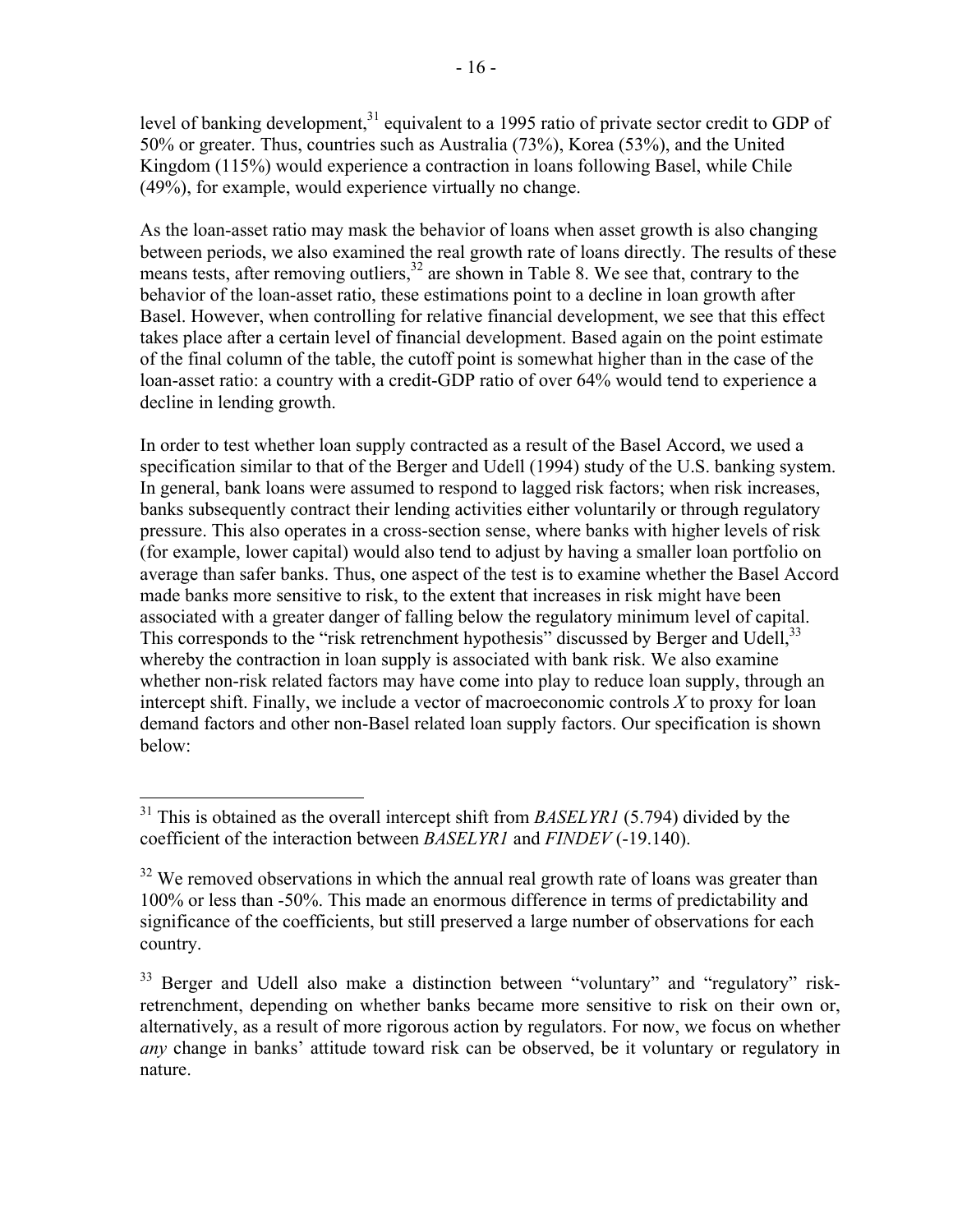$$
V_{ijt} = \alpha_0 + \alpha_1 BASELYR_{jt} + \alpha_2 RISK_{ijt-1} + \alpha_3 BASELYR_{jt} \cdot RISK_{ijt-1} + \alpha_4 X_{jt}
$$
 (2)

The dependent variable *V* is the loan-asset ratio (*NLOANTA*) and the real growth rate of loans (*RLOANGROWTH*), and we use two risk measures, the capital ratio (*EQTA*) and the ratio of nonperforming loans to total loans (*NPFRAT*). Our two macroeconomic controls are the real growth rate of GDP(*RGDPG*) to capture changes in loan demand, and the annual change in the inverse money velocity  $(DM3GDP)^{34}$  to capture shifts in the public's demand for bank deposits.35 For a given level of risk, an increase in money demand would shift banks' loan supply through an exogenous increase in their loanable resources. Note that one would expect *DM3GDP* to capture many large structural changes in the financial system as well; for example, financial liberalization that removes controls on deposit interest rates would increase the public's demand for bank deposits, thus lowering income velocity. Likewise, the introduction of a deposit insurance scheme, which makes bank deposits safer in the eyes of the public, would have a similar effect.<sup>36</sup>

If bank loans respond negatively to a prior increase in risk, we expect the coefficient on the lagged capital ratio to be positive, and that on the lagged nonperforming loan ratio to be negative. Furthermore, loan supply should be positively related to the economic growth rate and to increases in money demand. The impact of the Basel Accord on risk sensitivity will be measured by the coefficient  $\alpha_3$  on the interaction term between *BASELYR* and the respective risk variable. If banks experienced risk retrenchment after Basel, then  $\alpha_3$  should be positive for the equity ratio (banks decrease loans even more in response to a drop in capital) and negative for the nonperforming loan ratio (banks contract loans even more in response to a rise in credit risk). Finally, a negative  $\alpha_1$  coefficient would indicate that all banks, regardless of their risk characteristics, experienced a loan contraction following Basel.

The results of this test are shown in Table 9. We present estimations for *NLOANTA* (upper portion) and for *RLOANGROWTH* (lower portion), where we include each of the risk factors individually or together. Three types of estimations are presented: OLS, Fixed Effects, and Instrumental Variables with Fixed Effects. In the last procedure we account for the possible

 $\overline{a}$ 

 $34$  Defined as the absolute annual change in the ratio of money and quasi-money to GDP, as reported in the IMF's *International Financial Statistics*.

 $35$  It might also be argued that fiscal variables, such as government debt, or government financing needs, should be included as a macroeconomic control, that directly affects banks' willingness to lend to the private sector. However, in a previous study examining Latin American credit slowdowns, Barajas and Steiner (2002) found that fiscal variables were not significant determinants of credit growth over the past decade.

<sup>&</sup>lt;sup>36</sup> As we discuss in the conclusions, future work will combine our Basel database with information on different aspects of financial sector reforms to incorporate these types of policy changes more explicitly. However, given the results of our estimations in this paper, *DM3GDP* appears to be a reasonable proxy.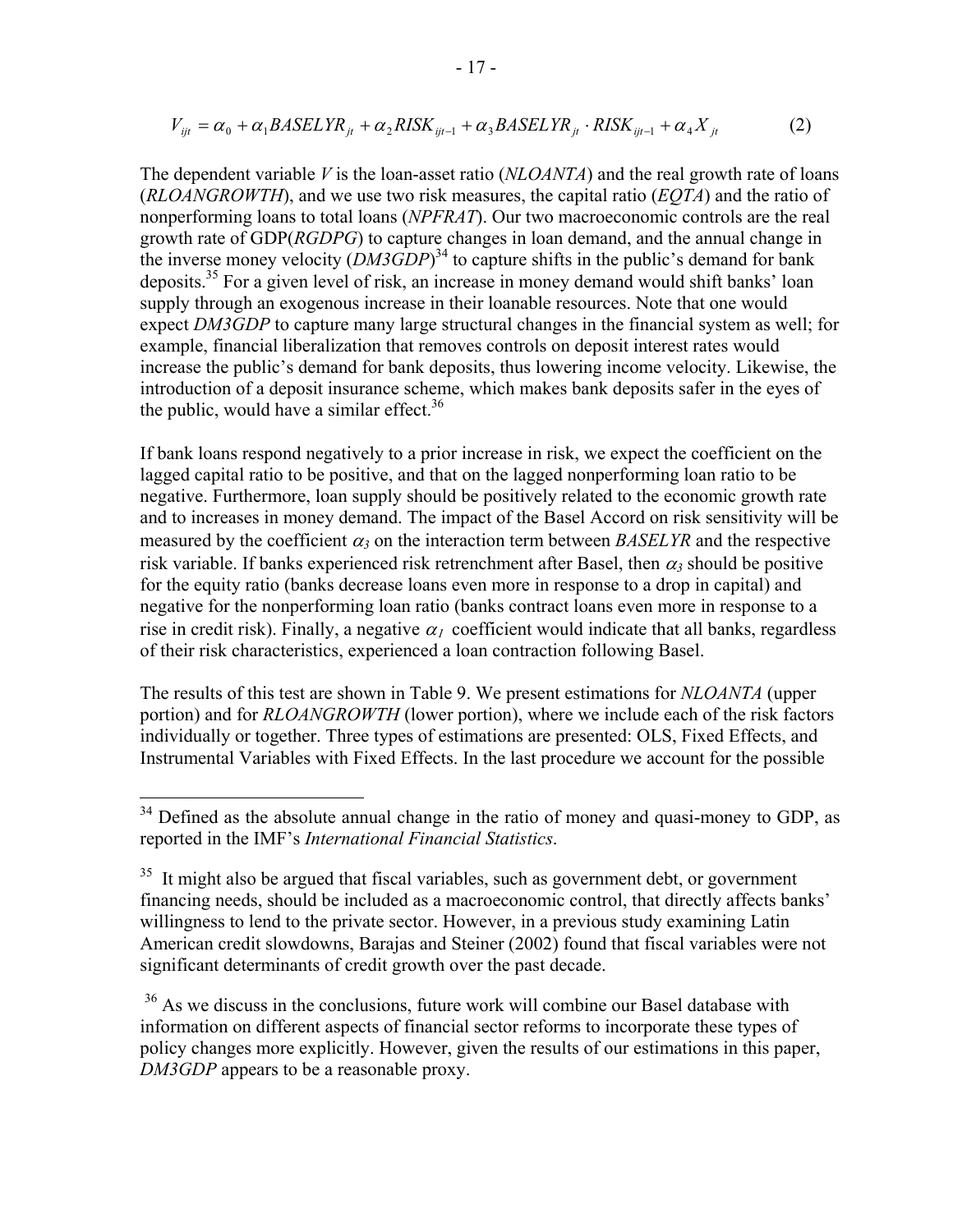endogeneity of the bank risk variable (capital or nonperforming loan ratio), using its lagged values as well as the macroeconomic controls as instruments. Note that, because fewer banks report the nonperforming loan ratio, the sample size is reduced appreciably when this variable is included. Overall, we find that banks respond to risk in the expected direction, contracting loan supply following a drop in capital (*EQTA*) or an increase in the nonperforming loan ratio (*NPFRAT*), and that the real GDP growth rate tends to be positively associated with a greater proportion of bank assets being devoted to loans. The results also show that instrumenting tends to strengthen the estimated response of banks to risk factors, particularly of the loan-asset ratio to changes in nonperforming loans, and of loan growth to changes in equity.

The impact of the Basel Accord on the loan-asset ratio is not clear. In OLS regressions, Basel adoption is associated with a direct increase in loans across all banks—a constant term shift—but this result is weakened once bank-specific determinants of loans (unrelated to the risk factors included) are accounted for. Regarding risk factors, the Basel Accord did not appear to increase banks' sensitivity to either *EQTA* or *NPFRAT*; in most cases the coefficient on the interaction term was not of the expected sign and was not statistically significant. In fact, in every regression there was at least one coefficient that signaled a *decline* in the sensitivity toward risk after Basel, thus reducing banks' prudent response.

In contrast, the results for *RLOANGROWTH* were generally stronger and slightly more consistent with a Basel-induced credit contraction. The response of loan growth to bank fundamentals and macro controls was consistently of the expected sign and generally statistically significant. Although the direct impact of Basel through the intercept shift was usually positive, there is some indication of risk retrenchment, with greater sensitivity of lending to nonperforming loans (with a negative interaction coefficient), albeit not statistically significant, and occasionally, with greater sensitivity to equity.

While the fixed-effects specifications above allowed for bank-specific intercept heterogeneity, we were also interested in assessing whether there were systematic and measurable sources of cross-country heterogeneity, both on the intercepts and on the effect of Basel on lending behavior. Thus, we reintroduced the degree of financial development as a further control variable. As shown in Table 10, we ran OLS regressions which included *FINDEV* and its interaction with *BASELYR1*, both for the full sample and for the sub-sample excluding the early adopters. As in the previous set of regressions, lending activity tended to shrink in response to greater risk. One main result of including greater country heterogeneity was that the signs of the direct as well as the risk-related impacts of Basel adoption were more robust across specifications and samples; in particular, adoption appeared to increase loan supply directly in virtually all regressions.

However, in three key respects, the results were markedly different between the *NLOANTA* and the *RLOANGROWTH* estimations. First, sensitivity of the loan-asset ratio to risk tended to decline after Basel throughout all specifications, while it generally increased in the case of loan growth. This can be seen from the signs of the interaction coefficients in the last three columns of Table 10: after Basel adoption, loan growth declined further in response to declines in equity or increases in nonperforming loans than it had in the previous period.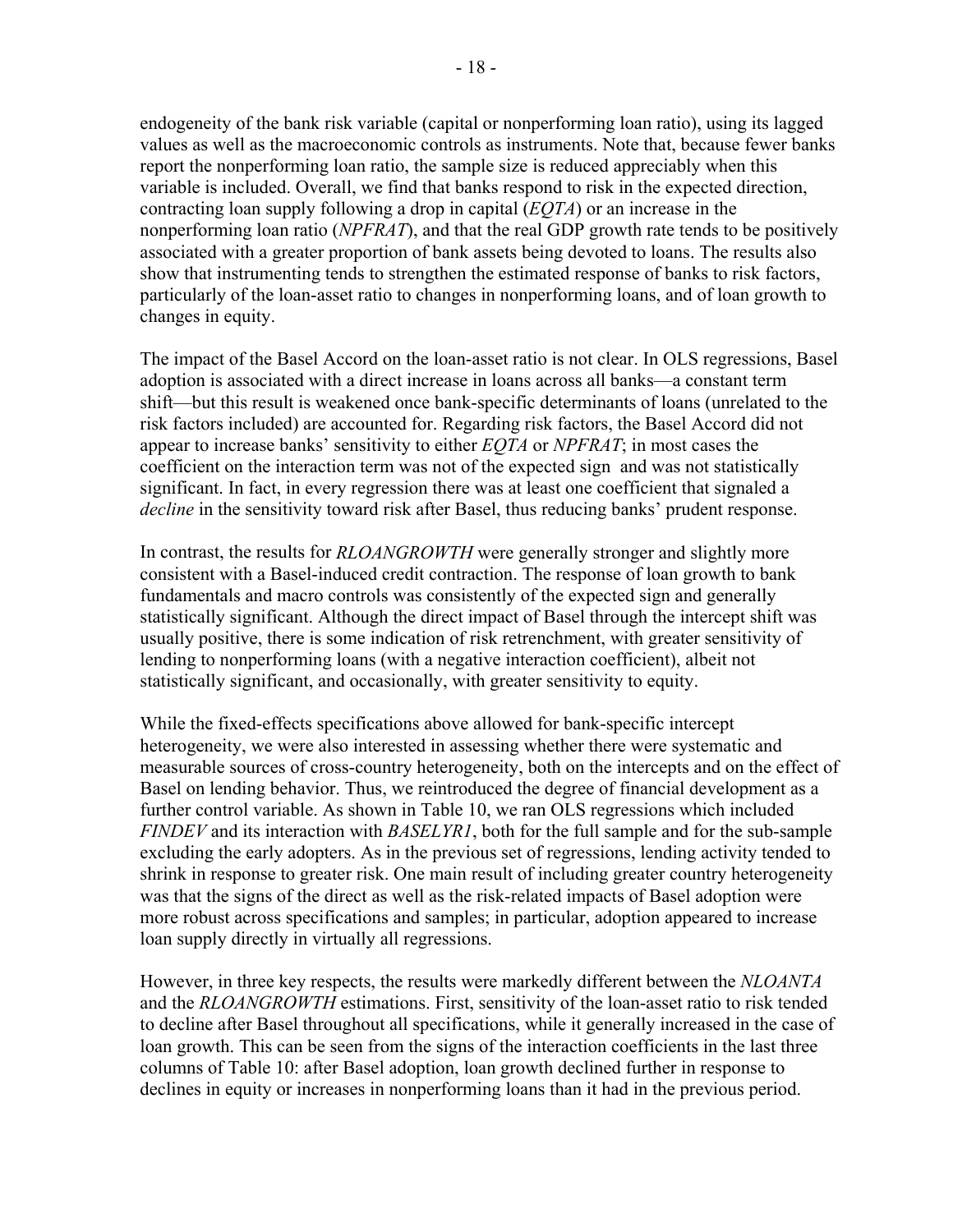Although not all of these estimated effects are significant, they do indicate that, whatever credit slowdown effects Basel might have, they become more visible through the growth rate of loans rather than their relative size within banks' balance sheets. Second, as before, loan growth appears to respond more reasonably to the macro controls, increasing both with the rate of economic growth and with the change in money demand, as proxied by inverse velocity of M3. Third, the level of banking development, while highly correlated with the loan-asset ratio, $37$  is not a significant explanatory variable for loan growth.

Even after controlling for bank-specific fundamentals, the estimations still show that the direct positive impact of Basel on lending is smaller the more financially developed the country is, and that there is a threshold beyond which Basel may have led to a credit slowdown.<sup>38</sup> This is particularly true of *RLOANGROWTH*, where this effect remained even after excluding the early adopters. For *NLOANTA*, on the other hand, this effect actually becomes positive once the early adopters are excluded.

Finally, we ran regressions in which we included country dummy variables in place of the financial development variable. Their results are shown in Table 11, with overwhelming joint significance of the country dummy variables and a substantial increase in the  $R^2$ . In this specification, the direct increase of loan growth after Basel becomes less clear, but there is still some evidence of increased sensitivity of loans to risk variables after Basel. In particular, the final column of Table 11 suggests that loan growth may have become more sensitive to past equity.

Thus, the empirical analysis, while not conclusive, seems to weigh in against the hypothesis of a widespread credit crunch induced by the adoption of the Basel Accord. There is limited evidence so far that the responsiveness of bank loan growth to risk became greater following Basel. On the other hand, there is some evidence that the loan-asset ratio became *less* responsive to risk factors. Also, there is still little evidence of a direct Basel-induced tightening of credit conditions across all banks and countries—that is, an intercept shift although it may have occurred in some early adopting countries with sufficiently developed financial systems.

### **C. Estimation of the Effects of the Basel Accord on Bank Behavior–Latin America**

In order to examine the impact of Basel specifically in Latin America, we first ran the means tests for capitalization and lending variables by including five region dummy variables (*AFRICA*, *ASIA*, *EUROPE*, *USCANADA*, *MIDEAST*) as well as their interactions with *BASELYR* and *BASELYR1*, and using LAC as a base region. Thus, the coefficient on

<u>.</u>

 $37$  This should not be surprising, as the financial development indicator is derived from a measure of aggregate bank credit as a percentage of GDP, which should be positively correlated with the loan-asset ratio of individual banks.

<sup>&</sup>lt;sup>38</sup> Depending on the regression, the threshold in the financial development index generally lies in the 40–50% range.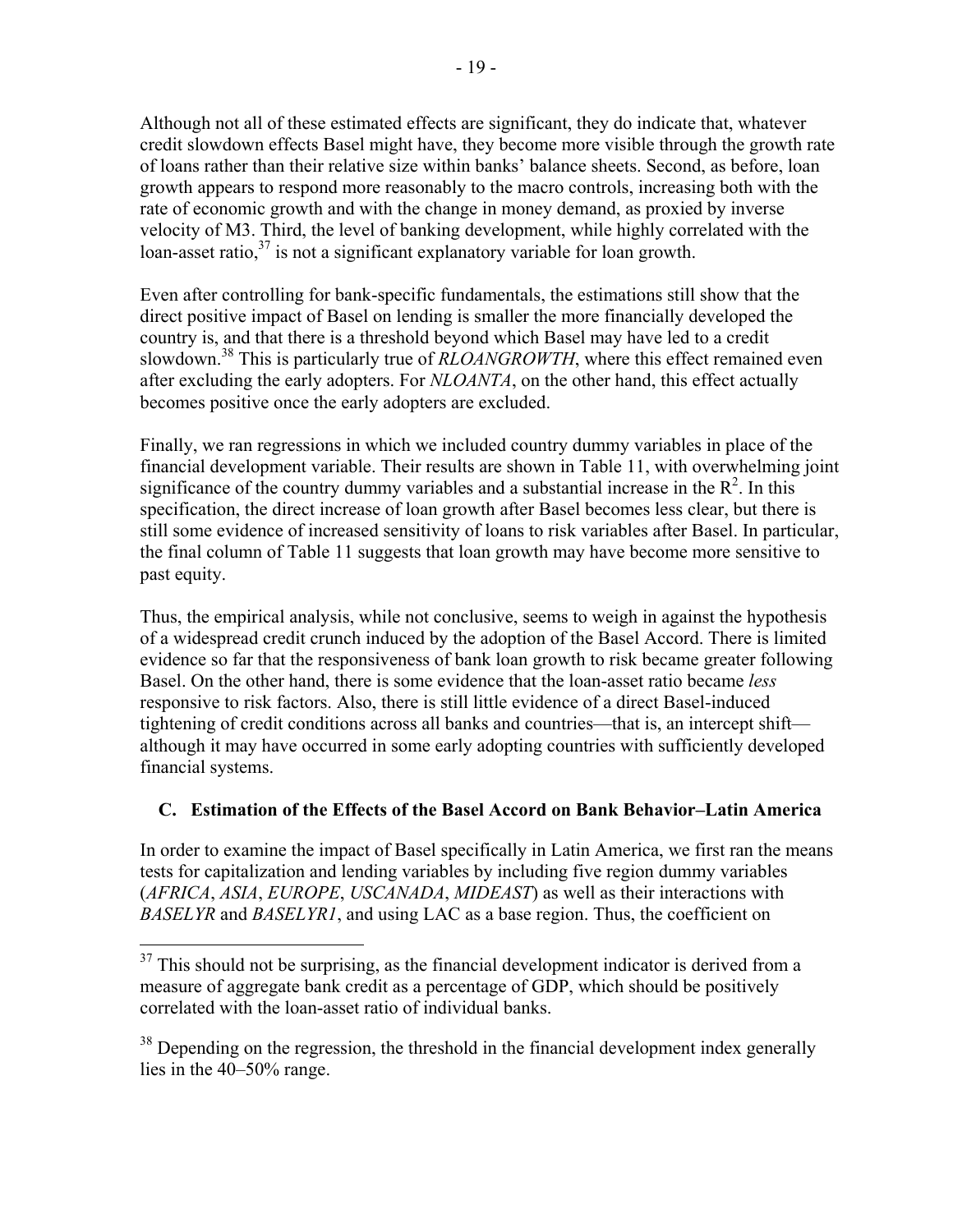*BASELYR* and *BASELYR1* gave us directly the estimated impact of Basel on bank behavior in the LAC region, and all other dummies and interaction terms allowed us to test for differences between LAC and each of the other regions. The results of these means tests are shown in Table 12.

The regressions show that after Basel, on average, banks in the LAC region increased capitalization rates, the proportion of assets devoted to loans, and the growth rate of loans. Furthermore, it should not be surprising that there is little difference between the results obtained using *BASELYR* and *BASELYR1*, since we could identify a distinct implementation date in only a handful of Latin American countries. Comparing with other regions, the coefficients on the region dummies show that, prior to Basel, Latin America's capitalization rates were about average (Asia, the United States and Canada had lower levels, while those for Europe were higher), whereas its loan growth rates were the lowest, along with Africa. After Basel, Asian banks increased their capital by less than Latin America, and Europe appear to have *reduced* capitalization levels in absolute terms. Finally, the United States and Canada increased their regulatory capital by more than LAC, but their average equity by less. The impact of Basel on loan growth was greater in the United States and Canada than in LAC, and less in both Asia and Europe. In fact, European banks may have lowered their growth rate on average after Basel. Finally, Africa and the Middle East tended to have capitalization and lending growth rates similar to LAC's before and after Basel.

We also ran the loan equations for the subsample of LAC countries, and we report the results in Tables 13 (simple specification), 14 (including financial development indicators), and 15 (including country dummies). Several of the results are similar to those obtained for the full sample of countries. First, there is very little evidence of a negative intercept shift indicating an overall decline in either the loan-asset ratio or the growth rate of loans after Basel, with the lone exception being one regression for loan growth in Table 15. Second, loan growth tends to fit the empirical model better than the loan-asset ratio. It responds positively and significantly to the demand for money, while the loan-asset ratio does not, and seems to be more supportive of a credit slowdown after Basel. Third, the level of financial development is positively related to the loan-asset ratio, but negatively related to the loan growth rate. Finally, country-specific characteristics, including the level of financial development, prove to be significant and contribute to an appreciable increase in the  $R^2$  of the regressions.

Some results for Latin America are different. Regarding the risk retrenchment hypothesis, there is stronger evidence that loan growth becomes more sensitive to past equity after Basel; the coefficient of the interaction term between *BASELYR1* and *EQTA(-1)* is positive and significant across all specifications. However, there appears to be no significant change in the sensitivity of loan growth to the nonperforming loan ratio. Also, within the sample of Latin American countries, the effect of Basel on loans does not seem to depend on the level of financial development. An estimated threshold after which Basel leads to a credit decline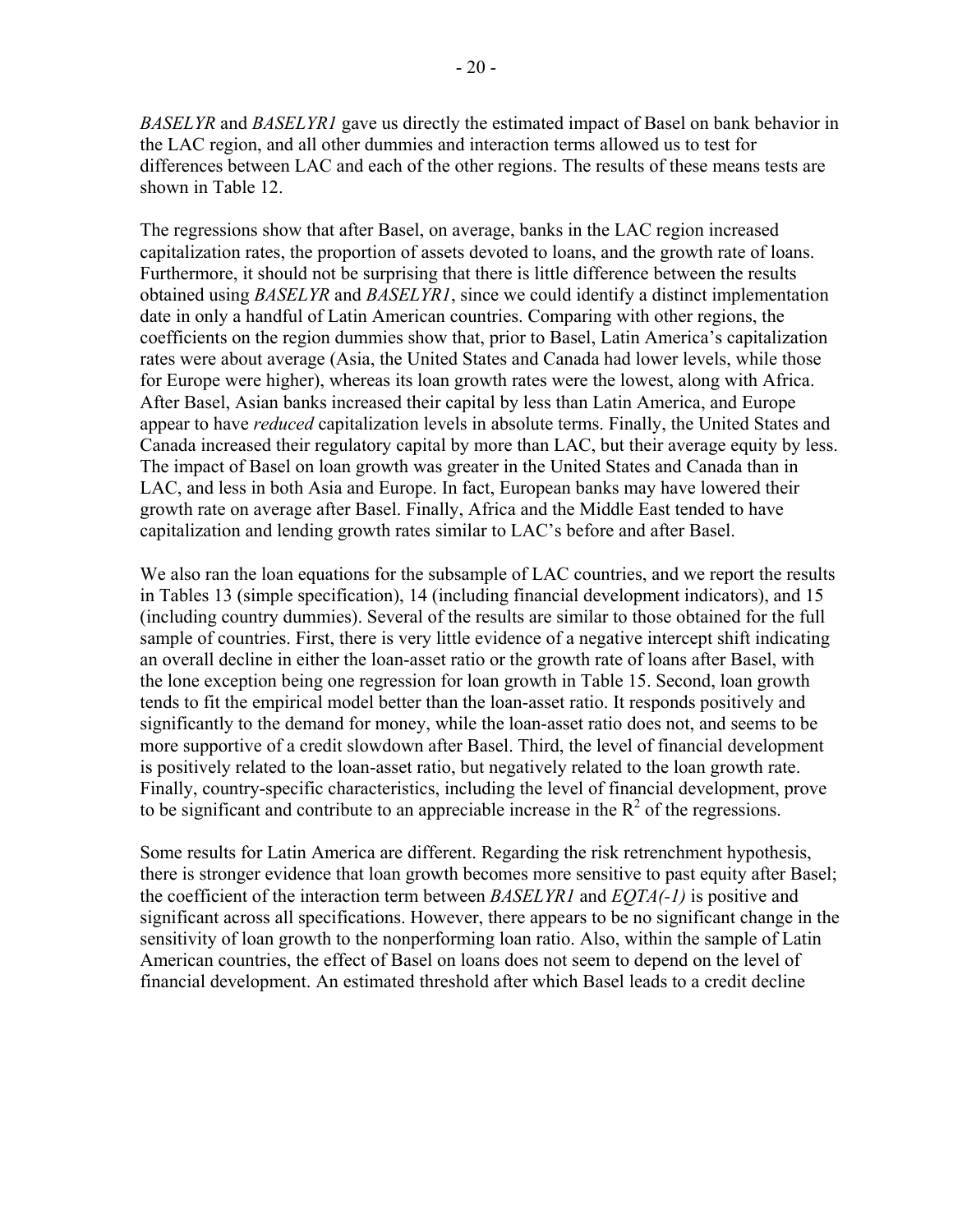arises only in a single specification for the loan-asset ratio, the first column of Table 14.39 In the case of only loan growth, financial development even appears to have the opposite effect; after Basel, more developed LAC countries tended to expand credit by more than the less financially developed countries in the region.

#### **IV. SUMMARY AND POLICY IMPLICATIONS**

In this paper, we showed that numerous Latin American countries have experienced notable declines in credit growth in recent years, and that many studies have sought to test whether a credit crunch, or supply-induced restriction of credit, occurred. While some regulatory factors were found to be significant explanatory variables in these declines, one aspect that has not been explored empirically in Latin America until now is whether the adoption of riskweighted minimum capital requirements, Basel I, has played a contributing role. The evidence for the United States suggests that Basel may have been at least partially responsible for the credit decline of the early 1990s and the ensuing slow recovery. We also showed that adoption of Basel I took place in Latin America and the rest of the world throughout the 1990s, eventually covering a total of 125 countries.

We then used a cross-country bank dataset to test whether or not the Basel Accord had a significant effect on bank activities. Our means tests showed that, after Basel, Latin American banks increased capital to meet the Basel I requirements, and increased the size of their loan portfolios. As a result, since Basel implementation they have tended to hold a capital-asset ratio that is 4% more than the world average, and a loan to asset ratio about 1% over the world average. Comparing pre- and post-Basel I periods, return on equity decreased quite substantially in LAC, by about 7%, while the world average decreased by 3½ %. Although financial development in LAC between the pre- and post-Basel periods reduced interest spreads and overhead costs, these remain stubbornly high by world standards.

Compared with other regions, Latin America's behavior was about average; some regions increased capital and lending by more, some by less. Europe, in particular, appears to have increased capital and lending the least. In fact, it may even have reduced lending after Basel. Finally, in the full sample of countries we found that the increase in loans after Basel was smaller as countries became more financially developed and that credit might decline past a certain threshold of financial development. However, this effect was noticeably weaker once we focused on the Latin American countries or excluded the early adopting countries from the sample.

Our results give only weak evidence of a Basel-induced credit crunch in Latin America. Overall, we do not find evidence that the loan supply curve shifted on average after Basel,

 $\overline{a}$ 

 $39$  Here, the point estimate suggests a threshold of 34% for the financial development indicator, or a private sector credit-GDP ratio of 58%. This level is achieved by only one country in the LAC region, Panama (74%).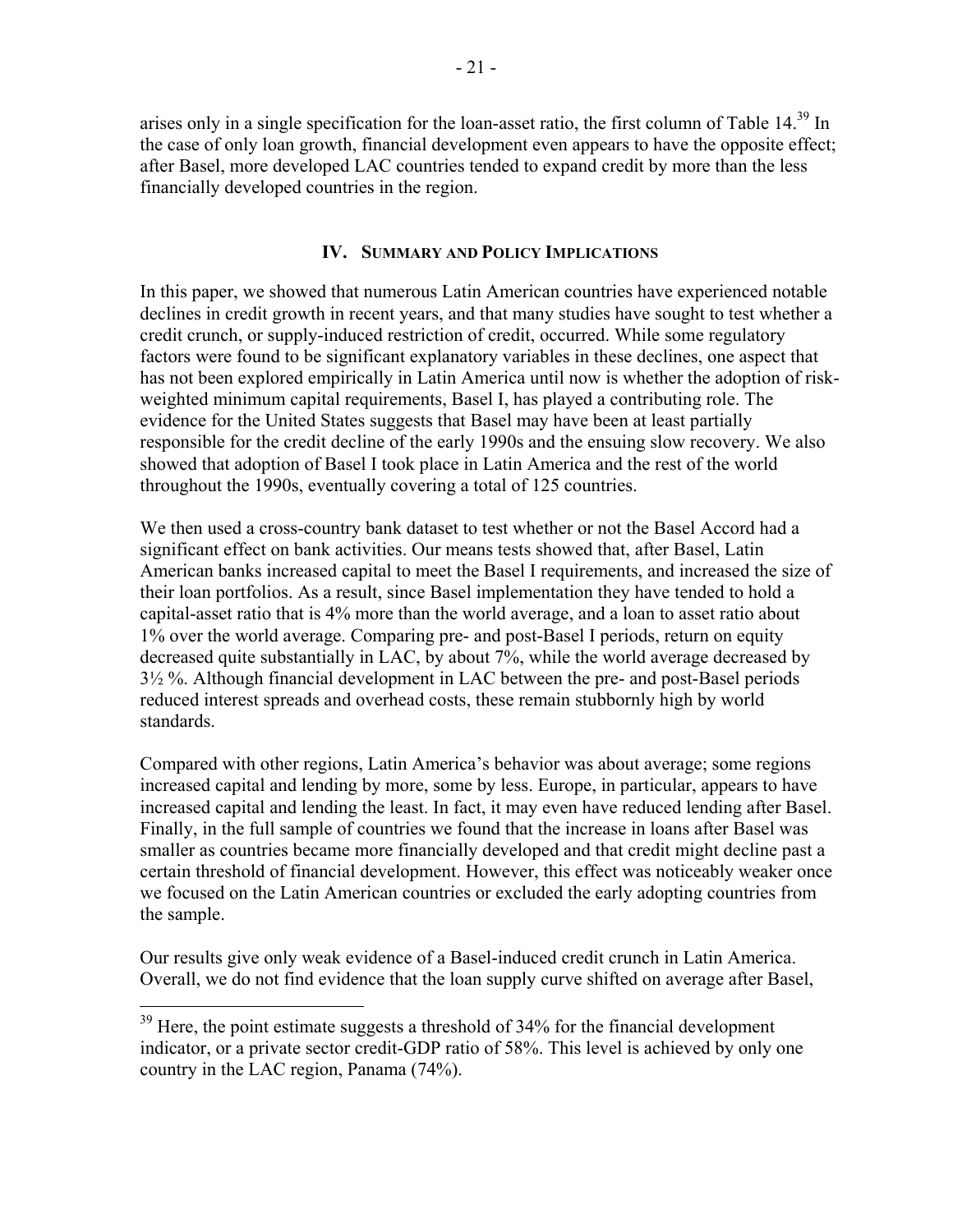but we do find some evidence of risk retrenchment, as loan growth became more sensitive to the lagged equity-asset ratio. The same message tends to hold for the full country sample, although risk retrenchment appears somewhat weaker than in Latin America. Furthermore, our analysis of loan growth rather than loan-asset ratios tended to be more in line with the credit crunch hypothesis and with our macro controls, although the results are still far from conclusive.

From our empirical results, the role played by financial development in the process of adoption appears to be consistent with the regulatory arbitrage hypothesis, whereby banks have an incentive to develop ways to circumvent the costly regulations put in place. Although the measure we used referred to the size of banking activities—and was thus only an imperfect indicator of capital market development—our estimated negative effect of financial development on lending is consistent with the idea that banks may artificially reduce their risk-weighted assets more easily to the extent that there are instruments available that permit them to do so. Emerging markets, on the other hand, either found other, nonmarket ways to arbitrage—shifting among types of loans so as to decrease risk-weighted assets, or taking advantage of lax enforcement of the regulations—or were effectively forced to raise costly capital in order to comply with the regulations. Our estimations suggest that the latter did in fact occur, although some partial non-market arbitrage may have occurred as well.

The verdict so far is that, given the environment under which Basel I adoption has taken place, risk-based capital requirements have not been responsible for widespread reductions in the credit supply in Latin America. Basel I has had the intended consequence of making banks more sensitive to changes in their capital ratios, although it has not appeared to influence banks' sensitivity to other risk factors, such as credit risk. This may be because credit risk does not affect the regulatory capital ratio directly, but rather through its impact on the value of bank assets. However, given that Basel II is expected to incorporate a wider range of weights applied to different risk types of risk, as well as a more accurate approximation of credit risk, we would expect loan sensitivity to risk to increase as well. Although our results do not give cause for concern of additional and permanent credit declines as Latin America adopts Basel II, our results do suggest that Basel II might cause credit to become more procyclical as loan supply becomes more sensitive to risk factors that vary with the business cycle.

Further work in this area is warranted. One could exploit more disaggregated data to explore whether different types of banks (small vs. large, for example) faced different constraints and thus reacted differently to the changes imposed by Basel, and whether changes in the composition of loans took place, even if overall lending might not have declined. Finally, the role of other reforms, most notably liberalizations that might have stimulated increased bank competition and lending during this period, or the introduction of explicit deposit insurance systems, which may have provided incentives to banks to expand credit, could be addressed explicitly and systematically.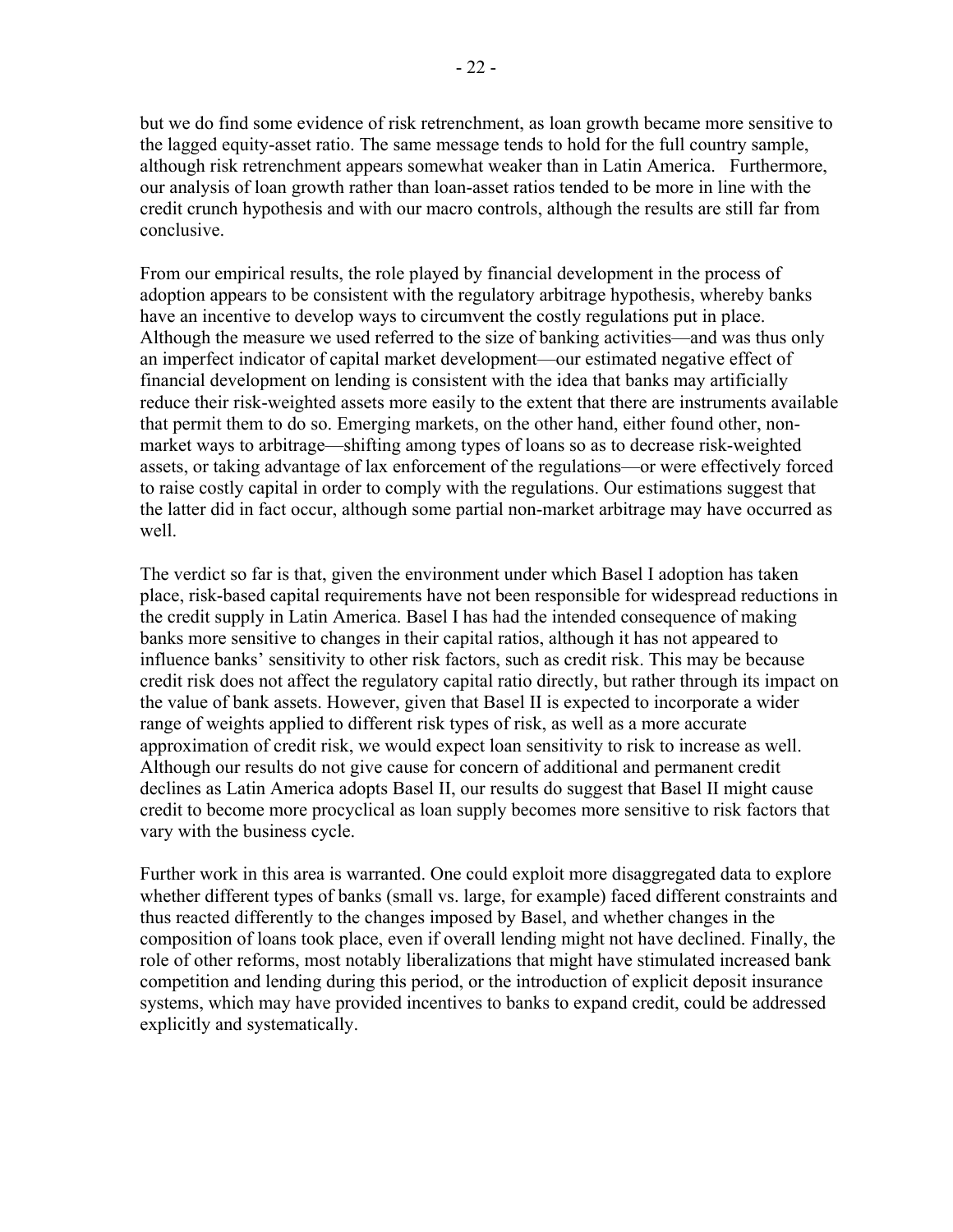|                                                                               |      | Adoption Implementation |                                                                                |
|-------------------------------------------------------------------------------|------|-------------------------|--------------------------------------------------------------------------------|
| Country                                                                       | Date | Date                    | Comments on Implementation                                                     |
| <b>Countries where both Adoption and Implementation</b>                       |      |                         |                                                                                |
| Dates are Available                                                           |      |                         |                                                                                |
| Chad                                                                          | 2001 | 2003                    | Implementation phased in.                                                      |
| Croatia                                                                       | 1993 | 1998, 2002              | Deficient supervision before 2002, implementation phased in until 1998.        |
| India                                                                         | 1995 | 1996                    | $CFM2$ enforcement year is 1996.                                               |
| Indonesia                                                                     | 2001 | ongoing                 | Full implementation still not achieved.                                        |
| Hungary                                                                       | 1992 | 1994                    | Full implementation, $CFM2$ (2002)                                             |
| Italy                                                                         | 1988 | 1992                    | Implementation date.                                                           |
| Japan                                                                         | 1988 | 1993                    | Implementation date, from Konishi & Yasuda (2004)                              |
| Korea                                                                         | 1995 | 1997                    | Full implementation, $CFM2$ (2002)                                             |
| Mauritius                                                                     | 1993 | 1994                    | Effective implementation date.                                                 |
| Norway                                                                        | 1991 | 1992                    | Transitional period, 1991-1992 to reach 8%.                                    |
| Sweden                                                                        | 1988 | 1994                    | Implementation date.                                                           |
| Togo                                                                          | 2000 | 2002                    | Transitional period, 2000-2002.                                                |
| Uruguay                                                                       | 1991 | 1995                    | Contingent liabilities included, greater Central Bank powers.                  |
| <b>USA</b>                                                                    | 1988 | 1990, 1992              | Partially, fully into effect, from Berger & Udell (1994).                      |
| Venezuela                                                                     | 1996 | 1994                    | $CFM2$ enforcement year is 1994.                                               |
| European G10 Countries                                                        | 1988 | 1992                    | Full implementation in all countries by 1992, as in Ford and Weston<br>(2001). |
| Countries where only full enforcement date is available 3                     |      |                         |                                                                                |
| Poland                                                                        |      | 1993                    |                                                                                |
| Slovenia                                                                      |      | 1994                    |                                                                                |
| Turkey                                                                        |      | 1994                    |                                                                                |
| <sup>1</sup> Unless indicated otherwise, information is from survey response. |      |                         |                                                                                |

Appendix Table A.1. Adoption and Implementation Dates—Various Countries

<sup>2</sup> Chiuri, Ferri, and Majnoni (2002).

<sup>3</sup> Belgium, Denmark, Germany, Ireland, Italy, the Netherlands, Scandinavia, Switzerland, and the United Kingdom.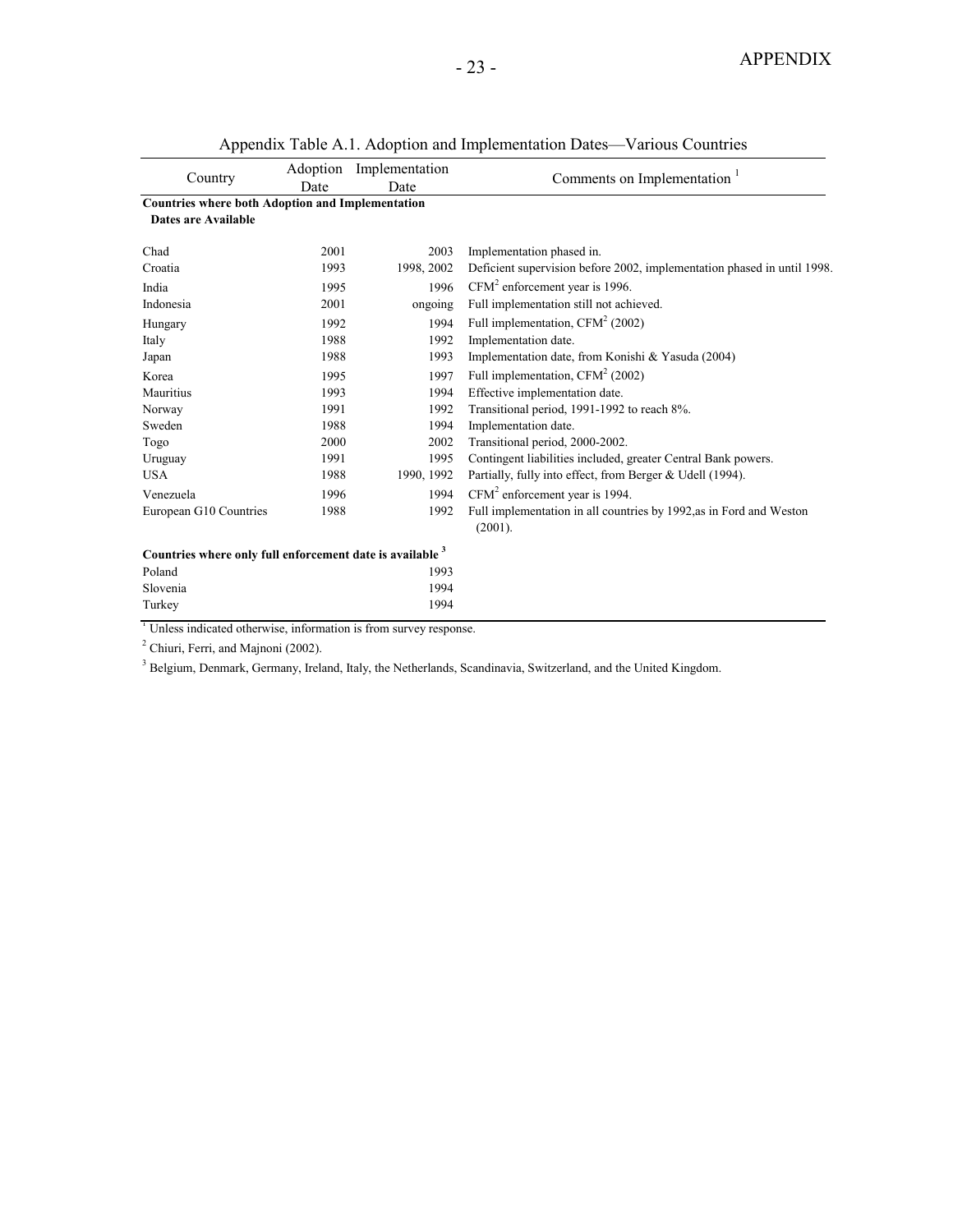#### **REFERENCES**

- Abreu, Dilip, David Pearce, and Ennio Stacchetti, 1986, "Optimal Cartel Equilibria with Imperfect Monitoring," *Journal of Economic Theory,* Vol. 39, pp. 251–269.
	- ———, 1990, "Toward a Theory of Discounted Repeated Games with Imperfect Monitoring," *Econometrica,* Vol. 58, pp. 1041–1064.
- Ahmad, Izham, Abdul Hadhi, and Pang Ai Lin, 2004, "Singapore to Relax Bank Rules," *Asian Wall Street Journal*, May 28–30, 2004.
- Ayuso, Juan, Daniel Perez, and Jesus Saurina, 2004, "Are Capital Buffers Pro-Cyclical? Evidence from Spanish Panel Data," *Journal of Financial Intermediation* Vol. 13, pp. 249–264.
- Bank for International Settlements, 1999, "Capital Requirements and Bank Behaviour: The Impact of the Basle Accord," Working Paper No. 1 (Basle, Switzerland: Basle Committee on Banking Supervision).
- Barajas, Adolfo, and Roberto Steiner, 2002, "Why Don't They Lend? Credit Stagnation in Latin America," *IMF Staff Papers,* Vol. 49, pp. 156–184.

———, 2000, "Depositor Behavior and Market Discipline in Colombia," Working Paper No. 00/214 (Washington: International Monetary Fund).

Barth, James, R. Gerard Caprio, Jr., and Ross Levine (2004), "Bank Regulation and Supervision: What Works Best?" *Journal of Financial Intermediation,* Vol. 13, pp. 205–248.

———, 2004, "Bank Regulation and Supervision: What Works Best?" *Journal of Financial Intermediation,* 13, pp. 205–248.

- Barrios, Victor E., and Juan M. Blanco, 2003, "The Effectiveness of Bank Capital Adequacy Regulation: A Theoretical and Empirical Approach," *Journal of Banking and Finance,* Vol. 27, pp. 1935–1958.
- Berger, Allen N., and Gregory F. Udell, 1994, "Did Risk-Based Capital Allocate Bank Credit and Cause a 'Credit Crunch' in the United States?" *Journal of Money, Credit and Banking,* Vol. 26, pp. 585–628.
- Berger, Allen N., Richard J. Herring, and Girogio Szego, 1995, "The Role of Capital in Financial Institutions", introduction to special issue of *Journal of Banking and Finance,* Vol. 19, 3 & 4, 393–741.
- Bernanke, Ben S., and Cara S. Lown, 1991, "The Credit Crunch," *Brookings Papers on Economic Activity,* Vol. 2, pp. 205–233.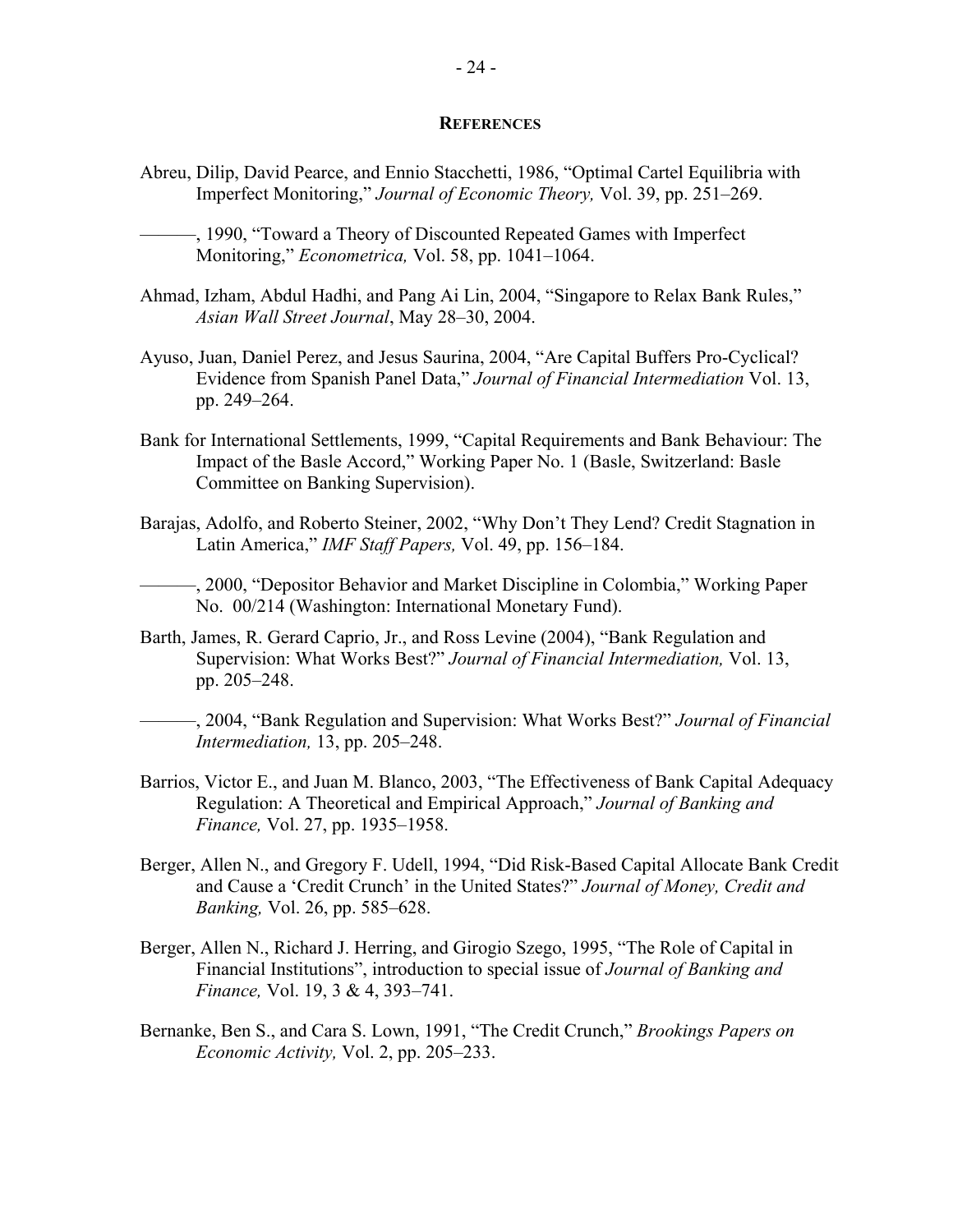- Brock, Philip, and Liliana Rojas-Suárez, 2000, "Interest Spreads in Latin America: Facts, Theories, and Policy Recommendations," in *Why So High? Understanding Interest Rate Spreads in Latin America,* Philip Brock and Liliana Rojas-Suárez (eds), (Washington: Inter-American Development Bank).
- Catarineu-Rabell E., Patricia Jackson, and D. Tsomocos, 2003, "Procyclicality and the New Basel Accord-Banks' Choice of Loan Rating System," Bank of England Working Paper No. 181.
- Cetorelli, N., and M. Gambera, 2001, "Banking Market Structure, Financial Dependence and Growth: International Evidence from Industry Data," *The Journal of Finance,* Vol. 56, pp. 617–648.
- Chami, Ralph, and Thomas F. Cosimano, 2001, "Monetary Policy with a Touch of Basel" IMF WP/01/150 (Washington: International Monetary Fund).
- Chami, Ralph, Mohsin S. Khan, and Sunil Sharma, 2003, "Emerging Issues in Banking Regulation," IMF WP/03/101 (Washington: International Monetary Fund).
- Chiuri, Maria Concetta, Giovanni Ferri, and Giovanni Majnoni, 2002, "The Macroeconomic Impact of Bank Capital Requirements in Emerging Economies: Past Evidence to Assess the Future," *Journal of Banking and Finance,* Vol. 26, pp. 881–904.
- Claessens, Stijn, and Luc Laeven, 2004, "What Drives Bank Competition? Some International Evidence," forthcoming *Journal of Money, Credit and Banking*.
- Davidson, Carl, and Raymond Deneckere, 1986, "Long-Run Competition in Capacity Short-Run Competition in Price and the Cournot Model," *Rand Journal of Economics,* Vol. 17, pp. 404–415.
- De Bandt, Olivier, and E. Philip Davis, 2000, "Competition, Contestability and Market Structure in European Banking Sectors on the Eve of the EMU," *Journal of Banking and Finance,* Vol. 24, pp. 1045–1066.
- Demirguc-Kunt, Asli, Luc Laeven, and Ross Levine, 2004, "Regulations, Market Structure, Institutions, and the Cost of Financial Institutions, forthcoming *Journal of Money, Credit and Banking*.
- Dewatripont, M., and Tirole, Jean, 1994, *The Prudential Regulation of Banks*, (Cambridge, Massachusetts: MIT Press).
- Diamond, Douglas W. and Philip V. Dybvig, 1983, "Bank Runs, Deposit Insurance, and Liquidity," *Journal of Political Economy,* Vol. 91, pp. 401–419.
- Dionne, Georges, and Tarek M. Harchaoui (2003), "Banks' Capital, Securitization and Credit Risk: an Empirical Evidence for Canada," CIRPÉE Working Paper 03-11 (Montreal: Centre Interuniversitaire sur le Risque, les Politiques Économiques et l'Emploi).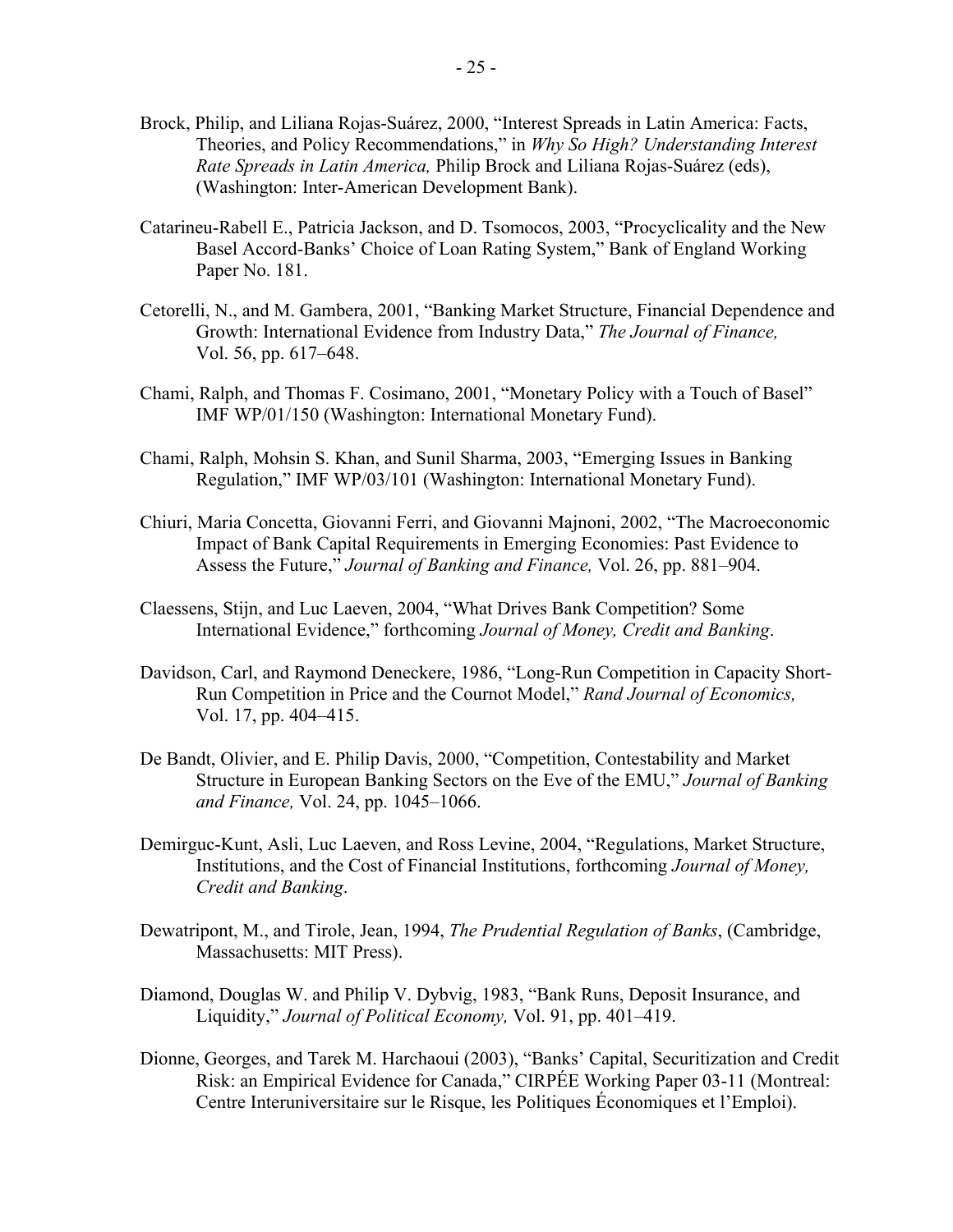- Estrella, Arturo, 2004, "The Cyclical Behavior of Optimal Bank Capital," *Journal of Banking and Finance,* Vol. 28, pp. 1469–1498.
- Ford, Guy, and Rae Weston, 2002, "Risk-Adjusted Performance of European Banks Under the Basle Accord" (unpublished).
- Froot, Kenneth A., and Jeremy C. Stein, 1998, "Risk Management, Capital Budgeting, and Capital Structure Policy for Financial Institutions: An Integrated Approach," *Journal of Financial Economics,* Vol. 47, pp. 55–82.
- Ghosh, Swati R., and Atish Gosh R, 1999, "East Asia in the Aftermath: Was there a Crunch?" IMF WP/99/38.
- Holmstrom, Bengt, and Jean Tirole (1997), "Financial Intermediation, Loanable Funds, and the Real Sector," *Quarterly Journal of Economics,* Vol. 113, pp. 663–691.
- Jones, David, 2000, "Emerging Problems with the Basel Capital Accord: Regulatory Capital Arbitrage and Related Issues," *Journal of Banking and Finance,* Vol. 24, pp. 35–58.
- Kane, Edward J., 1985, *The Gathering Crisis in Federal Deposit Insurance*, (Cambridge, Massachusetts: MIT Press).
- Kane, Edward J., 2000, "The Dialectical Role of Information and Disinformation in Regulation-Induced Banking Crisis," *Pacific Basin Finance Journal* Vol. 8, pp. 285–308.
- Kane, Edward J., 2002, "Using Deferred Compensation to Strengthen the Ethics of Financial Regulation," *Journal of Banking and Finance,* Vol. 26, pp. 439–463.
- Kashyap, A. K., and J. C. Stein, 2004, "Cyclical Implications of the Basel II Capital Standards," *Economic Perspectives*, 1<sup>st</sup> Quarter, pp. 18–31.
- Koehn, Michael, and Anthony M. Santomero, 1980, "Regulation of Bank Capital and Portfolio Risk," *The Journal of Finance,* Vol. 35, pp. 1235–1244.
- Konishi, Masaru, and Yukihiro Yasuda, 2004, "Factors affecting risk taking: Evidence from Japan," *Journal of Banking and Finance,* Vol. 28, pp. 215–232.
- Kreps, David M., and Jose A. Scheinkman, 1983, "Quantity Precommitment and Bertrand Competition Yield Cournot Outcomes," *Rand Journal of Economics,* Vol. 14, pp. 326–337.
- Majnoni, Giovanni, Margaret Miller, and Andrew Powell, 2004, "Bank Capital and Loan Loss Reserves Under Basel II: Implications for Latin America and Caribbean Countries," (unpublished; Washington: World Bank).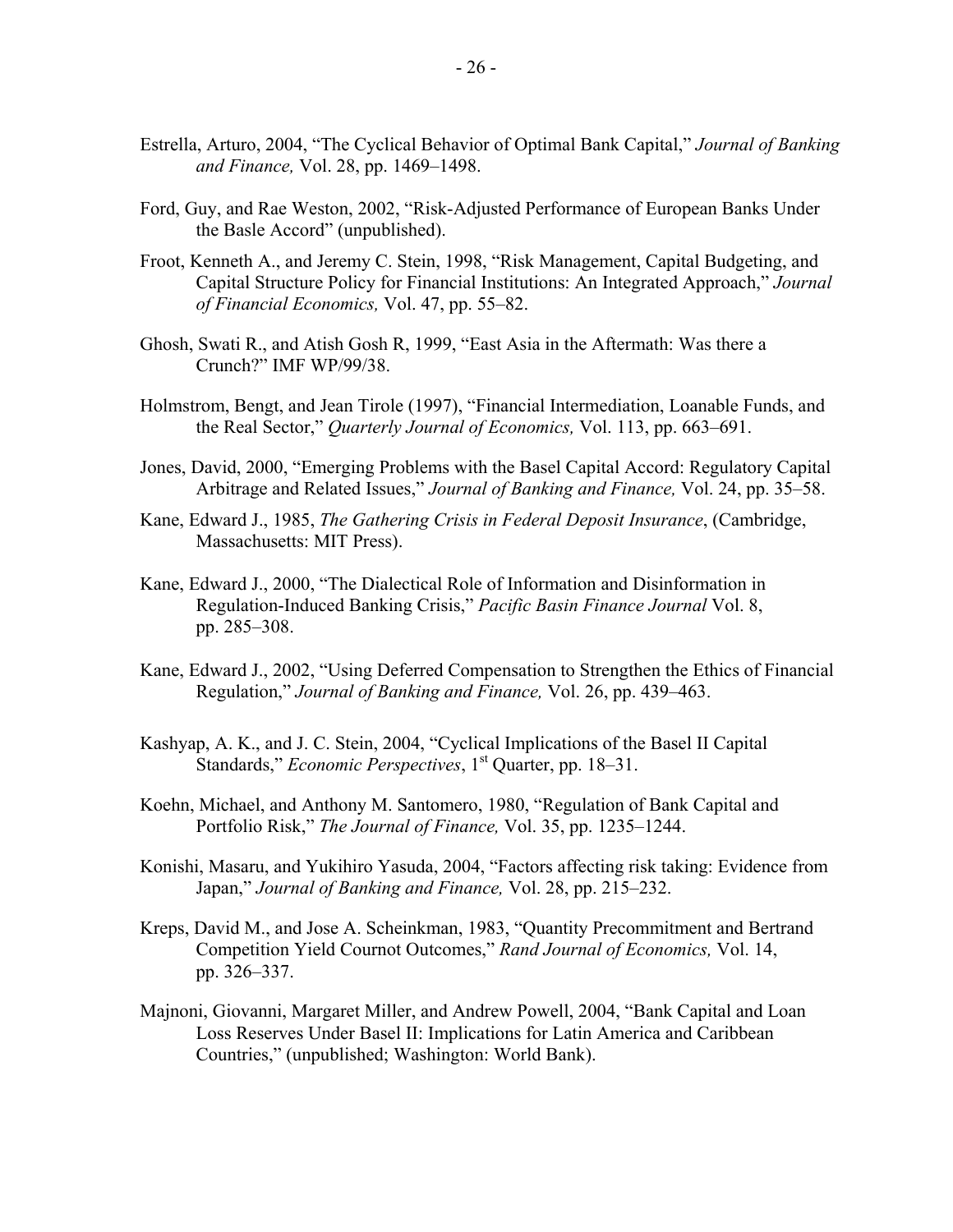- Marshall, David A., and Edward S. Prescott, 2000, "Bank Capital Regulation With and Without State-Contingent Penalties" (working paper; Chicago: Federal Reserve Bank).
- Martínez-Pería, María Soledad, and Sergio Schmukler, 2001, "Do Depositors Punish Banks for Bad Behavior? Market Discipline, Deposit Insurance, and Banking Crises," *Journal of Finance*, Vol. 56, No. 3.
- Panzar, John C., and James N. Rosse, 1987, "Testing For "Monopoly' Equilibrium," *Journal of Industrial Economics,* Vol. 35, pp 443–456.
- Pazarbasioglu, Ceyla, 1997, "A Credit Crunch? A Case Study of Finland in the Aftermath of the Banking Crisis," IMF WP/96/135.
- Peek, Joe, and Eric Rosengren, 1995, "The Capital Crunch: Neither a Borrower nor a Lender Be," *Journal of Money, Credit and Banking,* Vol. 27, pp. 625–638.
- ———, 1997, "The International Transmission of Financial Shocks: The Case of Japan," *The American Economic Review,* Vol. 87, 495–505.
- ———, 2000, "Collateral Damage: Effects of the Japanese Bank Crisis on Real Activity in the United States, *The American Economic Review* Vol. 90, pp. 30–45.
- Rotemberg, Julio J., and Garth Saloner, 1986, "A Supergame–Theoretic Model of Price Wars During Booms," *The American Economic Review,* Vol. 76, No.3, pp. 390–407.
- Thakor, Anjan, 1996, "Capital Requirements, Monetary Policy, and Aggregate Bank Lending: Theory and Evidence," *Journal of Finance,* Vol. 51, pp. 279–324.
- Van Roy, Patrick, 2003, "The Impact of the 1988 Basel Accord on Banks' Capital Ratios and Credit Risk-Taking: An International Study," (Unpublished: European Center for Advanced Research in Economics and Statistics, RCARES, Brussels, Belgium).
- Von Thadden, Ernst-Ludwig, 2004, "Bank Capital Adequacy Regulation under the New Basel Accord," introduction to special issue of *Journal of Financial Intermediation* Vol. 13, pp. 90–95.
- Woo, David, 1999, "In Search of a 'Capital Crunch': Factors Behind the Credit Slowdown in Japan," IMF Working Paper No. WP/99/3.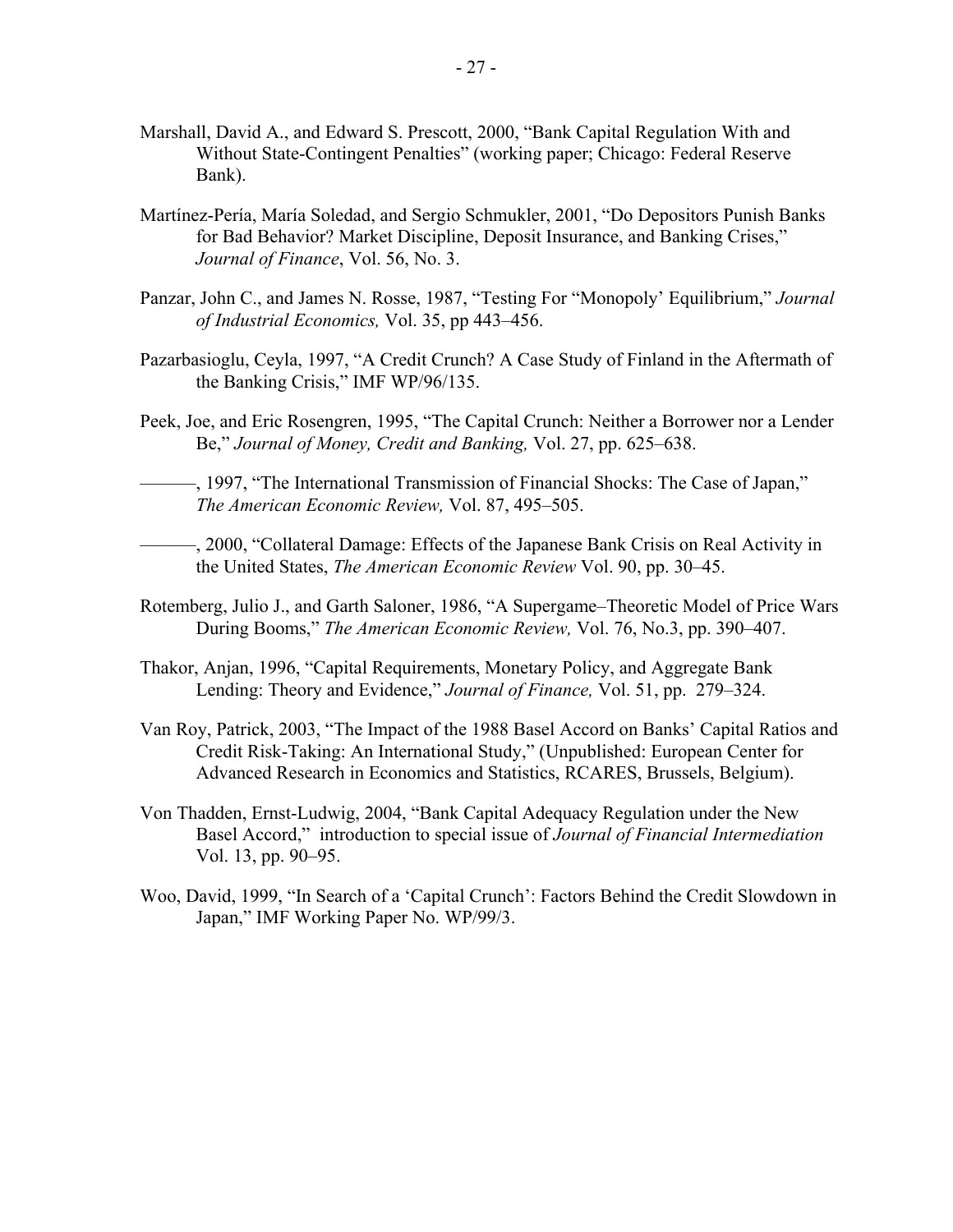|                     | Slowdown<br>period | Credit/GDP at<br>end of<br>slowdown | Change in<br>credit/GDP<br>relative to peak<br>level | Average yearly<br>fall from peak<br>level | Recent<br>performance:<br>average annual<br>change through<br>2003 |
|---------------------|--------------------|-------------------------------------|------------------------------------------------------|-------------------------------------------|--------------------------------------------------------------------|
|                     |                    | (percent)                           |                                                      | (percentage points)                       | (percent)                                                          |
| <b>Recent Cases</b> |                    |                                     |                                                      |                                           |                                                                    |
| Argentina           | 1999-2000          | 23.8                                | $-0.4$                                               | $-0.2$                                    | $-4.4$                                                             |
| <b>Bolivia</b>      | 1999-2003          | 39.4                                | $-15.6$                                              | $-3.9$                                    |                                                                    |
| <b>Brazil</b>       | 1995-2002          | 27.1                                | $-9.7$                                               | $-1.2$                                    | 1.8                                                                |
| Colombia            | 1999-2000          | 17.9                                | $-4.8$                                               | $-2.4$                                    | 0.4                                                                |
| Ecuador             | 1999-2003          | 20.0                                | $-11.1$                                              | $-2.2$                                    |                                                                    |
| El Salvador         | 2001-2003          | 4.7                                 | $-0.3$                                               | $-0.1$                                    |                                                                    |
| Guyana              | 1999-2003          | 34.0                                | $-10.9$                                              | $-2.2$                                    |                                                                    |
| Mexico              | 1995-2001          | 14.1                                | $-19.9$                                              | $-2.8$                                    | 1.1                                                                |
| Panama              | 2002-2003          | 82.5                                | $-16.1$                                              | $-8.1$                                    |                                                                    |
| Paraguay            | 1998-2003          | 13.5                                | $-10.1$                                              | $-1.7$                                    |                                                                    |
| Peru                | 2000-2003          | 20.3                                | $-7.1$                                               | $-1.8$                                    |                                                                    |
| Previous cases      |                    |                                     |                                                      |                                           |                                                                    |
| Chile               | 1985-1991          | 37.0                                | $-20.2$                                              | $-3.4$                                    |                                                                    |
| Venezuela           | 1983-1995          | 5.9                                 | $-23.4$                                              | $-1.8$                                    | 0.3                                                                |

*Credit to the Private Sector by Deposit Money Banks, scaled by GDP <sup>1</sup>* Table 1. Credit Slowdowns in Latin America

Sources: IMF,*International Financial Statistics;* authors' calculations.

<sup>1</sup> Geometric average of GDP in years  $t$  and  $t+1$ , except for 2003, where that year's GDP is taken.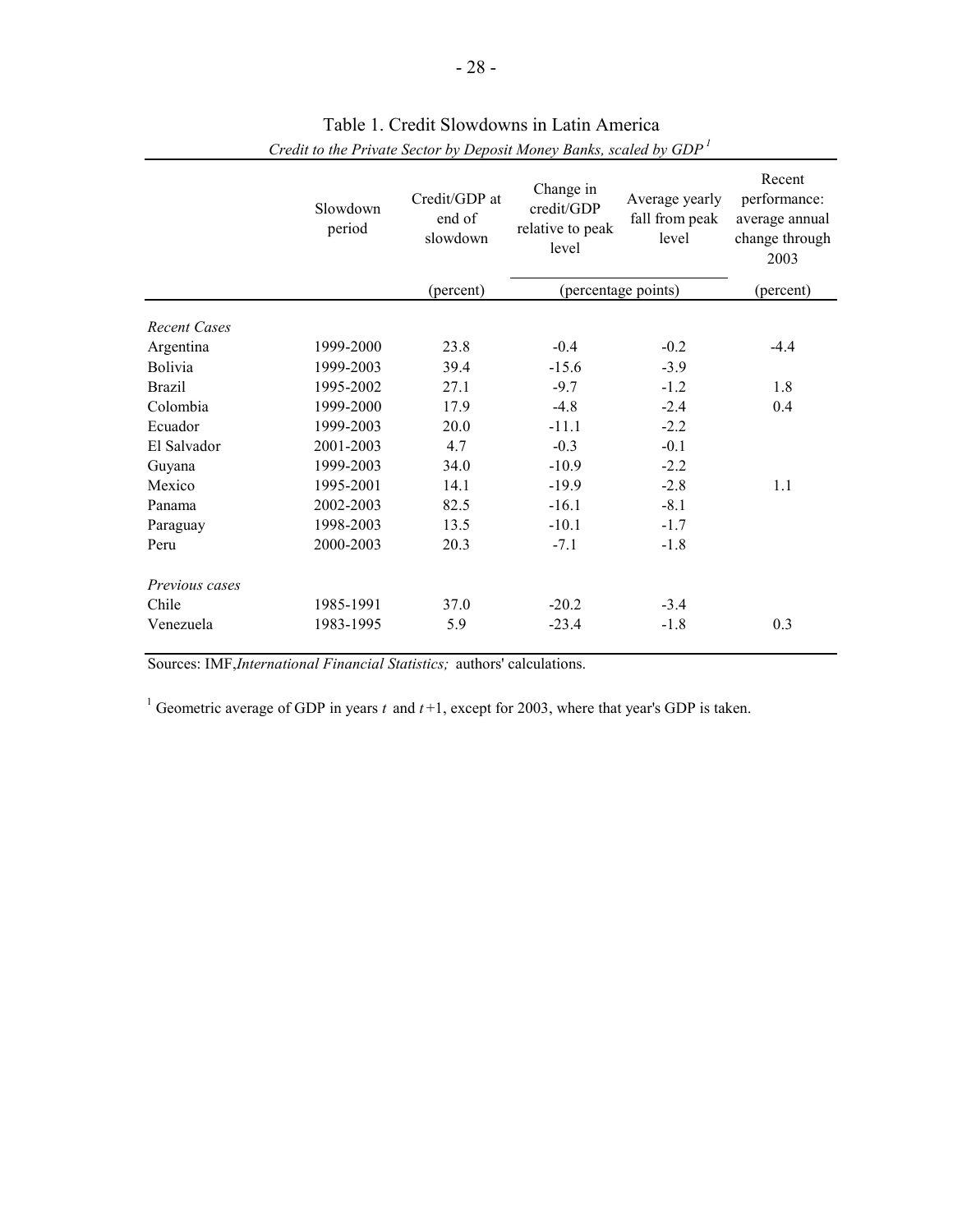|                             | Latin America &  | Rest of the             |              |
|-----------------------------|------------------|-------------------------|--------------|
|                             | Caribbean        | World                   | Total        |
| <b>Adoption Year</b>        |                  |                         |              |
|                             |                  |                         |              |
| 1988                        | $\boldsymbol{0}$ | 16                      | 16           |
| 1989                        | $\theta$         | $\overline{0}$          | $\mathbf{0}$ |
| 1990                        | $\Omega$         | 1                       | 1            |
| 1991                        |                  | $\overline{2}$          | 3            |
| 1992                        | $\theta$         | $\overline{\mathbf{3}}$ | 3            |
| 1993                        | 4                | 8                       | 12           |
| 1994                        | 3                | 5                       | $8\,$        |
| 1995                        | 3                | 6                       | 9            |
| 1996                        | 1                | 4                       | 5            |
| 1997                        | 4                | 7                       | 11           |
| 1998                        | $\overline{2}$   | 3                       | 5            |
| 1999                        | 1                | 6                       | 7            |
| 2000                        | 1                | 6                       | 7            |
| 2001                        | $\Omega$         | 4                       | 4            |
| 2002                        | $\theta$         | $\theta$                | $\theta$     |
| Total dated                 | 20               | 71                      | 91           |
| Total undated               | $\overline{2}$   | 32                      | 34           |
| Total adopting countries    | $22\,$           | 103                     | 125          |
| Total nonadopting countries | $\overline{2}$   | 9                       | 11           |
|                             |                  |                         |              |

## Table 2. Adoption of the Basel Accord (number of countries)

Source: Survey of IMF desk economists; various country publications and websites;

Chiuri et al. (2002); IMF Monetary and Financial Systems Department regulatory

database; and World Bank online database on bank regulation and supervision.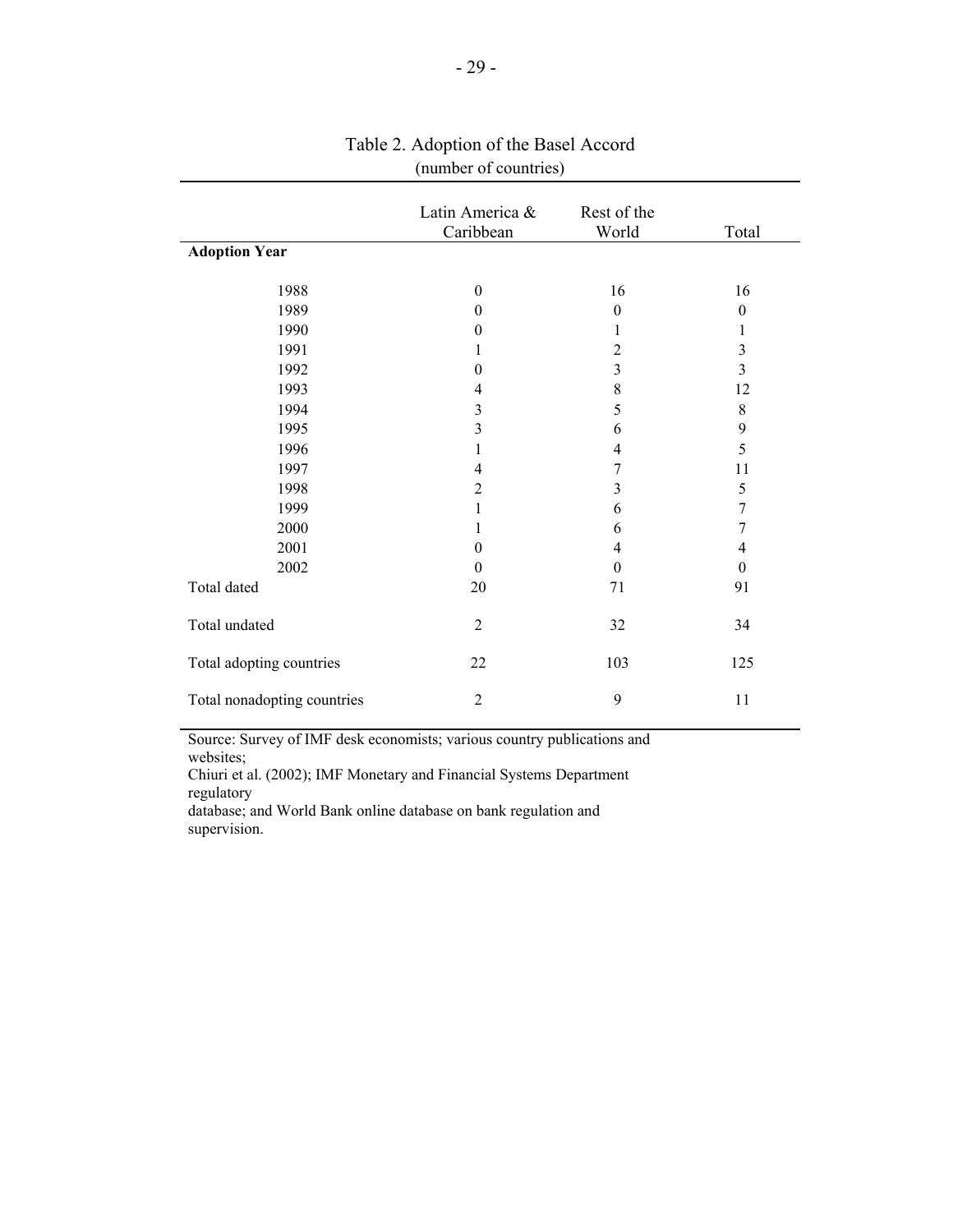|                           |                            |                       | Capitalization                          |                       |                                             |                       |
|---------------------------|----------------------------|-----------------------|-----------------------------------------|-----------------------|---------------------------------------------|-----------------------|
|                           | <b>Total Capital Ratio</b> |                       | Equity/Total Assets                     |                       | Tier 1 Ratio                                |                       |
|                           | Mean                       | Standard<br>Deviation | Mean                                    | Standard<br>Deviation | Mean                                        | Standard<br>Deviation |
| Africa                    | 20.24                      | 30.31                 | 12.10                                   | 14.26                 | 13.04                                       | 9.50                  |
| Asia                      | 13.98                      | 14.73                 | 9.12                                    | 14.33                 | 9.22                                        | 8.04                  |
| Europe                    | 16.84                      | 14.62                 | 10.22                                   | 11.68                 | 12.08                                       | 10.56                 |
| Middle East               | 20.38                      | 28.52                 | 10.02                                   | 12.97                 | 14.46                                       | 10.43                 |
| US and Canada             | 11.63                      | 10.43                 | 8.29                                    | 5.49                  | 9.33                                        | 10.42                 |
| Latin America & Caribbean | 17.06                      | 16.35                 | 12.72                                   | 17.58                 | 12.61                                       | 12.77                 |
| World average             | 15.82                      | 17.07                 | 10.50                                   | 13.61                 | 10.80                                       | 10.09                 |
| Number of observations    | 6,718                      |                       | 20,102                                  |                       | 4,157                                       |                       |
|                           |                            |                       | Profitability and Operational Costs     |                       |                                             |                       |
|                           | Return on Average Equity   |                       | Net Interest Margin                     |                       | Overhead/Total Assets                       |                       |
|                           | Mean                       | Standard<br>Deviation | Mean                                    | Standard<br>Deviation | Mean                                        | Standard<br>Deviation |
| Africa                    | 20.06                      | 43.16                 | 7.28                                    | 5.06                  | 5.24                                        | 3.63                  |
| Asia                      | 5.04                       | 49.91                 | 3.00                                    | 3.09                  | 2.35                                        | 3.28                  |
| Europe                    | 10.84                      | 35.71                 | 4.18                                    | 6.31                  | 3.55                                        | 4.93                  |
| Middle East               | 14.22                      | 23.14                 | 3.46                                    | 2.52                  | 2.66                                        | 5.80                  |
| US and Canada             | 12.41                      | 14.49                 | 3.75                                    | 2.23                  | 3.80                                        | 5.03                  |
| Latin America & Caribbean | 10.89                      | 39.22                 | 7.60                                    | 8.05                  | 6.46                                        | 5.70                  |
| World average             | 10.84                      | 38.31                 | 4.74                                    | 5.99                  | 3.95                                        | 5.05                  |
| Number of observations    | 19,546                     |                       | 19,305                                  |                       | 19,337                                      |                       |
|                           |                            |                       | <b>Asset Composition and Liquidity</b>  |                       |                                             |                       |
|                           | Net Loans/Total Assets     |                       | Net Loans/Total Deposits &<br>Borrowing |                       | Liquid Assets/Total Deposits &<br>Borrowing |                       |
|                           | Mean                       | Standard              | Mean                                    | Standard              | Mean                                        | Standard              |

## Table 3. Selected Banking Indicators by Region, 1987–2000 (Average percentages)

|                           | Net Loans/Total Assets |                       | Net Loans/Total Deposits &<br>Borrowing  |                       | Liquid Assets/Total Deposits &<br>Borrowing |                       |
|---------------------------|------------------------|-----------------------|------------------------------------------|-----------------------|---------------------------------------------|-----------------------|
|                           | Mean                   | Standard<br>Deviation | Mean                                     | Standard<br>Deviation | Mean                                        | Standard<br>Deviation |
| Africa                    | 48.77                  | 22.57                 | 58.72                                    | 30.18                 | 64.17                                       | 48.43                 |
| Asia                      | 58.41                  | 16.85                 | 69.37                                    | 30.28                 | 38.43                                       | 36.67                 |
| Europe                    | 45.86                  | 23.71                 | 57.69                                    | 35.93                 | 34.60                                       | 32.00                 |
| Middle East               | 45.15                  | 17.12                 | 55.04                                    | 25.92                 | 51.79                                       | 31.33                 |
| US and Canada             | 64.56                  | 16.64                 | 83.23                                    | 23.58                 | 25.87                                       | 31.09                 |
| Latin America & Caribbean | 51.39                  | 20.89                 | 65.84                                    | 36.00                 | 35.18                                       | 35.21                 |
| World average             | 50.57                  | 21.85                 | 61.48                                    | 34.29                 | 37.60                                       | 34.94                 |
| Number of observations    | 19,860                 |                       | 9,835                                    |                       | 8,536                                       |                       |
|                           |                        |                       | $I = \ldots I = \ldots D_{\text{model}}$ |                       |                                             |                       |

|                           |                      |                       | Loan Loss Provisioning |                       |                     |                       |
|---------------------------|----------------------|-----------------------|------------------------|-----------------------|---------------------|-----------------------|
|                           | Loan Loss Provision/ |                       | Loan Loss Reserves/    |                       | Loan Loss Reserves/ |                       |
|                           | Net Interest Income  |                       | Nonperforming Loans    |                       | Gross Loans         |                       |
|                           | Mean                 | Standard<br>Deviation | Mean                   | Standard<br>Deviation | Mean                | Standard<br>Deviation |
| Africa                    | 25.83                | 54.20                 | 82.57                  | 85.17                 | 8.83                | 13.48                 |
| Asia                      | 30.22                | 88.12                 | 89.12<br>116.81        |                       | 3.87                | 7.41                  |
| Europe                    | 23.37                | 64.90                 | 110.69                 | 112.35                | 6.10                | 8.12                  |
| Middle East               | 26.41                | 78.25                 | 104.09                 | 97.81                 | 10.35               | 11.80                 |
| US and Canada             | 24.01                | 59.58                 | 268.92                 | 197.73                | 2.15                | 1.85                  |
| Latin America & Caribbean | 20.61                | 63.89                 | 117.52                 | 118.90                | 5.30                | 15.15                 |
| World average             | 24.54                | 69.57                 | 128.70                 | 140.19                | 5.75                | 10.92                 |
| Number of observations    | 15,770               |                       | 6,797                  |                       | 13,854              |                       |

Source: Bankscope and authors' calculations.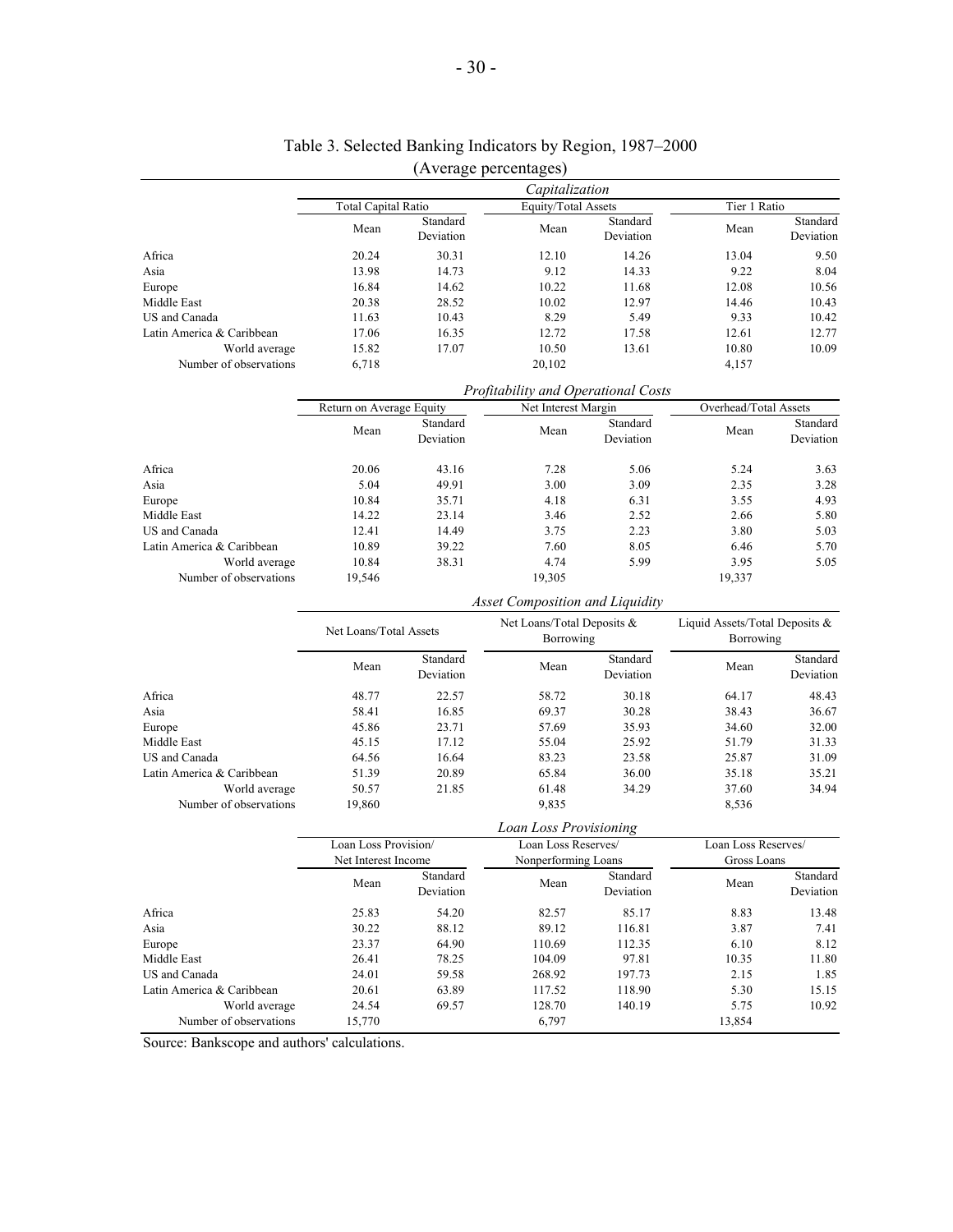|                           |                            |            | Sample Means)       |            |              |            |
|---------------------------|----------------------------|------------|---------------------|------------|--------------|------------|
|                           |                            |            | Capitalization      |            |              |            |
|                           | <b>Total Capital Ratio</b> |            | Equity/Total Assets |            | Tier 1 Ratio |            |
|                           | Pre-Basel                  | Post-Basel | Pre-Basel           | Post-Basel | Pre-Basel    | Post-Basel |
| Africa                    | 15.35                      | 22.36      | 11.64               | 14.85      | 11.93        | 12.48      |
| Asia                      | 11.59                      | 12.01      | 8.55                | 6.31       | 7.72         | 8.89       |
| Europe                    | 16.14                      | 16.38      | 11.61               | 9.75       | 9.78         | 11.76      |
| Middle East               | 20.56                      | 17.30      | 7.97                | 9.45       | 13.05        | 15.47      |
| US and Canada             | 3.21                       | 12.45      | 5.95                | 8.50       | 2.42         | 10.01      |
| Latin America & Caribbean | 13.67                      | 18.03      | 10.24               | 14.30      | 11.27        | 12.50      |
| World average             | 14.52                      | 15.20      | 9.62                | 10.24      | 8.14         | 10.74      |
| Number of observations    | 1.221                      | 4,582      | 4.909               | 11.774     | 520          | 3,269      |
|                           |                            |            |                     |            |              |            |

#### Table 4. Selected Banking Indicators by Region, Pre and Post Basel (Sample Means)

|                           |                          |            | <b>Profitability and Operational Costs</b> |            |                       |            |
|---------------------------|--------------------------|------------|--------------------------------------------|------------|-----------------------|------------|
|                           | Return on Average Equity |            | Net Interest Margin                        |            | Overhead/Total Assets |            |
|                           | Pre-Basel                | Post-Basel | Pre-Basel                                  | Post-Basel | Pre-Basel             | Post-Basel |
| Africa                    | 18.95                    | 18.86      | 6.17                                       | 6.43       | 3.82                  | 4.55       |
| Asia                      | 6.59                     | $-0.89$    | 3.68                                       | 2.32       | 2.89                  | 1.99       |
| Europe                    | 13.85                    | 10.26      | 6.95                                       | 3.79       | 4.33                  | 3.28       |
| Middle East               | 14.86                    | 12.53      | 3.85                                       | 2.65       | 3.26                  | 2.22       |
| US and Canada             | 9.15                     | 12.71      | 3.35                                       | 3.79       | 3.08                  | 3.87       |
| Latin America & Caribbean | 14.62                    | 7.39       | 8.49                                       | 7.50       | 6.94                  | 6.38       |
| World average             | 12.32                    | 9.12       | 5.71                                       | 4.36       | 4.35                  | 3.77       |
| Number of observations    | 4,635                    | 11,625     | 4.540                                      | 11.603     | 4,572                 | 11,593     |

|                           |                                                                 |            | Asset Composition and Liquidity         |       |                                                |       |
|---------------------------|-----------------------------------------------------------------|------------|-----------------------------------------|-------|------------------------------------------------|-------|
|                           | Net Loans/Total Assets                                          |            | Net Loans/Total Deposits &<br>Borrowing |       | Liquid Assets/Total Deposits $\&$<br>Borrowing |       |
|                           | Pre-Basel<br>Post-Basel<br>Pre-Basel<br>Post-Basel<br>Pre-Basel | Post-Basel |                                         |       |                                                |       |
| Africa                    | 54.02                                                           | 61.18      | 75.11                                   | 63.76 | 52.92                                          | 37.75 |
| Asia                      | 57.38                                                           | 61.76      | 70.76                                   | 68.54 | 39.26                                          | 28.18 |
| Europe                    | 46.73                                                           | 46.04      | 61.62                                   | 57.61 | 33.67                                          | 33.93 |
| Middle East               | 39.78                                                           | 51.58      | 47.43                                   | 67.65 | 58.18                                          | 37.48 |
| US and Canada             | 59.54                                                           | 65.02      | 63.72                                   | 84.40 | 38.16                                          | 25.14 |
| Latin America & Caribbean | 50.63                                                           | 51.48      | 61.67                                   | 67.25 | 37.79                                          | 30.31 |
| World average             | 50.58                                                           | 51.24      | 62.66                                   | 61.46 | 42.23                                          | 32.67 |
| Number of observations    | 4,748                                                           | 11.714     | 2.178                                   | 5,934 | 1,817                                          | 5,373 |

|                           |                      |            | Loan Loss Provisioning |            |                     |            |
|---------------------------|----------------------|------------|------------------------|------------|---------------------|------------|
|                           | Loan Loss Provision/ |            | Loan Loss Reserves/    |            | Loan Loss Reserves/ |            |
|                           | Net Interest Income  |            | Nonperforming Loans    |            | Gross Loans         |            |
|                           | Pre-Basel            | Post-Basel | Pre-Basel              | Post-Basel | Pre-Basel           | Post-Basel |
| Africa                    | 36.17                | 20.86      | 70.24                  | 105.76     | 6.13                | 6.28       |
| Asia                      | 20.17                | 44.22      | 75.71                  | 85.81      | 4.86                | 3.42       |
| Europe                    | 33.10                | 21.63      | 105.88<br>142.83       |            | 7.96                | 5.66       |
| Middle East               | 24.79                | 34.93      | 119.84                 | 79.05      | 11.20               | 9.02       |
| US and Canada             | 27.10                | 23.72      | 135.03                 | 282.56     | 2.75                | 2.09       |
| Latin America & Caribbean | 16.84                | 24.17      | 112.54                 | 118.81     | 5.09                | 5.70       |
| World average             | 23.55                | 25.42      | 111.07                 | 140.83     | 6.39                | 5.09       |
| Number of observations    | 3,597                | 9,760      | 1,368                  | 4,258      | 3,451               | 7,955      |

Note: For the subset of countries for which Basel adoption and/or implementation dates are available, this table shows the means of the above variables in each region before (*BASELYR1* =0) and after (*BASELYR1* =1) Basel Accord implementatio or adoption. Because of missing values, values between the two periods are not strictly comparable.

Source: Bankscope and authors' calculations.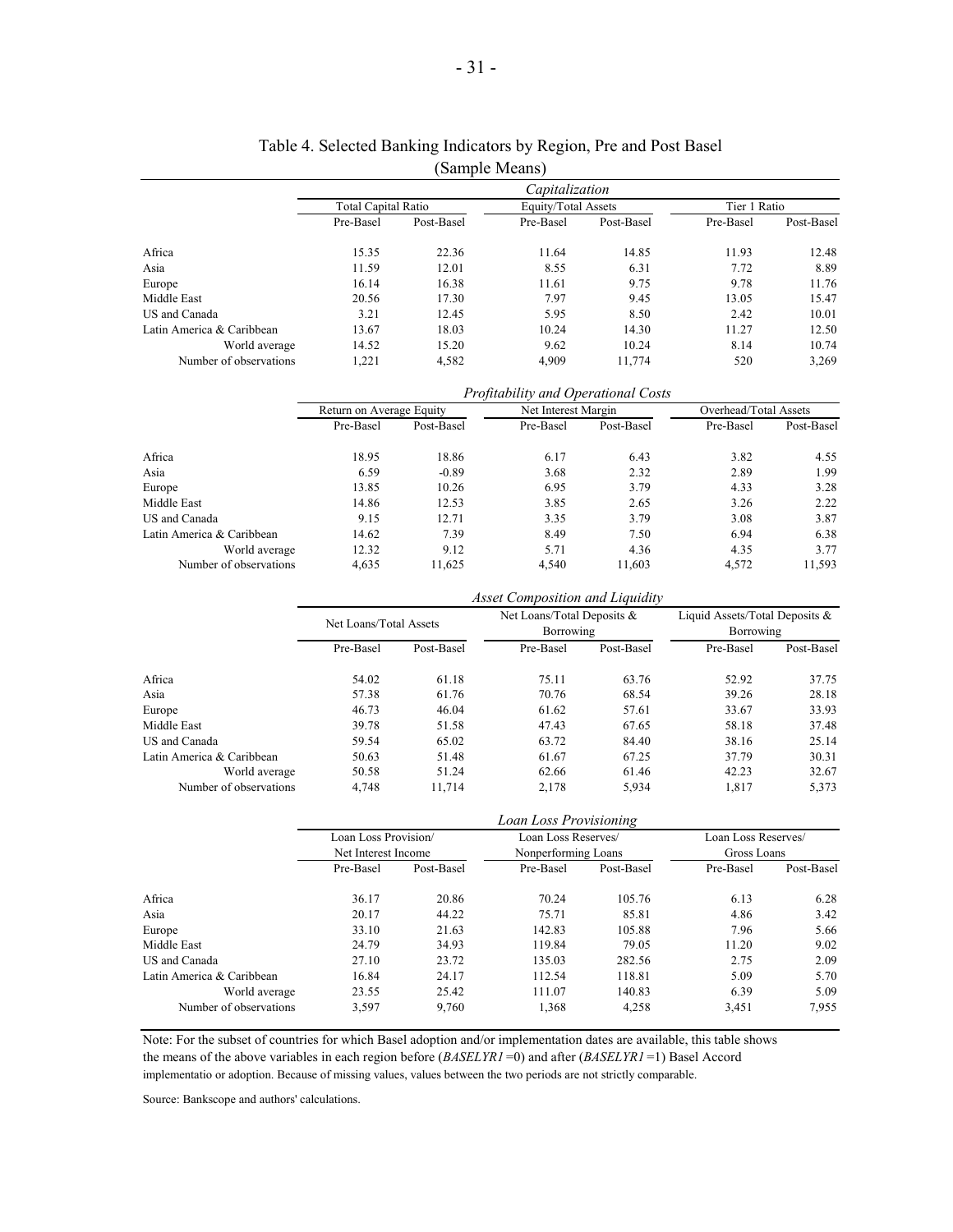| Dependent variable                                                                                                                                                         |                    | Full Sample        |                                |                                  |                       |                    | Excluding Early Adopters of Basel<br>Table 5. Means Test for the Ratio of Equity to Assets |                           |                       |                    | Using Implementation Date                       |                          |
|----------------------------------------------------------------------------------------------------------------------------------------------------------------------------|--------------------|--------------------|--------------------------------|----------------------------------|-----------------------|--------------------|--------------------------------------------------------------------------------------------|---------------------------|-----------------------|--------------------|-------------------------------------------------|--------------------------|
| Equity/Total Assets, EQTA                                                                                                                                                  |                    |                    |                                |                                  |                       |                    |                                                                                            |                           |                       |                    |                                                 |                          |
|                                                                                                                                                                            | <b>OLS</b>         | effects<br>Fixed   | OLS with<br>Dummies<br>Country | <b>OLS</b>                       | <b>CTO</b>            | Fixed<br>effects   | Dummies<br>OLS with<br>Country                                                             | <b>OLS</b>                | STO                   | effects<br>Fixed   | Dummies<br>OLS with<br>$\operatorname{Country}$ | STO                      |
| Basel-related Dummy Variables                                                                                                                                              |                    |                    |                                |                                  |                       |                    |                                                                                            |                           |                       |                    |                                                 |                          |
| BASELYR: Adoption date                                                                                                                                                     | $(1.65)*$<br>0.489 | (0.63)<br>$-0.182$ | $(6.92)$ ***<br>1.927          | $(3.24)$ ***<br>2.031            |                       |                    |                                                                                            |                           |                       |                    |                                                 |                          |
| BASELYR1: Implementation date                                                                                                                                              |                    |                    |                                |                                  | $(9.43)$ ***<br>3.218 | $-0.526$<br>(1.50) | $(5.62)$ ***<br>1.692                                                                      | $(4.16)$ ***<br>2.456     | $(2.28)$ ***<br>0.615 | $-0.386$<br>(1.60) | $(6.00)$ ***<br>1.534                           | $(3.31)$ ***<br>1.784    |
| Financial development variables                                                                                                                                            |                    |                    |                                |                                  |                       |                    |                                                                                            |                           |                       |                    |                                                 |                          |
| <b>FINDEV</b>                                                                                                                                                              |                    |                    |                                | $(3.96)$ ***<br>6.688            |                       |                    |                                                                                            | $(6.57)$ ***<br>$-10.205$ |                       |                    |                                                 | $(5.12)$ ***<br>$-6.756$ |
| <b>BASELYR · FINDEV</b>                                                                                                                                                    |                    |                    |                                | $-1.436$<br>(0.82)               |                       |                    |                                                                                            | 1.400<br>(0.73)           |                       |                    |                                                 | $-1.209$<br>(0.86)       |
| Number of observations<br>$\mathbf{R}^2$                                                                                                                                   | 16,683<br>0.000    | 16,683<br>0.000    | 16,793<br>0.112                | 16,793<br>0.018                  | 9,098<br>0.010        | 9,098<br>0.000     | 9,098<br>0.097                                                                             | 9,098<br>0.017            | 0.000<br>16,683       | 16,683<br>0.000    | 16,793<br>0.112                                 | 16,793<br>0.017          |
| F-Tests for joint significance (p-value in parentheses)                                                                                                                    |                    |                    |                                |                                  |                       |                    |                                                                                            |                           |                       |                    |                                                 |                          |
| Fixed effects                                                                                                                                                              |                    | 7.20<br>(0.00)     |                                |                                  |                       | 5.96<br>$(0.00)$   |                                                                                            |                           |                       | 7.20<br>(0.00)     |                                                 |                          |
| Country dummies                                                                                                                                                            |                    |                    | 96.79<br>$(0.00)$              |                                  |                       |                    | 65.47<br>$(0.00)$                                                                          |                           |                       |                    | 101.20<br>(0.00)                                |                          |
| Note: t-ratios shown in parentheses. In OLS regressions, they are calculated from robust standard errors.<br>Significance at the 10 percent ( $*$ ), 5 percent ( $*$ , and |                    |                    |                                | 1percent (***) levels indicated. |                       |                    |                                                                                            |                           |                       |                    |                                                 |                          |

- 32 -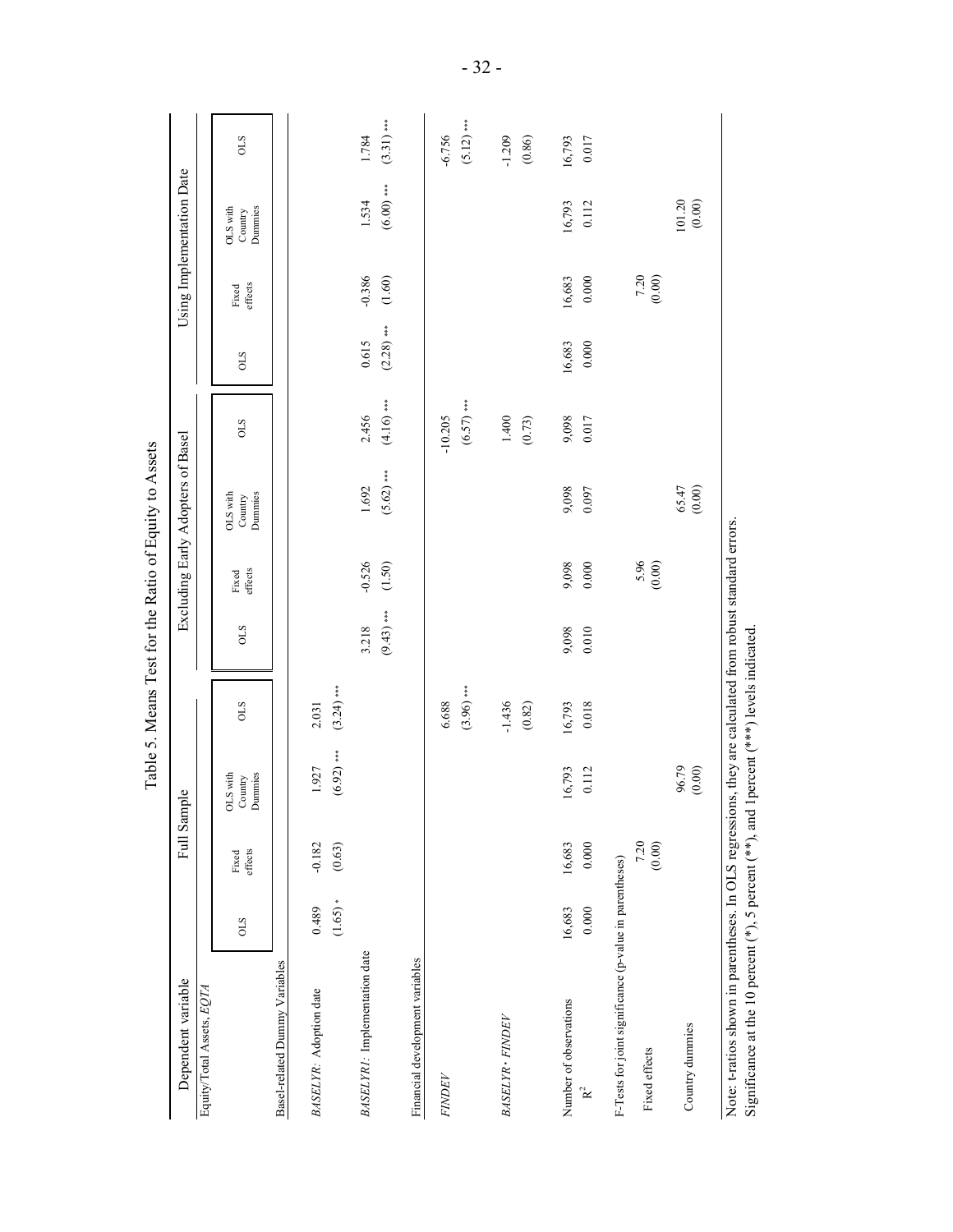|                                                                                                                                                                                                                      |                    |                  |                                |                        |                 |                    | Table 6. Means Test for Bank Total Capital Ratio |                    |                 |                      |                                |                           |
|----------------------------------------------------------------------------------------------------------------------------------------------------------------------------------------------------------------------|--------------------|------------------|--------------------------------|------------------------|-----------------|--------------------|--------------------------------------------------|--------------------|-----------------|----------------------|--------------------------------|---------------------------|
| Dependent variable                                                                                                                                                                                                   |                    |                  | Full Sample                    |                        |                 |                    | Excluding Early Adopters of Basel                |                    |                 |                      | Using Implementation Date      |                           |
| Total Capital Ratio, TOTCAPRAT                                                                                                                                                                                       |                    |                  |                                |                        |                 |                    |                                                  |                    |                 |                      |                                |                           |
|                                                                                                                                                                                                                      | <b>OLS</b>         | effects<br>Fixed | OLS with<br>Dummies<br>Country | <b>OLS</b>             | <b>OLS</b>      | effects<br>Fixed   | Dummies<br>OLS with<br>Country                   | <b>OLS</b>         | <b>OLS</b>      | effects<br>Fixed     | Dunnies<br>OLS with<br>Country | <b>OLS</b>                |
| Basel-related Dummy Variables                                                                                                                                                                                        |                    |                  |                                |                        |                 |                    |                                                  |                    |                 |                      |                                |                           |
| BASELYR: Adoption date                                                                                                                                                                                               | (1.64)<br>$-1.593$ | (0.05)<br>0.051  | $(2.58)$ ***<br>2.080          | (1.66)<br>2.307        |                 |                    |                                                  |                    |                 |                      |                                |                           |
| BASELYR1: Implementation date                                                                                                                                                                                        |                    |                  |                                |                        | 1.513<br>(1.45) | $-0.568$<br>(0.39) | 0.984<br>(1.11)                                  | $(1.90)*$<br>3.025 | 0.682<br>(0.93) | $(2.40)$ **<br>1.658 | $(5.90)$ ***<br>2.783          | 0.381<br>(0.29)           |
| Financial development variables                                                                                                                                                                                      |                    |                  |                                |                        |                 |                    |                                                  |                    |                 |                      |                                |                           |
| <b>FINDEV</b>                                                                                                                                                                                                        |                    |                  |                                | (0.36)<br>$-1.967$     |                 |                    |                                                  | $-5.356$<br>(0.98) |                 |                      |                                | $(6.02)$ ***<br>$-13.223$ |
| <b>BASELYR · FINDEV</b>                                                                                                                                                                                              |                    |                  |                                | $(1.82)*$<br>$-10.201$ |                 |                    |                                                  | $-9.849$<br>(1.68) |                 |                      |                                | 1.591<br>(0.65)           |
| Number of observations<br>$R^2$                                                                                                                                                                                      | 5,803<br>0.001     | 5,803<br>0.001   | 5,803<br>0.106                 | 5,803<br>0.018         | 2,485<br>0.001  | 2,485<br>0.001     | 2,485<br>0.096                                   | 2,485<br>0.008     | 5,803<br>0.000  | 5,803<br>0.000       | 0.108<br>5,803                 | 5,803<br>0.018            |
| F-Tests for joint significance (p-value in parentheses)<br>Country dummies<br>Fixed effects                                                                                                                          |                    | 3.84<br>(0.00)   | 4,350.9<br>(0.00)              |                        |                 | 2.58<br>(0.00)     | 7,039.0<br>(0.00)                                |                    |                 | $3.86$<br>(0.00)     | 7,728.0<br>(0.00)              |                           |
| Note: t-ratios shown in parentheses. In OLS regressions, they are calculated from robust standard errors.<br>Significance at the 10 percent ( $^*$ ), 5 percent ( $^*$ , and 1 percent ( $^{***}$ ) levels indicated |                    |                  |                                |                        |                 |                    |                                                  |                    |                 |                      |                                |                           |

- 33 -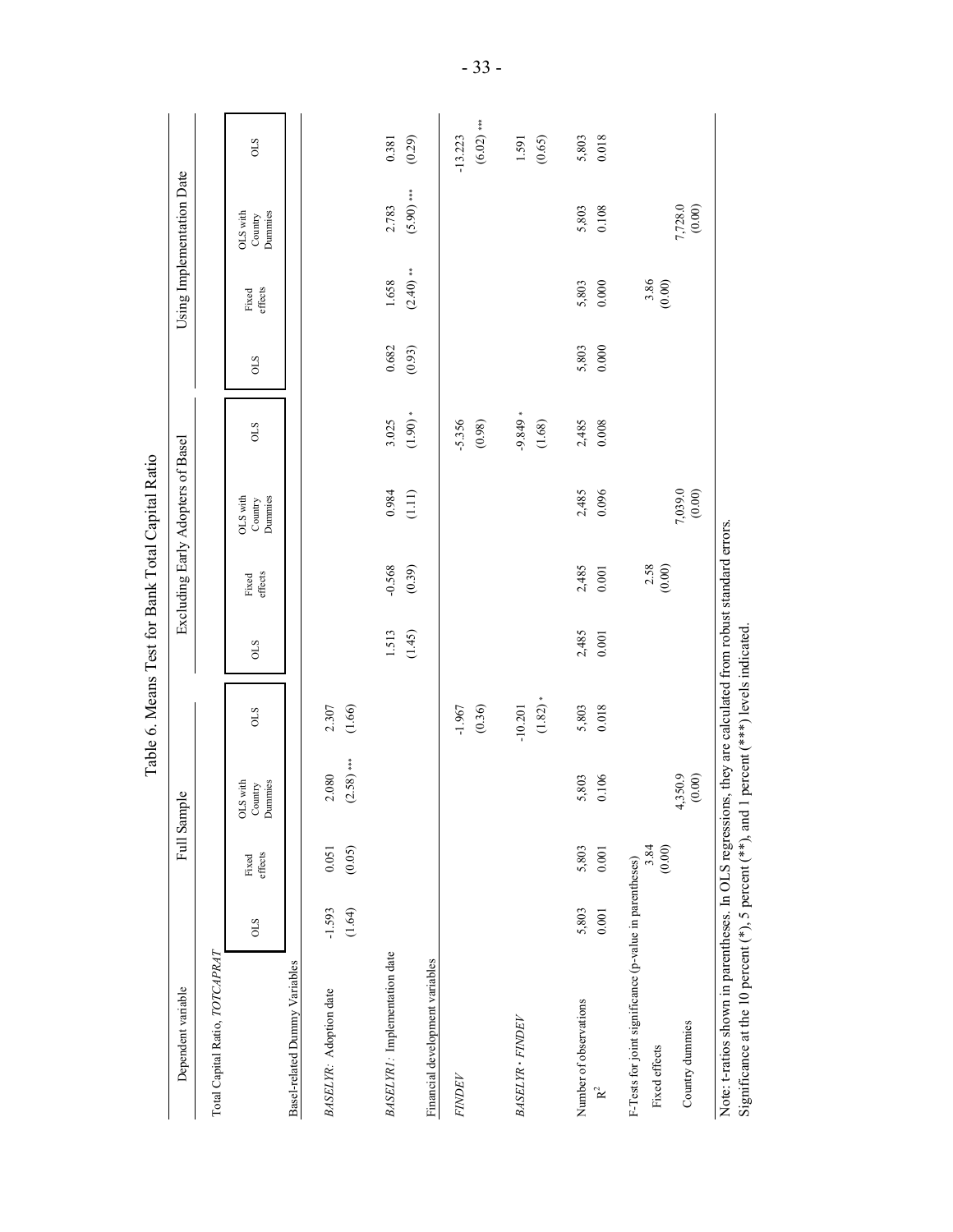|                                                                                                                          |                       |                    |                                |                                                                                           |                      |                  | Table 7. Means Test for Bank Net Loans as a Percentage of Assets |                         |                 |                     |                                |                            |
|--------------------------------------------------------------------------------------------------------------------------|-----------------------|--------------------|--------------------------------|-------------------------------------------------------------------------------------------|----------------------|------------------|------------------------------------------------------------------|-------------------------|-----------------|---------------------|--------------------------------|----------------------------|
| Dependent variable                                                                                                       |                       |                    | Full Sample                    |                                                                                           |                      |                  | Excluding Early Adopters of Basel                                |                         |                 |                     | Using Implementation Date      |                            |
| Net Loans/Assets, NLOANTA                                                                                                |                       |                    |                                |                                                                                           |                      |                  |                                                                  |                         |                 |                     |                                |                            |
|                                                                                                                          | <b>OLS</b>            | effects<br>Fixed   | Dummies<br>OLS with<br>Country | <b>CTO</b>                                                                                | <b>CTO</b>           | Fixed<br>effects | OLS with<br>Dummies<br>Country                                   | STO                     | <b>CTO</b>      | Fixed<br>effects    | Dummies<br>OLS with<br>Country | <b>OLS</b>                 |
| Basel-related Dummy Variables                                                                                            |                       |                    |                                |                                                                                           |                      |                  |                                                                  |                         |                 |                     |                                |                            |
| BASELYR: Adoption date                                                                                                   | $(2.21)$ ***<br>0.850 | $-0.063$<br>(0.21) | $-0.475$<br>(1.08)             | $(11.64)$ ***<br>8.075                                                                    |                      |                  |                                                                  |                         |                 |                     |                                |                            |
| BASELYR1: Implementation date                                                                                            |                       |                    |                                |                                                                                           | $(2.38)$ **<br>1.022 | 0.318<br>(0.93)  | $-0.320$<br>(0.72)                                               | $(3.84)$ ***<br>2.466   | (1.85)<br>0.668 | $-0.085$<br>(0.34)  | $-0.221$<br>(0.59)             | $(9.18)$ ***<br>5.794      |
| Financial development variables                                                                                          |                       |                    |                                |                                                                                           |                      |                  |                                                                  |                         |                 |                     |                                |                            |
| <b>FINDEV</b>                                                                                                            |                       |                    |                                | $(16.28)$ ***<br>35.504                                                                   |                      |                  |                                                                  | $(18.38)$ ***<br>37.138 |                 |                     |                                | $(13.33)$ ***<br>21.842    |
| <b>BASELYR · FINDEV</b>                                                                                                  |                       |                    |                                | $(13.70)$ **<br>$-31.959$                                                                 |                      |                  |                                                                  | 2.283<br>$(0.88)$       |                 |                     |                                | $(10.29)$ ***<br>$-19.140$ |
| Number of observations<br>$\mathbf{k}^2$                                                                                 | 16,462<br>0.000       | 0.000<br>16,462    | 16,462<br>0.273                | 16,462<br>0.013                                                                           | 8,894<br>0.001       | 8,894<br>$0.001$ | 8,894<br>0.076                                                   | 8,894<br>0.069          | 16,462<br>0.000 | 16,462<br>$0.000\,$ | 16,462<br>0.273                | 16,462<br>$0.011\,$        |
| F-Tests for joint significance (p-value in parentheses)<br>Country dummies<br>Fixed effects                              |                       | 27.97<br>(0.00)    | 239.96<br>(0.00)               |                                                                                           |                      | 14.45<br>(0.00)  | 223.12<br>(0.00)                                                 |                         |                 | 27.97<br>(0.00)     | 257.37<br>(0.00)               |                            |
| Note: t-ratios shown in parentheses. In OLS regression<br>Significance at the 10 percent $(*),$ 5 percent $(**)$ , and 1 |                       |                    |                                | is, they are calculated from robust standard errors.<br>1 percent (***) levels indicated. |                      |                  |                                                                  |                         |                 |                     |                                |                            |

- 34 -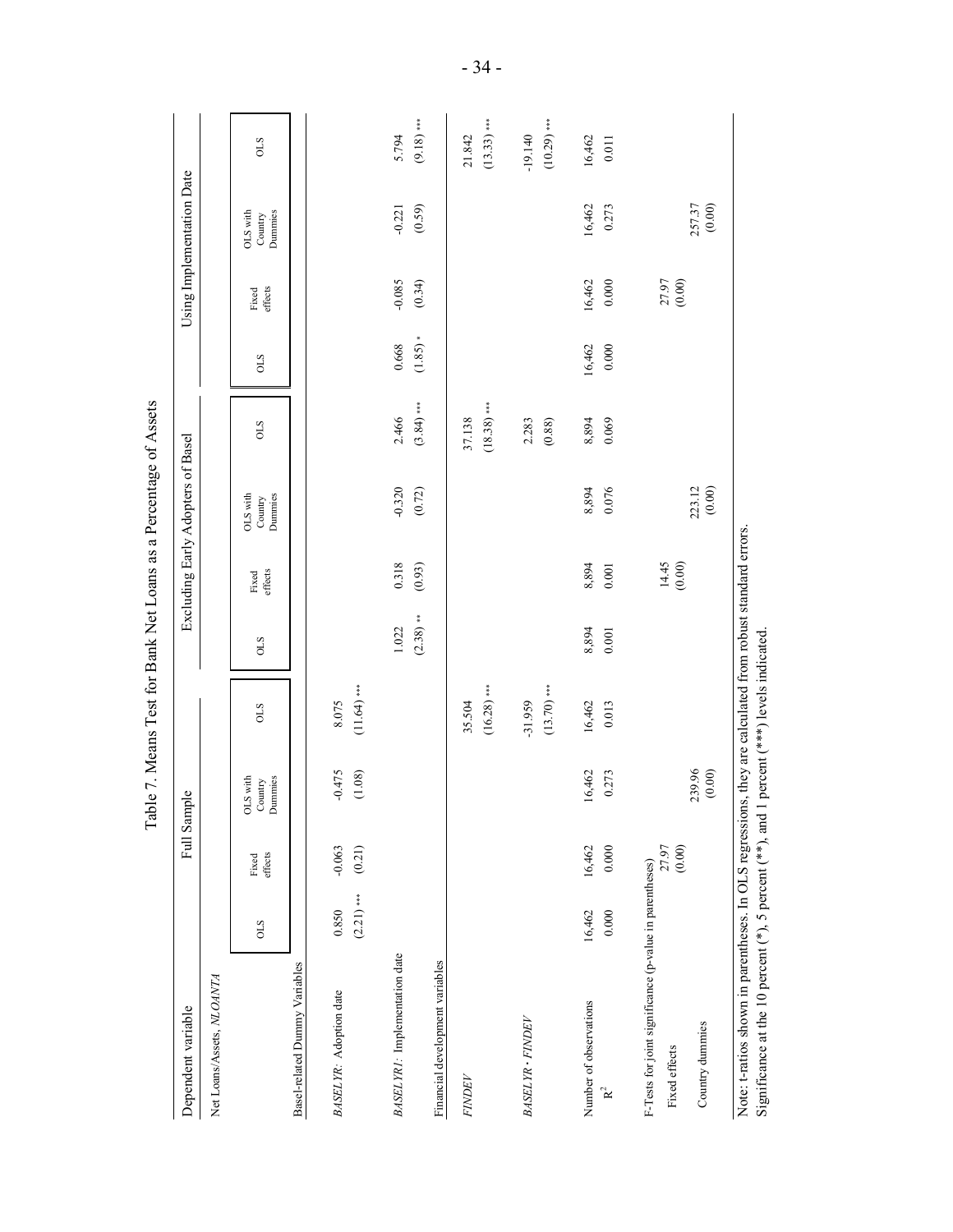|                                                                                                                                                                           |                        |                         |                                | Table 8. Means Test for Real Loan Growth |                       |                          |                                   |                          |                    |                          |                                |                          |
|---------------------------------------------------------------------------------------------------------------------------------------------------------------------------|------------------------|-------------------------|--------------------------------|------------------------------------------|-----------------------|--------------------------|-----------------------------------|--------------------------|--------------------|--------------------------|--------------------------------|--------------------------|
| Dependent variable                                                                                                                                                        |                        | Full Sample             |                                |                                          |                       |                          | Excluding Early Adopters of Basel |                          |                    |                          | Using Implementation Date      |                          |
|                                                                                                                                                                           |                        |                         |                                |                                          |                       |                          |                                   |                          |                    |                          |                                |                          |
| Real annual growth rate of loans,<br><b>RLOANGROWTH</b>                                                                                                                   | STO                    | effects<br>Fixed        | OLS with<br>Dunnies<br>Country | <b>OLS</b>                               | <b>OLS</b>            | Fixed<br>effects         | Dunnies<br>OLS with<br>Country    | <b>OLS</b>               | STO                | Fixed<br>effects         | Dummies<br>OLS with<br>Country | <b>OLS</b>               |
| Basel-related Dummy Variables                                                                                                                                             |                        |                         |                                |                                          |                       |                          |                                   |                          |                    |                          |                                |                          |
| BASELYR: Adoption date                                                                                                                                                    | $(1.79) *$<br>$-0.010$ | $(4.19)***$<br>$-0.032$ | $-0.010$<br>(1.19)             | $(6.65)$ ***<br>0.076                    |                       |                          |                                   |                          |                    |                          |                                |                          |
| BASELYR1: Implementation date                                                                                                                                             |                        |                         |                                |                                          | $(2.62)$ ***<br>0.016 | $(4.94)$ ***<br>$-0.041$ | $(1.74) *$<br>$-0.014$            | $(4.51)$ ***<br>0.051    | $-0.002$<br>(0.34) | $(3.25)$ ***<br>$-0.020$ | 0.004<br>(0.56)                | $(3.37)$ ***<br>0.033    |
| Financial development variables                                                                                                                                           |                        |                         |                                |                                          |                       |                          |                                   |                          |                    |                          |                                |                          |
| FINDEV                                                                                                                                                                    |                        |                         |                                | $(5.46)$ ***<br>0.018                    |                       |                          |                                   | $(3.77)$ ***<br>0.118    |                    |                          |                                | $-0.008$<br>(0.37)       |
| <b>BASELYR · FINDEV</b>                                                                                                                                                   |                        |                         |                                | $(8.10)$ ***<br>$-0.282$                 |                       |                          |                                   | $(3.84)$ ***<br>$-0.151$ |                    |                          |                                | $(3.44)$ ***<br>$-0.084$ |
| Number of observations<br>$\mathbf{R}^2$                                                                                                                                  | 13,066<br>0.000        | 13,066<br>0.000         | 0.062<br>13,141                | 13,141<br>0.011                          | 6,804<br>0.001        | 6,804<br>0.001           | 6,879<br>0.067                    | 6,879<br>0.003           | 13,066<br>0.000    | 13,066<br>0.000          | 0.062<br>13,141                | 13,141<br>0.007          |
| F-Tests for joint significance (p-value in parentheses)                                                                                                                   |                        |                         |                                |                                          |                       |                          |                                   |                          |                    |                          |                                |                          |
| Fixed effects                                                                                                                                                             |                        | 2.25<br>(0.00)          |                                |                                          |                       | 2.09<br>(0.00)           |                                   |                          |                    | 2.25<br>$(0.00)$         |                                |                          |
| Country dummies                                                                                                                                                           |                        |                         | 549.77                         |                                          |                       |                          | 116.39<br>$(0.00)$                |                          |                    |                          | $(0.00)$<br>403.71             |                          |
| Note: t-ratios shown in parentheses. In OLS regressions, they are calculated from robust standard errors.<br>Significance at the 10 percent $(*),$ 5 percent $(**)$ , and |                        |                         |                                | 1percent (***) levels indicated.         |                       |                          |                                   |                          |                    |                          |                                |                          |

 $-35 -$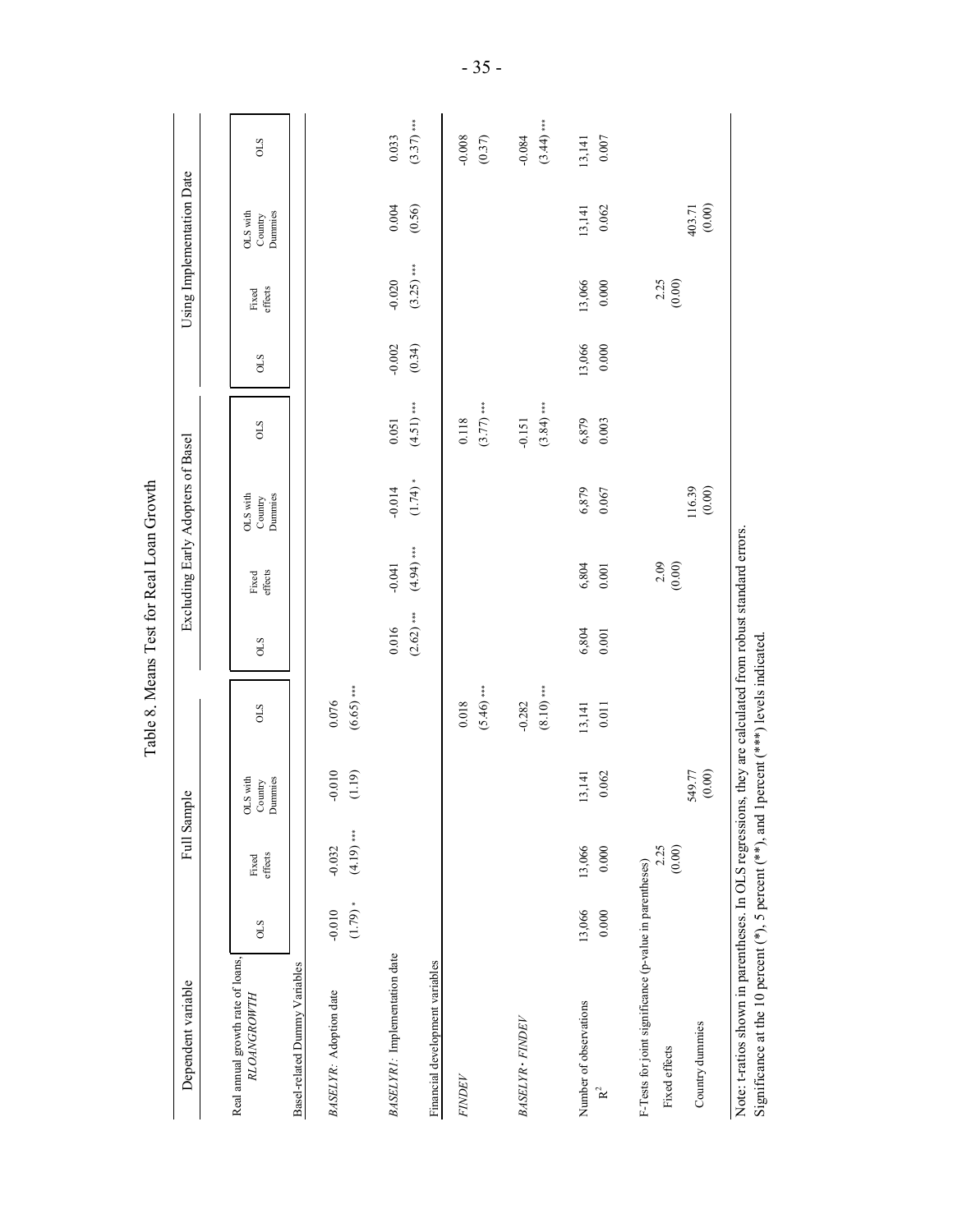|                                    |                       |                       |                       |                     |                      | Dependent variable: Net Loans/Assets, NLOANTA              |                     |                                 |                    |
|------------------------------------|-----------------------|-----------------------|-----------------------|---------------------|----------------------|------------------------------------------------------------|---------------------|---------------------------------|--------------------|
|                                    |                       | <b>OLS</b>            |                       |                     | <b>Fixed Effects</b> |                                                            |                     | IV - Fixed Effects <sup>1</sup> |                    |
| <b>BASELYR1</b>                    | 2.244<br>$(3.59)$ *** | 6.905<br>$(6.57)$ *** | 8.323<br>$(6.94)$ *** | 0.572<br>$(1.73) *$ | $-0.396$<br>(0.61)   | 1.822<br>$(2.04)$ **                                       | 4.517<br>$(1.74)$ * | 1.719<br>(0.53)                 | $-6.420$<br>(1.08) |
| Bank risk variables                |                       |                       |                       |                     |                      |                                                            |                     |                                 |                    |
| $EOTA(-1)$                         | 0.010                 |                       | $-0.034$              | 0.085               |                      | 0.104                                                      | $-0.172$            |                                 | $-0.575$           |
|                                    | (0.29)                |                       | (0.48)                | $(6.24)$ ***        |                      | $(2.23)$ ***                                               | (0.99)              |                                 | $(2.01)$ **        |
| $NPFRAT(-1)$                       |                       | $-0.41298$            | $-0.427$              |                     | $-0.570$             | $-0.515$                                                   |                     | $-0.577$                        | $-0.881$           |
|                                    |                       | $(2.57)$ ***          | $(2.86)$ ***          |                     | $(14.04)$ ***        | $(10.95)$ ***                                              |                     | $(2.97)$ ***                    | $(3.54)$ ***       |
| Interaction risk and BASELYR1      |                       |                       |                       |                     |                      |                                                            |                     |                                 |                    |
| <b>BASELYR1</b><br>$EOTA(-1)$      | $-0.154$              |                       | $-0.154$              | $-0.085$            |                      | $-0.188$                                                   | $-0.046$            |                                 | 0.432              |
|                                    | $(3.53)$ ***          |                       | $(1.90)$ *            | $(4.29)$ ***        |                      | $(3.66)$ ***                                               | (0.24)              |                                 | (1.39)             |
| NPFRAT(-1) · BASELYR1              |                       | 0.036                 | 0.032                 |                     | 0.332                | 0.268                                                      |                     | 0.362                           | 0.664              |
|                                    |                       | (0.22)                | (0.20)                |                     | $(6.59)$ ***         | $(4.90)$ ***                                               |                     | $(1.73) *$                      | $(2.53)$ **        |
| Macro controls                     |                       |                       |                       |                     |                      |                                                            |                     |                                 |                    |
| Real GDP growth, DRGDP             | 0.014                 | 0.365                 | 0.360                 | 0.225               | 0.042                | 0.027                                                      | $-0.317$            | 1.164                           | 1.170              |
|                                    | (0.26)                | $(4.47)$ ***          | $(4.46)$ ***          | $(7.18)$ ***        | (0.72)               | (0.46)                                                     | (1.40)              | $(4.26)$ ***                    | $(4.27)$ ***       |
| Change in inverse velocity, DM2GDP | 0.179                 | $-0.163$              | $-0.160$              | 0.003               | $-0.079$             | $-0.018$                                                   | 0.617               | $-0.419$                        | $-0.414$           |
|                                    | $(5.67)$ ***          | $(2.65)$ ***          | $(2.63)$ ***          | (0.26)              | $(1.96)$ **          | $(2.02)$ **                                                | $(4.95)$ ***        | $(2.84)$ ***                    | $(2.79)$ ***       |
| Number of observations             | 14,041                | 4,882                 | 4,882                 | 14,041              | 4,850                | 4,850                                                      | 11,760              | 3,551                           | 3,551              |
| $R^2$                              | 0.007                 | 0.070                 | 0.076                 | 0.000               | 0.050                | 0.052                                                      | 0.003               | 0.060                           | 0.049              |
| F-test for fixed effects (p-value) |                       |                       |                       | 28.20 (0.00)        | 11.25(0.00)          | 11.20(0.00)                                                |                     |                                 |                    |
|                                    |                       |                       |                       |                     |                      | Dependent variable: Real growth rate of loans, RLOANGROWTH |                     |                                 |                    |
|                                    |                       |                       |                       |                     |                      |                                                            |                     |                                 |                    |

|                                    |                      | <b>OLS</b>            |                 |                          | <b>Fixed Effects</b> |                    |                       | IV - Fixed Effects <sup>1</sup> |                     |
|------------------------------------|----------------------|-----------------------|-----------------|--------------------------|----------------------|--------------------|-----------------------|---------------------------------|---------------------|
| <b>BASELYR1</b>                    | 0.015<br>$(2.17)$ ** | 0.034<br>$(3.01)$ *** | 0.000<br>(0.03) | $-0.021$<br>$(2.63)$ *** | $-0.002$<br>(0.18)   | $-0.013$<br>(0.67) | 0.109<br>$(4.76)$ *** | $-0.016$<br>(0.50)              | 0.113<br>$(1.88) *$ |
| Bank risk variables                |                      |                       |                 |                          |                      |                    |                       |                                 |                     |
| $EOTA(-1)$                         | 0.002                |                       | $-0.001$        | 0.004                    |                      | 0.007              | 0.006                 |                                 | 0.009               |
|                                    | $(4.28)$ ***         |                       | (0.60)          | $(9.49)$ ***             |                      | $(5.32)$ ***       | $(3.69)$ ***          |                                 | $(2.98)$ ***        |
| $NPFRAT(-1)$                       |                      | $-0.002$              | $-0.002$        |                          | $-0.004$             | $-0.003$           |                       | $-0.004$                        | 0.000               |
|                                    |                      | $(1.93) *$            | $(2.58)$ ***    |                          | $(3.22)$ ***         | $(2.24)$ **        |                       | $(1.90)$ *                      | (0.05)              |
| Interaction risk and BASELYR1      |                      |                       |                 |                          |                      |                    |                       |                                 |                     |
| <b>BASELYRI</b><br>$EOTA(-1)$      | 0.001                |                       | 0.003           | 0.001                    |                      | 0.001              | $-0.004$              |                                 | $-0.007$            |
|                                    | (0.96)               |                       | $(2.58)$ ***    | $(2.02)$ **              |                      | (0.65)             | $(2.47)$ **           |                                 | $(2.20)$ **         |
| NPFRAT(-1) · BASELYR1              |                      | $-0.001$              | $-0.001$        |                          | 0.000                | 0.000              |                       | 0.002                           | $-0.002$            |
|                                    |                      | (1.16)                | (0.85)          |                          | (0.18)               | (0.31)             |                       | (0.92)                          | (0.68)              |
| Macro controls                     |                      |                       |                 |                          |                      |                    |                       |                                 |                     |
| Real GDP growth, RGDPG             | 0.017                | 0.019                 | 0.019           | 0.017                    | 0.017                | 0.018              | 0.016                 | 0.002                           | 0.020               |
|                                    | $(23.41)$ ***        | $(16.73)$ ***         | $(16.87)$ ***   | $(22.66)$ ***            | $(13.54)$ ***        | $(13.81)$ ***      | $(8.73)$ ***          | $(7.91)$ ***                    | $(7.26)$ ***        |
| Change in inverse velocity, DM3GDP | 0.003                | 0.004                 | 0.004           | 0.003                    | 0.036                | 0.003              | 0.007                 | 0.003                           | 0.003               |
|                                    | $(9.49)$ ***         | $(5.06)$ ***          | $(5.07)$ ***    | $(8.90)$ ***             | $(4.14)$ ***         | $(3.79)$ ***       | $(6.50)$ ***          | $(2.28)$ **                     | $(2.18)$ **         |
| Number of observations             | 13,063               | 4,593                 | 4,593           | 13,063                   | 4,563                | 4,563              | 11,110                | 3,368                           | 959                 |
| $R^2$                              | 0.065                | 0.079                 | 0.086           | 0.057                    | 0.076                | 0.058              | 0.047                 | 0.063                           | 0.049               |
| F-test for fixed effects (p-value) |                      |                       |                 | 2.23(0.00)               | 1.85(0.00)           | 1.90(0.00)         |                       |                                 |                     |

Note: t-ratios shown in parentheses, except in the case of IV regressions, where z-statistics are shown. For OLS regressions, t-ratios are are calculated from robust standard errors. Significance at the  $10\%(*)$ ,  $5\%$  (\*\*) and  $1\%$  (\*\*\*) levels is indicated.

1 Instruments are included for the two bank risk variables:*EQTA* and *NPFRAT* .The instruments used are their lagged values and contemporaneous values of the macro controls.

Table 9. Effects of the Basel Accord on Bank Loans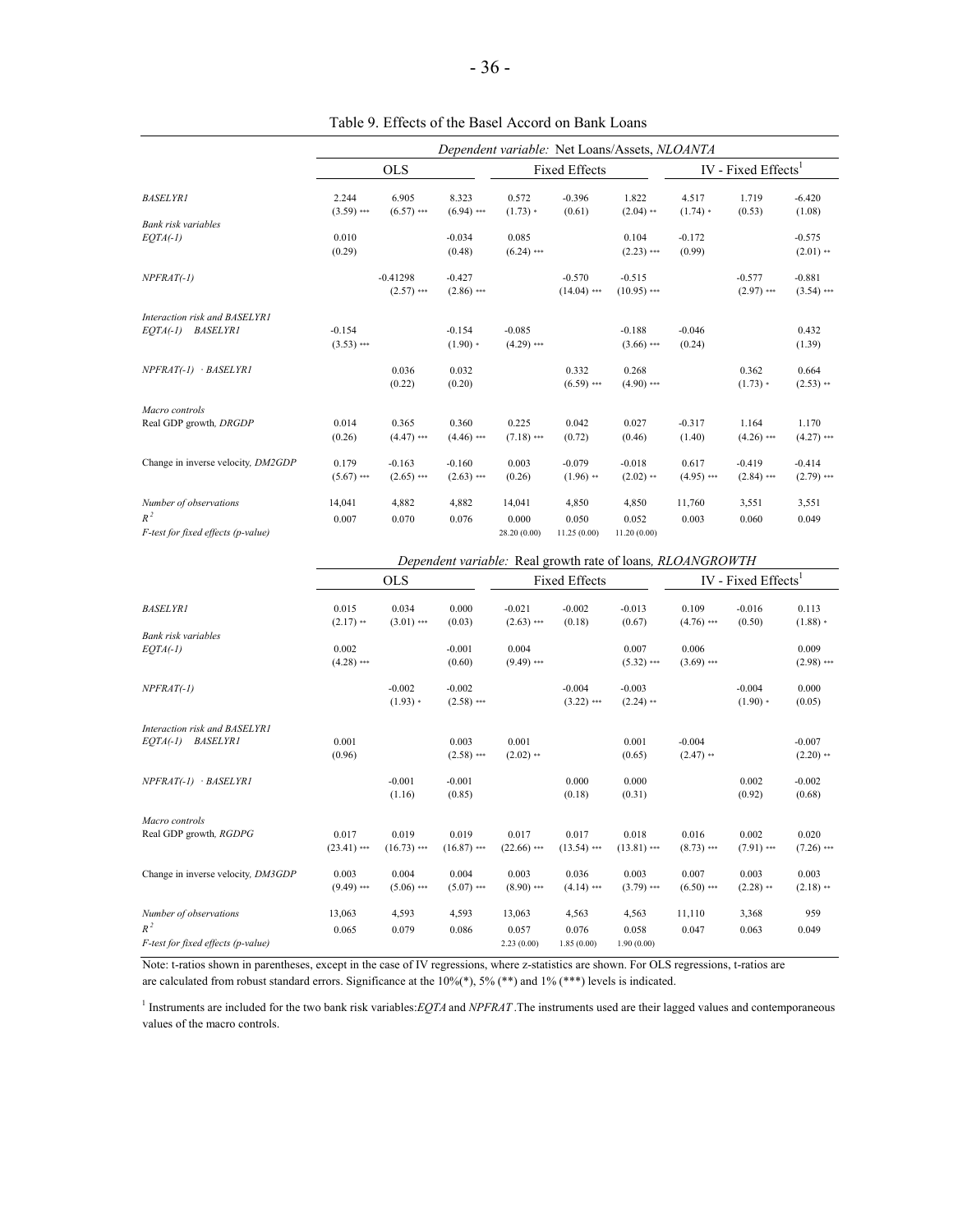|                                                        |                           |                          |                          | OLS Regressions, Full sample                                   |                          |                         |
|--------------------------------------------------------|---------------------------|--------------------------|--------------------------|----------------------------------------------------------------|--------------------------|-------------------------|
| Dependent variable:                                    |                           | <b>NLOANTA</b>           |                          |                                                                | <b>RLOANGROWTH</b>       |                         |
| <b>BASELYR1</b>                                        | 8.564<br>$(9.22)$ ***     | 3.443<br>$(2.70)$ ***    | 4.380<br>$(2.60)$ **     | 0.037<br>$(3.36)$ ***                                          | 0.086<br>$(3.85)$ ***    | 0.050<br>$(1.66) *$     |
| Bank risk variables<br>$EQTA(-1)$                      | 0.039<br>(1.16)           |                          | 0.015<br>(0.20)          | 0.002<br>$(4.25)$ ***                                          |                          | $-0.001$<br>(0.61)      |
| $NPFRAT(-1)$                                           |                           | $-0.408$<br>$(2.58)$ *** | $-0.402$<br>$(2.78)$ *** |                                                                | $-0.002$<br>$(1.93)$ *** | $-0.002$<br>$(2.02)$ ** |
| Interaction risk and BASELYR1<br>$EQTA(-1)$ $BASELYRI$ | $-0.180$<br>$(4.25)$ ***  |                          | $-0.059$<br>(0.71)       | 0.000<br>(0.60)                                                |                          | 0.002<br>$(1.76) *$     |
| $NPFRAT(-1)$ $-BASELYRI$                               |                           | 0.070<br>(0.42)          | 0.058<br>(0.39)          |                                                                | $-0.001$<br>(1.37)       | $-0.001$<br>(1.06)      |
| Macro controls                                         |                           |                          |                          |                                                                |                          |                         |
| <b>RGDPG</b>                                           | $-0.006$<br>(0.11)        | 0.401<br>$(5.26)$ ***    | 0.399<br>$(5.24)$ ***    | 0.017<br>$(22.49)$ ***                                         | 0.019<br>$(16.28)$ ***   | 0.019<br>$(16.43)$ ***  |
| DM3GDP                                                 | 0.171<br>$(5.40)$ ***     | $-0.274$<br>$(4.26)$ *** | $-0.273$<br>$(4.23)$ *** | 0.003<br>$(9.65)$ ***                                          | 0.004<br>$(5.66)$ ***    | 0.004<br>$(5.59)$ ***   |
| <b>FINDEV</b>                                          | 23.059<br>$(9.97)$ ***    | 21.265<br>$(4.26)$ ***   | 21.475<br>$(4.04)$ ***   | 0.000<br>(0.02)                                                | $-0.006$<br>(0.09)       | $-0.015$<br>(0.22)      |
| FINDEV · BASELYRI                                      | $-21.998$<br>$(9.97)$ *** | 2.890<br>(0.55)          | 1.973<br>(0.36)          | $-0.051$<br>$(2.21)$ **                                        | $-0.153$<br>$(2.26)$ **  | $-0.119$<br>$(1.67) *$  |
| Number of observations<br>$R^2$                        | 14,041<br>0.016           | 4,850<br>0.112           | 4,850<br>0.112           | 13,063<br>0.067                                                | 4,563<br>0.092           | 4,563<br>0.094          |
|                                                        |                           |                          |                          | OLS Regressions, Sample Excluding the Early Adopting Countries |                          |                         |
|                                                        |                           |                          |                          |                                                                |                          |                         |
| <b>BASELYR1</b><br>Bank risk variables                 | 3.447<br>$(3.14)$ ***     | $-0.325$<br>(0.24)       | 2.199<br>(1.24)          | 0.053<br>$(3.89)$ ***                                          | 0.077<br>$(3.24)$ ***    | 0.028<br>(0.88)         |
| $EQTA(-1)$                                             | 0.081<br>$(2.10)$ **      |                          | 0.041<br>(0561)          | 0.002<br>$(4.19)$ ***                                          |                          | $-0.001$<br>(0.97)      |
| $NPFRAT(-1)$                                           |                           | $-0.408$<br>$(2.52)$ **  | $-0.391$<br>$(2.62)$ *** |                                                                | $-0.002$<br>$(1.91) *$   | $-0.002$<br>$(2.12)$ ** |
| Interaction risk and BASELYR1                          |                           |                          |                          |                                                                |                          |                         |
| $EOTA(-1)$ $-BASELYRI$                                 | $-0.159$<br>$(3.37)$ ***  |                          | $-0.158$<br>$(1.89)$ *   | 0.001<br>(1.14)                                                |                          | 0.003<br>$(2.32)$ ***   |
| $NPFRAT(-1)$ $-BASELYRI$                               |                           | 0.116<br>(0.69)          | 0.078<br>(0.49)          |                                                                | $-0.002$<br>(1.42)       | $-0.001$<br>(0.87)      |
| Macro controls                                         |                           |                          |                          |                                                                |                          |                         |
| <b>RGDPG</b>                                           | 0.129<br>$(2.29)$ ***     | 0.255<br>$(3.16)$ ***    | 0.247<br>$(3.07)$ ***    | 0.018<br>$(21.25)$ ***                                         | 0.020<br>$(15.42)$ ***   | 0.020<br>$(15.60)$ ***  |
| <i>DM3GDP</i>                                          | $-0.161$<br>$(3.01)$ ***  | $-0.581$<br>$(5.95)$ *** | $-0.587$<br>$(6.04)$ *** | 0.009<br>$(11.82)$ ***                                         | 0.010<br>$(9.10)$ ***    | 0.010<br>$(9.28)$ ***   |
| <b>FINDEV</b>                                          | 36.132<br>$(13.38)$ ***   | 21.545<br>$(3.16)$ ***   | 22.027<br>$(3.16)$ ***   | 0.000<br>(0.00)                                                | $-0.099$<br>(1.23)       | $-0.111$<br>(1.35)      |
| FINDEV · BASELYRI                                      | 6.024<br>$(1.79) *$       | 24.868<br>$(3.51)$ ***   | 23.241<br>$(3.21)$ ***   | $-0.142$<br>$(3.33)$ ***                                       | $-0.118$<br>(1.36)       | $-0.085$<br>(0.96)      |
| Number of observations<br>$R^2$                        | 7,392<br>0.079            | 2,687<br>0.146           | 3,687<br>0.150           | 6,801<br>0.092                                                 | 2,469<br>0.119           | 2,469<br>0.124          |

Table 10. Effects of the Basel Accord on Bank Loans

Note: t-ratios shown in parentheses, are calculated from robust standard errors. Significance at the 10 percent (\*), 5 percent (\*\*), and 1 percent (\*\*\*) levels is indicated.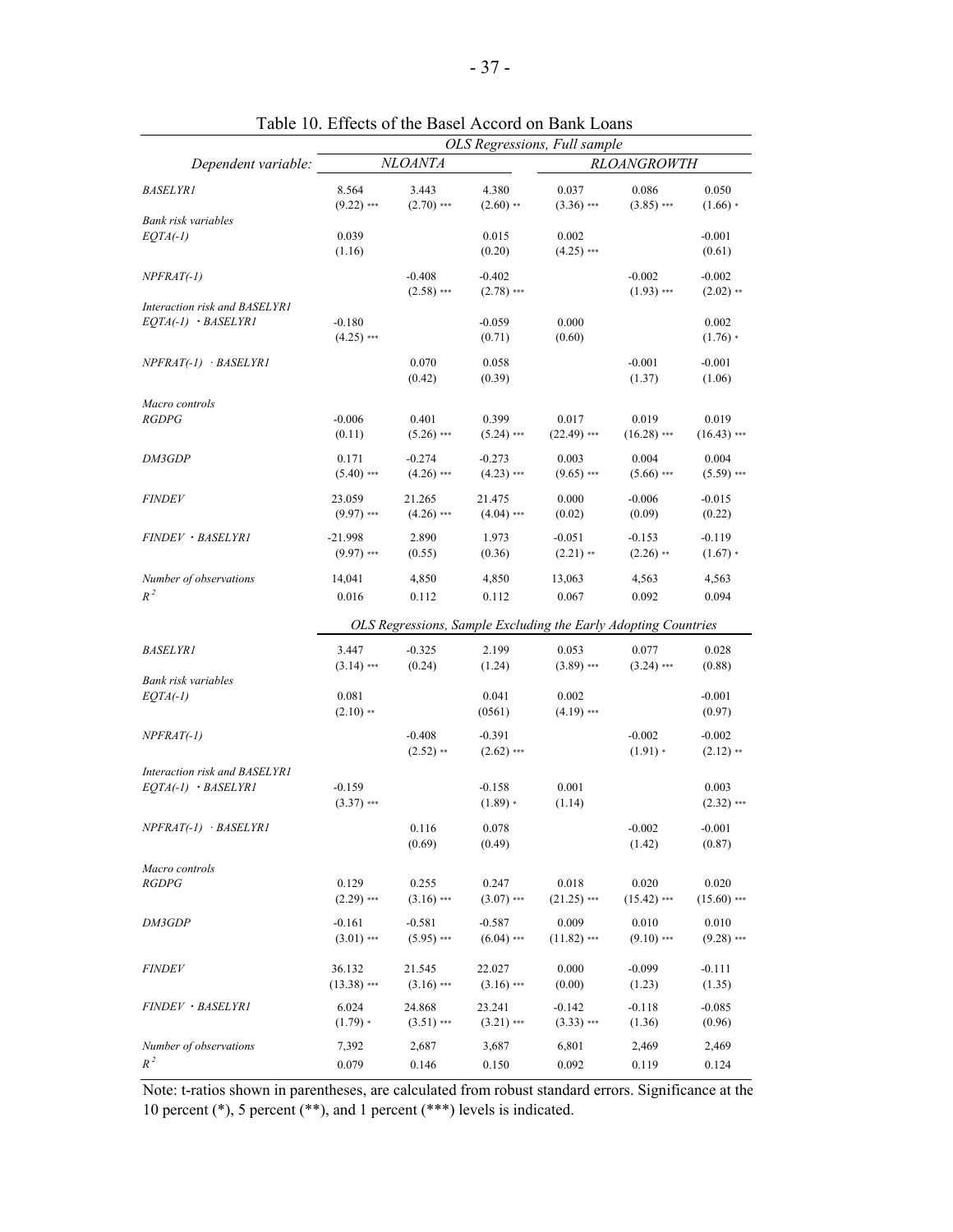|                                                                              |                       | <b>NLOANTA</b>  |                 |                     | <b>RLOANGRWTH</b> |                    |
|------------------------------------------------------------------------------|-----------------------|-----------------|-----------------|---------------------|-------------------|--------------------|
| <b>BASELYR1</b>                                                              | 1.684<br>$(3.06)$ *** | 1.233<br>(1.00) | 1.814<br>(1.51) | 0.014<br>$(1.83) *$ | 0.014<br>(1.08)   | $-0.011$<br>(0.62) |
| Bank risk variables                                                          |                       |                 |                 |                     |                   |                    |
| $EQTA(-1)$                                                                   | 0.023                 |                 | $-0.007$        | 0.002               |                   | 0.000              |
|                                                                              | (0.71)                |                 | (0.09)          | $(4.47)$ ***        |                   | (0.45)             |
| $NPFRAT(-1)$                                                                 |                       | $-0.405$        | $-0.408$        |                     | $-0.003$          | $-0.003$           |
|                                                                              |                       | $(2.16)$ **     | $(2.36)$ ***    |                     | $(2.61)$ ***      | $(2.61)$ ***       |
| Interaction risk and BASELYR1                                                |                       |                 |                 |                     |                   |                    |
| <b>BASELYR1</b><br>$EOTA(-1)$                                                | $-0.188$              |                 | $-0.046$        | 0.000               |                   | 0.002              |
|                                                                              | $(4.67)$ ***          |                 | (0.57)          | (0.62)              |                   | $(1.74) *$         |
| NPFRAT(-1) · BASELYR1                                                        |                       | 0.132           | 0.126           |                     | $-0.001$          | $-0.001$           |
|                                                                              |                       | (0.70)          | (0.71)          |                     | (0.99)            | (0.78)             |
| Macro controls                                                               |                       |                 |                 |                     |                   |                    |
| Real GDP growth, RGDPG                                                       | 0.269                 | 0.023           | 0.024           | 0.017               | 0.018             | 0.018              |
|                                                                              | $(5.29)$ ***          | (0.29)          | (0.30)          | $(19.69)$ ***       | $(13.17)$ ***     | $(13.21)$ ***      |
| Change in inverse velocity, DM3GDP                                           | 0.017                 | $-0.019$        | $-0.019$        | 0.003               | 0.004             | 0.004              |
|                                                                              | (0.60)                | (0.30)          | (0.29)          | $(8.16)$ ***        | $(4.75)$ ***      | $(4.79)$ ***       |
| Number of observations                                                       | 14,120                | 4,882           | 4,882           | 13,138              | 4,593             | 4,593              |
| $R^2$                                                                        | 0.291                 | 0.290           | 0.291           | 0.106               | 0.162             | 0.164              |
| F-test for joint significance of country<br>dummies (p-value in parentheses) |                       |                 |                 |                     |                   |                    |
|                                                                              | 234.58                | 210.94          | 214.76          | 56.04               | 184.51            | 105.24             |
|                                                                              | (0.00)                | (0.00)          | (0.00)          | (0.00)              | (0.00)            | (0.00)             |

Table 11. Effects of the Basel Accord on Bank Loans *OLS Regressions, including country-specific dummy variables*

Note: t-ratios shown in parentheses, are calculated from robust standard errors.

Significance at the 10 percent (\*), 5 percent (\*\*), and 1 percent (\*\*\*) levels are indicated.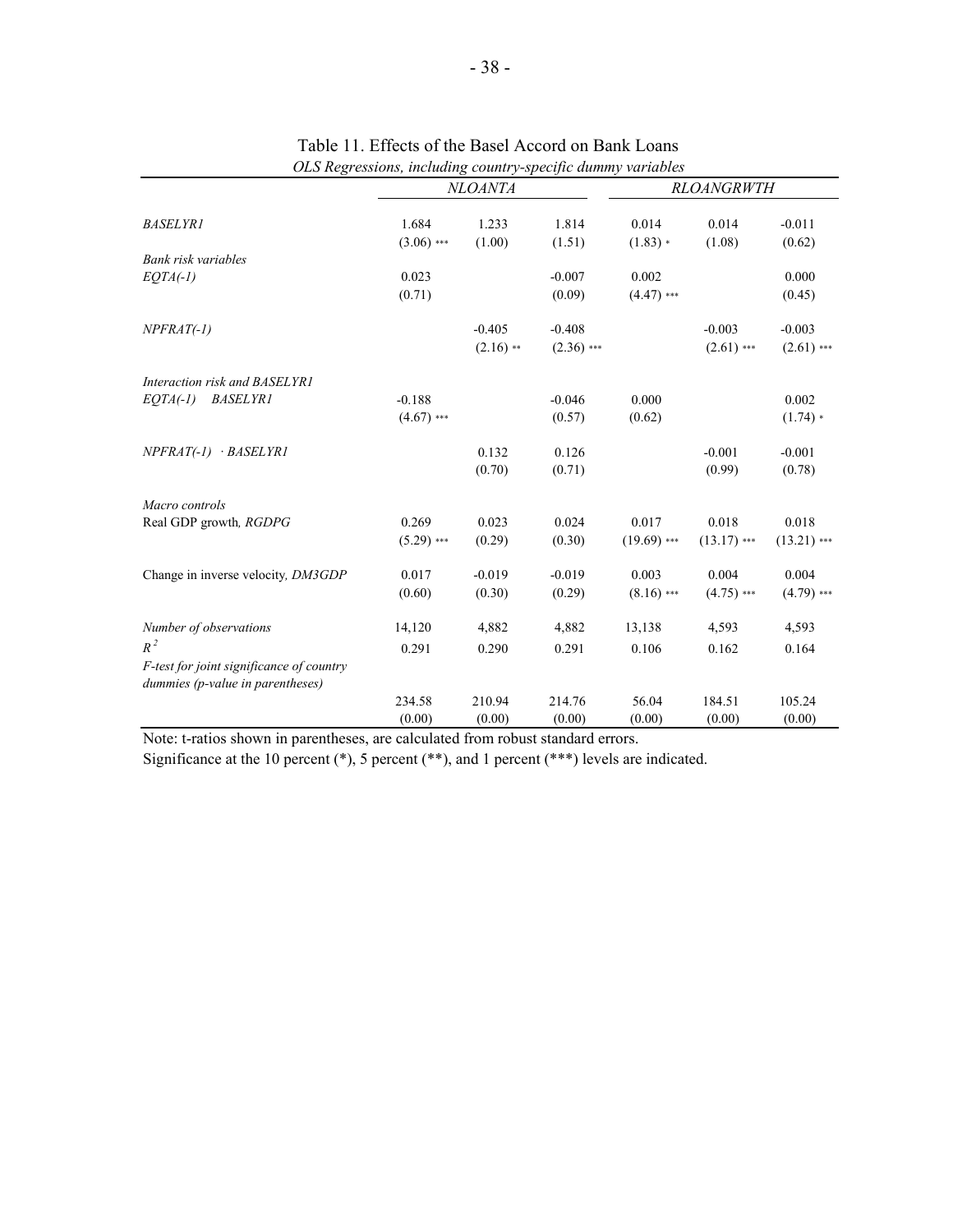|                                      |                             | Capitalization        |                                         |                       |                                    | Lending Behavior     |                                       |                       |
|--------------------------------------|-----------------------------|-----------------------|-----------------------------------------|-----------------------|------------------------------------|----------------------|---------------------------------------|-----------------------|
|                                      | EQTA<br>Equity/Total Assets |                       | TOTCAPRAT<br><b>Total Capital Ratio</b> |                       | <b>NLOANTA</b><br>Net Loans/Assets |                      | <b>RLOANGRWTH</b><br>Real Loan Growth |                       |
| <b>Basel-related Dummy Variables</b> |                             |                       |                                         |                       |                                    |                      |                                       |                       |
| BASELYR: Adoption date               | 3.647<br>$(5.28)$ ***       |                       | 2.681<br>$(2.48)$ **                    |                       | 1.833<br>$(2.49)$ **               |                      | 0.035<br>$(3.07)$ ***                 |                       |
| BASELYR1: Implementation date        |                             | 3.683<br>$(5.39)$ *** |                                         | 2.681<br>$(2.48)$ *** |                                    | 1.557<br>$(2.12)$ ** |                                       | 0.037<br>$(3.25)$ *** |
| <b>Region Dummy Variables</b>        |                             |                       |                                         |                       |                                    |                      |                                       |                       |
| <i>AFRICA</i>                        | 1.303                       | 1.307                 | 1.986                                   | 1.802                 | 3.243                              | 3.084                | $-0.009$                              | $-0.002$              |
|                                      | (1.42)                      | (1.44)                | (0.58)                                  | (0.54)                | $(2.17)$ **                        | $(2.09)$ **          | (0.52)                                | (0.14)                |
| <i>EUROPE</i>                        | 1.888                       | 1.124                 | 3.861                                   | 2.607                 | $-5.234$                           | $-4.313$             | 0.054                                 | 0.023                 |
|                                      | $(2.01)$ **                 | (1.53)                | $(2.29)$ **                             | $(1.86)$ *            | $(4.41)$ **                        | $(4.89)$ ***         | $(2.18)$ **                           | (1.49)                |
| ASIA                                 | $-1.450$                    | $-1.783$              | $-1.449$                                | $-1.957$              | 6.544                              | 6.450                | 0.055                                 | 0.046                 |
|                                      | $(1.93) *$                  | $(2.34)$ **           | (0.94)                                  | $(1.68) *$            | $(8.33)$ ***                       | $(8.68)$ ***         | $(4.30)$ ***                          | $(3.83)$ ***          |
| <b>USCANADA</b>                      | $-2.463$                    | $-4.387$              | $-4.599$                                | $-10.333$             | 6.592                              | 8.611                | 0.123                                 | $-0.080$              |
|                                      | $(2.89)$ ***                | $(6.82)$ ***          | $(5.30)$ ***                            | $(11.96)$ ***         | (1.36)                             | $(5.28)$ ***         | (0.80)                                | $(3.28)$ ***          |
| <i>MIDEAST</i>                       | $-2.371$                    | $-2.368$              | 7.016                                   | 7.016                 | $-10.975$                          | $-11.156$            | 0.046                                 | 0.047                 |
|                                      | $(2.87)$ ***                | $(2.89)$ ***          | $(3.52)$ ***                            | $(3.52)$ ***          | $(12.73)$ ***                      | $(13.00)$ ***        | $(3.38)$ ***                          | $(3.47)$ ***          |
| <i>BASELYR•AFRICA</i>                | $-0.473$                    | $-0.476$              | 4.065                                   | 4.333                 | 5.280                              | 5.602                | 0.002                                 | $-0.010$              |
|                                      | (0.36)                      | (0.36)                | (0.90)                                  | (0.97)                | $(2.64)$ ***                       | $(2.81)$ ***         | (0.08)                                | (0.45)                |
| <i>BASELYR·EUROPE</i>                | $-5.920$                    | $-5.280$              | $-3.517$                                | $-2.209$              | $-1.239$                           | $-2.167$             | $-0.070$                              | $-0.040$              |
|                                      | $(5.98)$ ***                | $(6.57)$ ***          | $(1.86) *$                              | (1.34)                | (0.96)                             | $(2.11)$ **          | $(2.75)$ ***                          | $(2.35)$ **           |
| <i>BASELYR•ASIA</i>                  | $-6.173$                    | $-5.928$              | $-3.002$                                | $-2.259$              | 2.058                              | 2.821                | $-0.105$                              | $-0.098$              |
|                                      | $(7.18)$ ***                | $(7.10)$ ***          | $(1.71) *$                              | (1.58)                | $(2.10)$ **                        | $(2.92)$ ***         | $(7.04)$ ***                          | $(6.80)$ ***          |
| <b>BASELYR·USCANADA</b>              | $-3.228$<br>$(3.54)$ ***    | $-1.125$<br>(1.56)    |                                         | 6.562<br>$(5.34)$ *** | 5.486<br>(1.12)                    | 3.921<br>$(2.23)$ ** | $-0.118$<br>(0.77)                    | 0.092<br>$(3.53)$ *** |
| <i>BASELYR·MIDEAST</i>               | $-2.164$                    | $-2.201$              | $-5.942$                                | $-5.942$              | 9.969                              | 10.245               | $-0.019$                              | $-0.020$              |
|                                      | $(2.24)$ **                 | $(2.29)$ **           | $(2.31)$ **                             | $(2.31)$ **           | $(8.16)$ ***                       | $(8.40)$ ***         | (1.03)                                | (1.13)                |
| Number of observations               | 16,793                      | 16,793                | 5,803                                   | 5,803                 | 16,572                             | 16,572               | 13,141                                | 13,141                |
| $R^2$                                | 0.025                       | 0.025                 | 0.031                                   | 0.036                 | 0.092                              | 0.092                | 0.008                                 | 0.008                 |

Table 12. Means Tests for Capitalization and Lending—Latin America and Other Regions

Note: t-ratios shown in parentheses, calculated from robust standard errors.

Significance at the 10 percent  $(*)$ , 5 percent  $(**)$ , and 1 percent  $(***)$  levels also shown.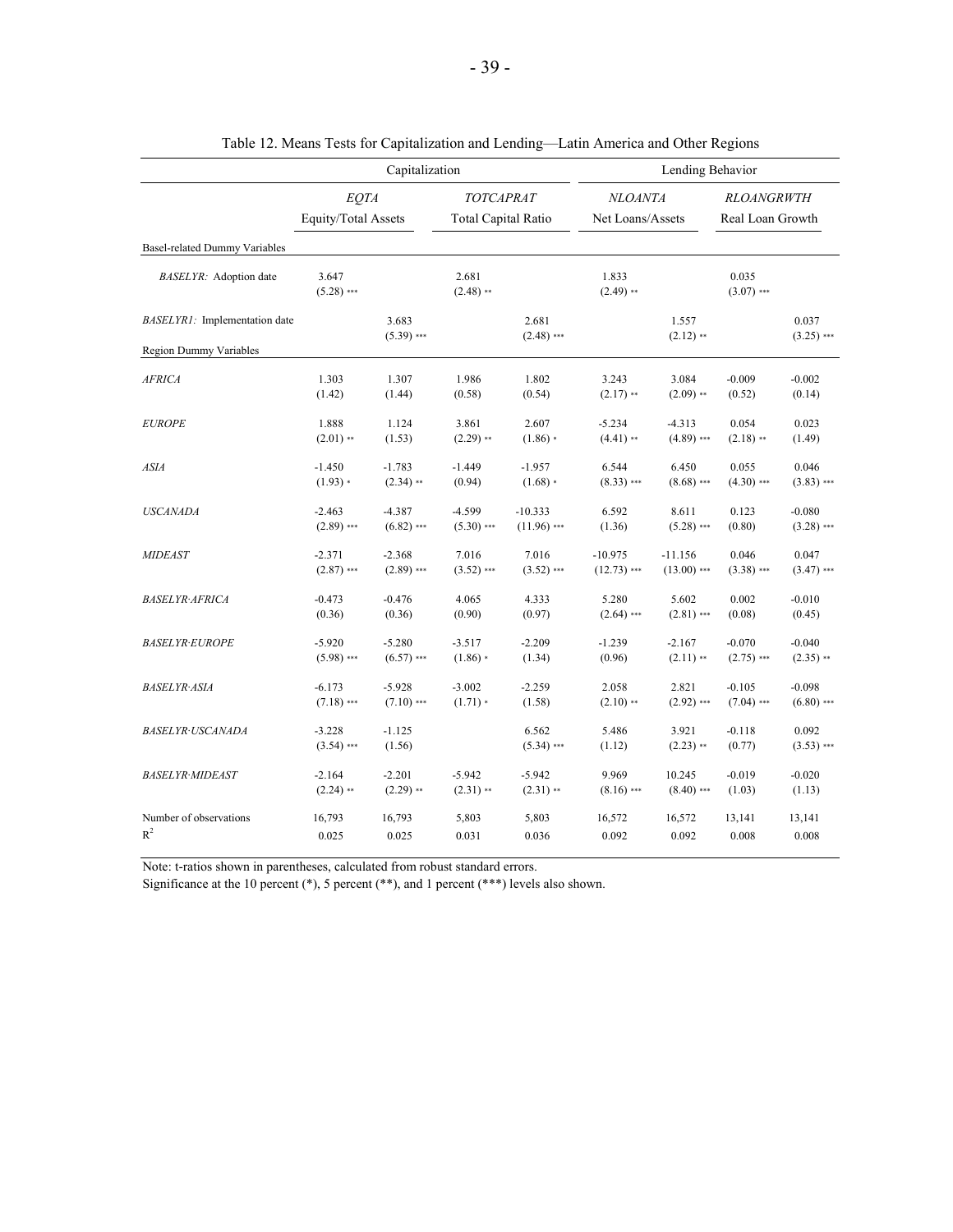|                               |              | <b>OLS</b> Regressions |              |               |                    |               |
|-------------------------------|--------------|------------------------|--------------|---------------|--------------------|---------------|
|                               |              | <b>NLOANTA</b>         |              |               | <b>RLOANGROWTH</b> |               |
| <b>BASELYR1</b>               | 3.958        | 3.938                  | 7.079        | 0.005         | 0.08297            | 0.005         |
|                               | $(1.96)$ *   | $(1.71) *$             | $(2.50)$ **  | (0.23)        | $(4.01)$ ***       | (0.14)        |
| Bank risk variables           |              |                        |              |               |                    |               |
| $EQTA(-1)$                    | 0.084        |                        | 0.037        | $-0.00233$    |                    | $-0.0052$     |
|                               | (0.68)       |                        | (0.41)       | (1.51)        |                    | $(2.80)$ ***  |
| $NPFRAT(-1)$                  |              | $-0.87905$             | $-0.8571$    |               | $-0.00415$         | $-0.0052$     |
|                               |              | $(2.00)$ **            | $(1.92)$ *   |               | $(1.76)$ *         | $(2.15)$ **   |
| Interaction risk and BASELYR1 |              |                        |              |               |                    |               |
| $EOTA(-1)$ · BASELYR1         | $-0.200$     |                        | $-0.220$     | 0.004         |                    | 0.006         |
|                               | (1.50)       |                        | $(2.02)$ **  | $(2.31)$ **   |                    | $(2.70)$ ***  |
| $NPFRAT(-1)$ $-BASELYRI$      |              | 0.498                  | 0.464        |               | 0.002              | 0.003         |
|                               |              | (1.11)                 | (1.03)       |               | (0.67)             | (1.05)        |
| Macro controls                |              |                        |              |               |                    |               |
| RGDPG                         | 0.682        | 0.65304                | 0.660        | 0.018         | 0.021              | 0.021         |
|                               | $(7.24)$ *** | $(5.50)$ ***           | $(5.54)$ *** | $(11.54)$ *** | $(10.80)$ ***      | $(10.90)$ *** |
| DM3GDP                        | 0.401        | $-0.022$               | $-0.030$     | 0.014         | 0.019              | 0.018         |
|                               | $(5.37)$ *** | (0.12)                 | (0.17)       | $(8.15)$ ***  | $(7.51)$ ***       | $(7.52)$ ***  |
| Number of observations        | 2,908        | 1,439                  | 1,439        | 2,591         | 1,308              | 1,308         |
| $R^2$                         | 0.025        | 0.121                  | 0.128        | 0.086         | 0.131              | 0.142         |
|                               |              |                        |              |               |                    |               |

### Table 13. Effects of the Basel Accord on Bank Loans in Latin America

Note: t-ratios shown in parentheses, are calculated from robust standard errors.

Significance at the 10 percent (\*), 5 percent (\*\*), and 1 percent (\*\*\*) levels is indicated.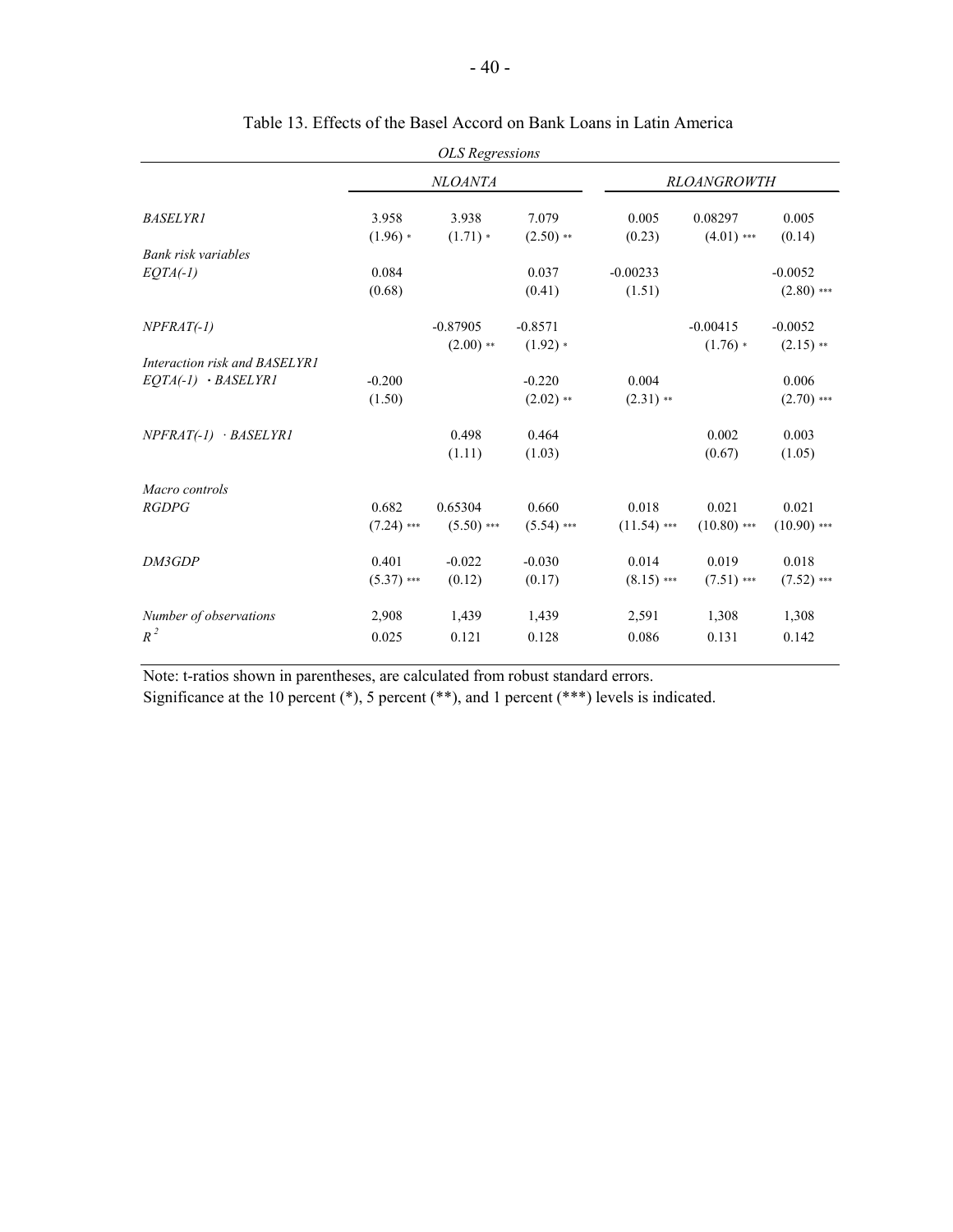|                               |              | <b>NLOANTA</b> |              |               | <b>RLOANGROWTH</b> |               |
|-------------------------------|--------------|----------------|--------------|---------------|--------------------|---------------|
| <b>BASELYR1</b>               | 11.800       | 0.894          | 4.083        | 0.016         | 0.022              | $-0.047$      |
|                               | $(4.38)$ *** | (0.22)         | (0.92)       | (0.54)        | (0.60)             | (1.07)        |
| Bank risk variables           |              |                |              |               |                    |               |
| $EQTA(-1)$                    | 0.144        |                | 0.038        | $-0.002$      |                    | $-0.005$      |
|                               | (1.15)       |                | (0.43)       | (1.53)        |                    | $(2.82)$ ***  |
| $NPFRAT(-1)$                  |              | $-0.860$       | $-0.837$     |               | $-0.006$           | $-0.007$      |
|                               |              | $(1.87) *$     | $(1.79) *$   |               | $(2.17)$ **        | $(2.43)$ **   |
| Interaction risk and BASELYR1 |              |                |              |               |                    |               |
| EQTA(-1) · BASELYR1           | $-0.258$     |                | $-0.229$     | 0.004         |                    | 0.006         |
|                               | $(1.93) *$   |                | $(2.08)$ **  | $(2.28)$ **   |                    | $(2.70)$ ***  |
| $NPFRAT(-1)$ $-BASELYRI$      |              | 0.513          | 0.478        |               | 0.003              | 0.004         |
|                               |              | (1.09)         | (1.01)       |               | (1.16)             | (1.42)        |
| Macro controls                |              |                |              |               |                    |               |
| <b>RGDPG</b>                  | 0.613        | 0.595          | 0.601        | 0.018         | 0.022              | 0.022         |
|                               | $(6.59)$ *** | $(5.34)$ ***   | $(5.38)$ *** | $(11.65)$ *** | $(11.30)$ ***      | $(11.30)$ *** |
| DM3GDP                        | 0.257        | $-0.111$       | $-0.121$     | 0.015         | 0.020              | 0.019         |
|                               | $(3.47)$ *** | (0.66)         | (0.72)       | $(8.25)$ ***  | $(7.82)$ ***       | $(7.30)$ ***  |
| <b>FINDEV</b>                 | 43.951       | 11.240         | 11.441       | $-0.055$      | $-0.398$           | $-0.363$      |
|                               | $(8.26)$ *** | (0.91)         | (0.92)       | (0.87)        | $(2.93)$ ***       | $(2.75)$ ***  |
| FINDEV · BASELYRI             | $-34.183$    | 21.513         | 22.056       | $-0.090$      | 0.318              | 0.283         |
|                               | $(4.89)$ *** | (1.56)         | (1.60)       | (1.04)        | $(2.02)$ **        | $(1.83) *$    |
| Number of observations        | 2,908        | 1,439          | 1,439        | 2,591         | 1,308              | 1,308         |
| $R^2$                         | 0.051        | 0.135          | 0.142        | 0.088         | 0.137              | 0.147         |
|                               |              |                |              |               |                    |               |

#### Table 14. Effects of the Basel Accord on Bank Loans in Latin America *OLS Regressions*

Note: t-ratios shown in parentheses, are calculated from robust standard errors. Significance at the 10 percent (\*), 5 percent (\*\*), and 1 percent (\*\*\*) levels is indicated.